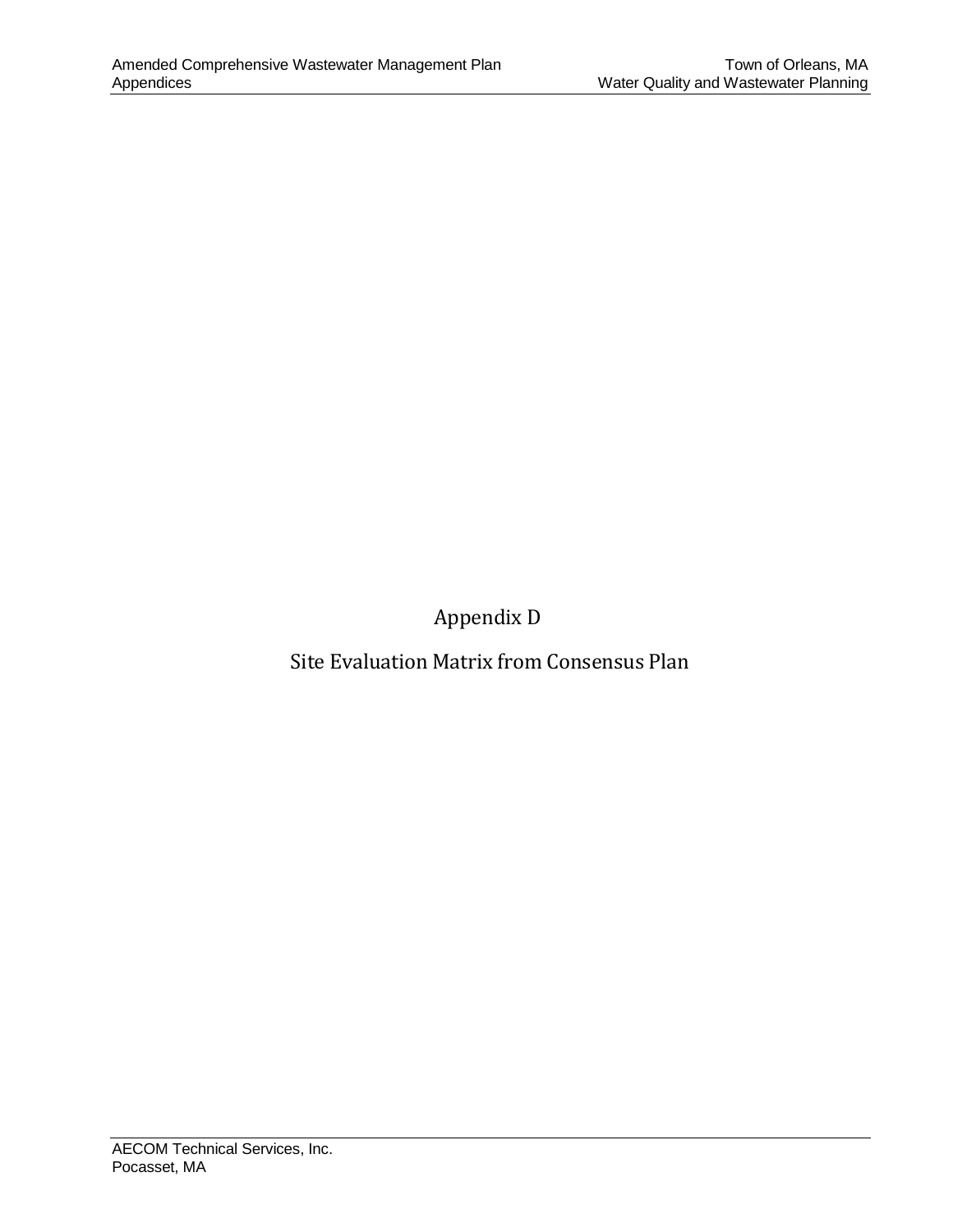i. One approach with the Hybrid is to look at areas where sewering is more costly in Phase I and maybe move it to Phase II, given the inherent uncertainty in the load targets. b. Should sewer plan remove MEP loads, Tracker loads or stick with CWMP which over-sewers in several areas?

|                                       |               |          | <b>Kg/yr Removal Targets</b>                                          |                |                                                                                                        |                     | <b>Unattenuated Stormwater/Fertilizer</b> |                    |                                                    |                                           | Kg/yr removals (for Orleans only)                                                                                                                                                                                                                                                                                                                                                   |
|---------------------------------------|---------------|----------|-----------------------------------------------------------------------|----------------|--------------------------------------------------------------------------------------------------------|---------------------|-------------------------------------------|--------------------|----------------------------------------------------|-------------------------------------------|-------------------------------------------------------------------------------------------------------------------------------------------------------------------------------------------------------------------------------------------------------------------------------------------------------------------------------------------------------------------------------------|
| Watershed                             | <b>MEP</b>    |          | <b>CCC Tracker   CCC Tracker</b><br>$(\%$ method) $\vert$ (kg method) | <b>Tracker</b> | <b>Tracker</b><br>$(\%$ method) $ $ (kg method)<br>Difference <sup>5,6</sup> Difference <sup>5,6</sup> | Stormwater<br>(MEP) | Fertilizer<br>(MEP)                       | SW + Fert<br>(MEP) | <b>Traditional</b><br>Bookend (kg/yr) <sup>1</sup> | <b>Non-Traditional</b><br>Bookend (kg/yr) | <b>Notes</b>                                                                                                                                                                                                                                                                                                                                                                        |
| <b>Pleasant Bay</b>                   |               |          |                                                                       |                |                                                                                                        |                     |                                           |                    |                                                    |                                           |                                                                                                                                                                                                                                                                                                                                                                                     |
| Arey's Pond                           | 142           | 141      | 140                                                                   | $-1%$          | $-1%$                                                                                                  | 58                  | 28                                        | 86                 | 269                                                | 114                                       | CWMP over sewering based on MEP and Tracker.                                                                                                                                                                                                                                                                                                                                        |
| Lonnies Pond                          | 297           | 193      | 89                                                                    | $-35%$         | -70%                                                                                                   | 87                  | 68                                        | 155                | 291                                                | 303                                       | CWMP over sewering based on Tracker.                                                                                                                                                                                                                                                                                                                                                |
| Meetinghouse Pond                     | 1876          | 1602     | 1602                                                                  | $-15%$         | $-15%$                                                                                                 | 193                 | 139                                       | 332                | 1602                                               | 1416                                      | Traditional Bookend requires all lots to be sewered and by definition<br>meets both MEP and Tracker regardless of the kg/year figure.                                                                                                                                                                                                                                               |
| Namequoit River                       | 367           | 340      | 313                                                                   | $-7%$          | $-15%$                                                                                                 | 97                  | 69                                        | 166                | 579                                                | 275                                       | Traditional Bookend exceeds CWMP sewer area due to in-shed disposal.                                                                                                                                                                                                                                                                                                                |
| Paw Wah Pond                          | 414           | 400      | 396                                                                   | $-3%$          | -4%                                                                                                    | 50                  | 45                                        | 95                 | 457                                                | 423                                       | CWMP over sewering based on MEP and Tracker.                                                                                                                                                                                                                                                                                                                                        |
| Pleasant Bay**                        | 3210          | 3628     | 4047                                                                  | 13%            | 26%                                                                                                    | 863                 | 3035                                      | 3898               | AM <sup>*</sup>                                    | AM*                                       |                                                                                                                                                                                                                                                                                                                                                                                     |
| Pochet Neck                           | 1569          | 1434     | 1362                                                                  | $-9%$          | $-13%$                                                                                                 | 269                 | 223                                       | 492                | 1148                                               | 1200                                      | CWMP under sewering according to MEP.                                                                                                                                                                                                                                                                                                                                               |
| Quanset Pond                          | 256           | 186      | 116                                                                   | $-27%$         | -55%                                                                                                   | 71                  | 46                                        | 117                | 228                                                | 150                                       | CWMP under sewering according to MEP.                                                                                                                                                                                                                                                                                                                                               |
|                                       |               |          |                                                                       |                |                                                                                                        |                     |                                           |                    |                                                    |                                           | Traditional Bookend exceeds CWMP sewer area to meet Tracker TMDLs.                                                                                                                                                                                                                                                                                                                  |
| The River - lower                     | 524           | 454      | 383                                                                   | $-13%$         | -27%                                                                                                   | 144                 | 106                                       | 250                | 371                                                | 345                                       | CWMP under sewering according to MEP and Tracker.                                                                                                                                                                                                                                                                                                                                   |
| The River - upper                     | 378           | 417      | 456                                                                   | 10%            | 21%                                                                                                    | 87                  | 75                                        | 162                | 448                                                | 360                                       | CWMP over sewering based on MEP and Tracker.                                                                                                                                                                                                                                                                                                                                        |
| Sub-Totals                            | 9033          | 8795     | 8904                                                                  | $-3%$          | $-1\%$                                                                                                 | 1919                | 3834                                      | 5753               |                                                    |                                           |                                                                                                                                                                                                                                                                                                                                                                                     |
| <b>Nauset Harbor</b>                  |               |          |                                                                       |                |                                                                                                        |                     |                                           |                    |                                                    |                                           |                                                                                                                                                                                                                                                                                                                                                                                     |
| Town Cove**                           | 6643          | 5739     | 5436                                                                  | $-14%$         | $-18%$                                                                                                 | 771                 | 508                                       | 1279               | 4282                                               | 5240                                      | Traditional Bookend as currently shown calls for sewering 25 more lots<br>than the CWMP for the "Downtown" economic development area. This<br>is due to the Traditional Bookend not excluding any specific lots within<br>the overall sewered area until a more detailed analysis is completed<br>during the preliminary and final design. CWMP under sewering<br>according to MEP. |
| Nauset Marsh                          | $\Omega$      | റ        | $\Omega$                                                              | #DIV/0!        | #DIV/0!                                                                                                | 355                 | 293                                       | 648                | $\Omega$                                           | $\overline{0}$                            | CWMP over sewering based on MEP and Tracker.                                                                                                                                                                                                                                                                                                                                        |
| Mill Pond                             | - 0           |          | $\Omega$                                                              | #DIV/0!        | #DIV/0!                                                                                                | 140                 | 135                                       | 275                | 626                                                | $\Omega$                                  | CWMP over sewering based on MEP and Tracker. However recent data<br>indicates nitrogen levels are above the threshold.                                                                                                                                                                                                                                                              |
| Wood Cove                             | $\Omega$      | $\Omega$ | $\overline{0}$                                                        | #DIV/0!        | #DIV/0!                                                                                                | 21                  | 18                                        | 39                 |                                                    |                                           |                                                                                                                                                                                                                                                                                                                                                                                     |
| Rachael Cove                          | $\Omega$      | $\Omega$ | $\overline{0}$                                                        | #DIV/0!        | #DIV/0!                                                                                                |                     | -5                                        | 11                 | $\Omega$                                           | $\Omega$                                  |                                                                                                                                                                                                                                                                                                                                                                                     |
| Sub-Totals                            | 6643          | 5739     | 5436                                                                  | $-14%$         | $-18%$                                                                                                 | 1293                | 959                                       | 2252               |                                                    |                                           |                                                                                                                                                                                                                                                                                                                                                                                     |
| <b>Cape Cod Bay</b><br>Namskaket Main |               |          |                                                                       |                |                                                                                                        |                     |                                           |                    |                                                    |                                           |                                                                                                                                                                                                                                                                                                                                                                                     |
|                                       | Not Available | $-7833$  |                                                                       | #REF!          | #VALUE!                                                                                                |                     |                                           | $\Omega$           | $\mathbf 0$                                        | $\mathbf 0$                               |                                                                                                                                                                                                                                                                                                                                                                                     |
| Namskaket Stream                      | Not Available | $-1516$  |                                                                       | #REF!          | #VALUE!                                                                                                |                     |                                           | $\Omega$           | $\overline{0}$                                     | $\Omega$                                  |                                                                                                                                                                                                                                                                                                                                                                                     |
| Little Namskaket Marsh                | $-1808.21$    | $-1180$  |                                                                       | #REF!          | 35%                                                                                                    | 161                 | 139                                       | 300                |                                                    | $\Omega$                                  | Traditional Bookend exceeds CWMP sewer area to incorporate all of<br>"Downtown".                                                                                                                                                                                                                                                                                                    |
| Little Namskaket Creek                | $-27.01$      | $-17$    |                                                                       | #REF!          | 37%                                                                                                    |                     | 17                                        | 25                 | $\mathbf 0$                                        | $\Omega$                                  |                                                                                                                                                                                                                                                                                                                                                                                     |
| Rock Harbor**                         | 1951          | 1576     | 1473                                                                  | $-19%$         | $-24%$                                                                                                 | 140                 | 183                                       | 323                | 1270                                               |                                           |                                                                                                                                                                                                                                                                                                                                                                                     |
| <b>Cedar Pond</b>                     | $\Omega$      |          | $-115$                                                                | #DIV/0!        | #DIV/0!                                                                                                | 38                  | 26                                        | 64                 | 77                                                 |                                           |                                                                                                                                                                                                                                                                                                                                                                                     |
| Sub-Totals                            | 116           | $-8970$  |                                                                       | #REF!          | 7852%                                                                                                  | 347                 | 365                                       | 712                |                                                    |                                           |                                                                                                                                                                                                                                                                                                                                                                                     |

**General Notes:** 15676 14534 14340 -7.3% -8.5%

1. Traditional Bookend areas were specifically developed to mirror the CWMP Phases 1-6 except when the CWMP (with the fertilizer and stormwater credit) did NOT meet load reductions specified in Tracker.

2. The Non-Traditional Bookend was intentionally developed to meet the load reductions specified in Tracker, with the fertilizer and stormwater credit. Feedback to date from Stakeholders is to not take this credit. 3. The purpose of the Traditional and Non-Traditional Bookends was to create a "straw man" to which the stakeholders could respond. Now that the Bookends have been presented, we need feedback for the Hybrid, specifically:

a. Which removal target (MEP or Tracker) to apply in Hybrid? Remember that WQ and technology performance to be evaluated during AMP.

c. How to handle fertilizer credits?

d. How to handle stormwater credits?

4. Kg/yr output based on (CCC 2009-2011) average daily drinking water usage records and scenarios ran through tracker.

5. CCC Tracker uses the threshold septic load from MEP.

6. CCC Tracker changes the present septic load by using more recent land use and water use data.

7. Highlighted in green = meets MEP target (within 5%) or exceeds MEP target.

8. Highlighted Orange = meets Tracker target (within 5%) or exceeds Tracker target.

9. Highlighted Blue = meets Tracker target (within 5%) with fertilizer/stormwater credit.

10. Highlighted yellow = Traditional Bookend area is greater than the CWMP proposed sewer area.

\* AM - Adaptive Management

\*\* Denotes a sub-watershed that has multiple towns sharing in the responsibility of meeting the TMDL goal.

differs with the current load (based on 2014/present day water u CCC uses the threshold septic load from MEP

CCC changes the present septic load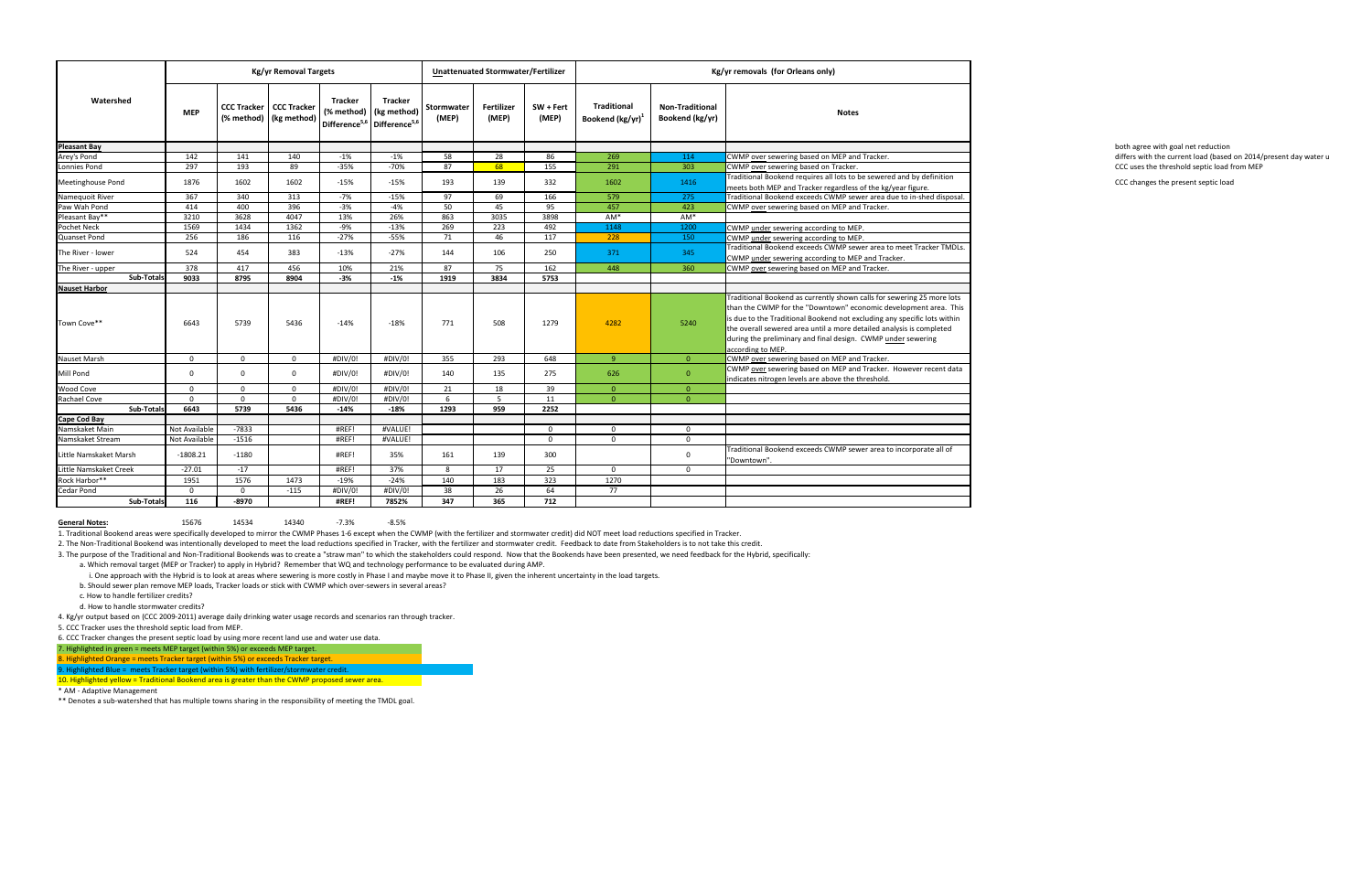## **Areys Pond Subwatershed Hybrid #1 Evaluation Tool**

### **1 = LOW \$\$ = \$5,000 - \$10,000 2** = MEDIUM<br>2 = MEDIUM<br>2 = MEDIUM  $3 = HIGH$   $\begin{bmatrix} 5555 & 515,000 \\ 1000 & 520,000 \end{bmatrix}$ <sup>3 = HIGH</sup> scores indicate more positive attributes **Sabel State of The SCO**res for non-quantitative factors are starting points for discussion. SSSS\$ = \$20,000 - \$40,000 PM SSS\$\$ = \$20,000 - \$40,000 PM SSS\$\$ = \$20,000 - \$

### **Alternate Technologies**

| Floating Constructed Wetlands | 150 | 400 sf to $11,500$ sf, $\,$<br>cost based on $3/4$ of $\frac{1}{2}$<br>MAX (8700 sf) | <b>NIA</b> | actual N removal per sf needs<br>field verification |  | many examples of successful<br>installations. main risks: actual<br>size required, permitting<br>uncertainty and mismanagement |  | creates complex habitat, filtering<br>for water clarity, rapid water<br>quality improvements, attractive |  | scalable, rapid test of load<br>reduction goal |  |  | $$ - $$ |
|-------------------------------|-----|--------------------------------------------------------------------------------------|------------|-----------------------------------------------------|--|--------------------------------------------------------------------------------------------------------------------------------|--|----------------------------------------------------------------------------------------------------------|--|------------------------------------------------|--|--|---------|
|-------------------------------|-----|--------------------------------------------------------------------------------------|------------|-----------------------------------------------------|--|--------------------------------------------------------------------------------------------------------------------------------|--|----------------------------------------------------------------------------------------------------------|--|------------------------------------------------|--|--|---------|

| <b>Arey's Pond Statistics:</b><br>(Orleans only)<br>Total acreage = 7.57 acres<br>Total Number of Parcels = 67<br>Total Wastewater Flow (MVP) = $~7,400$ |                 | <b>Number of Lots</b><br><b>Sewered or</b><br>Area/Quantities of   (GPD)  <br><b>NT Technologies</b> | <b>Flow</b> | <b>Nutrient Removal Certainty:</b><br>Nitrogen (Saltwater)<br><b>Phosphorus (Freshwater)</b> |                                                         |                         | <b>Implementation Certainty*</b>                                                                            |              | <b>Other Benefits:</b><br>Ecosystems, Economic, Social                                                                                                    |                         | <b>Adaptability to Uncertainty in</b><br><b>Nutrient-Reduction Goals and</b><br><b>Buildout</b> | <b>CEC</b><br>removal:<br>$Yes = 1$<br>$No = 0$ | Non-<br>Quantitative<br><b>Factors Total</b><br><b>Score</b> | Cost |
|----------------------------------------------------------------------------------------------------------------------------------------------------------|-----------------|------------------------------------------------------------------------------------------------------|-------------|----------------------------------------------------------------------------------------------|---------------------------------------------------------|-------------------------|-------------------------------------------------------------------------------------------------------------|--------------|-----------------------------------------------------------------------------------------------------------------------------------------------------------|-------------------------|-------------------------------------------------------------------------------------------------|-------------------------------------------------|--------------------------------------------------------------|------|
| Total Nitrogen Load (kg from MVP) = 269                                                                                                                  |                 |                                                                                                      |             | <b>Score</b>                                                                                 | <b>Description</b>                                      | <b>Score</b>            | <b>Description</b>                                                                                          | <b>Score</b> | <b>Description</b>                                                                                                                                        | <b>Score</b>            | <b>Description</b>                                                                              | <b>Score</b>                                    |                                                              |      |
| MEP Goal Reduction for Total<br>Watershed (kg/year)                                                                                                      | 142             |                                                                                                      |             |                                                                                              |                                                         |                         |                                                                                                             |              |                                                                                                                                                           |                         |                                                                                                 |                                                 |                                                              |      |
| <b>Nitrogen Removal Method</b>                                                                                                                           | kg/year Removed |                                                                                                      |             |                                                                                              |                                                         |                         |                                                                                                             |              |                                                                                                                                                           |                         |                                                                                                 |                                                 |                                                              |      |
| Fertilizer (25% of MEP att)                                                                                                                              |                 |                                                                                                      |             |                                                                                              |                                                         |                         |                                                                                                             |              |                                                                                                                                                           |                         |                                                                                                 |                                                 |                                                              |      |
| Stormwater                                                                                                                                               | - 0             |                                                                                                      |             |                                                                                              |                                                         |                         |                                                                                                             |              |                                                                                                                                                           |                         |                                                                                                 |                                                 |                                                              |      |
| PRB                                                                                                                                                      |                 |                                                                                                      |             |                                                                                              |                                                         |                         |                                                                                                             |              |                                                                                                                                                           |                         |                                                                                                 |                                                 |                                                              |      |
| <b>Floating Constructed Wetlands</b>                                                                                                                     |                 |                                                                                                      |             |                                                                                              |                                                         |                         |                                                                                                             |              |                                                                                                                                                           |                         |                                                                                                 |                                                 |                                                              |      |
| Aquaculture                                                                                                                                              | 136             | 0.5M oysters, $\sim$ 1<br>acre floating bags;                                                        | <b>NA</b>   | $\overline{\mathbf{3}}$                                                                      | N uptake in shell and soft tissue<br>is well-documented | $\overline{\mathbf{2}}$ | oysters already growing<br>(upweller); main risks:<br>catastrophic event causing die-<br>off, mismanagement |              | rapid N removal, filtering for<br>water clarity, denitrification,<br>product has revenue potential<br>and can create local economic<br>activity, scalable | $\overline{\mathbf{3}}$ | scalable, rapid test of load<br>reduction goal                                                  |                                                 | 11                                                           | \$\$ |
| Coastal Habitat Restoration                                                                                                                              |                 |                                                                                                      |             |                                                                                              |                                                         |                         |                                                                                                             |              |                                                                                                                                                           |                         |                                                                                                 |                                                 |                                                              |      |
| Eco-Toilets                                                                                                                                              |                 |                                                                                                      |             |                                                                                              |                                                         |                         |                                                                                                             |              |                                                                                                                                                           |                         |                                                                                                 |                                                 |                                                              |      |
| <b>UD Eco-Toilets</b>                                                                                                                                    |                 |                                                                                                      |             |                                                                                              |                                                         |                         |                                                                                                             |              |                                                                                                                                                           |                         |                                                                                                 |                                                 |                                                              |      |
| I/A Septic Systems                                                                                                                                       |                 |                                                                                                      |             |                                                                                              |                                                         |                         |                                                                                                             |              |                                                                                                                                                           |                         |                                                                                                 |                                                 |                                                              |      |
| Sewers                                                                                                                                                   | $\overline{0}$  |                                                                                                      |             |                                                                                              |                                                         |                         |                                                                                                             |              |                                                                                                                                                           |                         |                                                                                                 |                                                 |                                                              |      |
| Sub-Total Removed =                                                                                                                                      | 142             |                                                                                                      |             |                                                                                              |                                                         |                         |                                                                                                             |              |                                                                                                                                                           |                         |                                                                                                 |                                                 |                                                              |      |

Total Remaining = 0

**KEY<br>1 = LOW** 

Sewering (see Traditional Bookend)

**GOOD AQUA/FCW DEMO** should run MEP model to plan demo and understand its water quality impacts relative to mixing in entire watershed

### **\*Implementation Certainty includes**

- **Permitting/regulatory** (how likely can permits be obtained)
- **Community and Town acceptance** of mix of technologies at the anticipated level of implementation
- **Management** and operation of project
- **Potential unintended consequences** (what we don't know)

**\$ = 0 - \$5,000 KEY (Cost/kg-N Removed: 20-Yr Present Worth Capital and O&M&M)**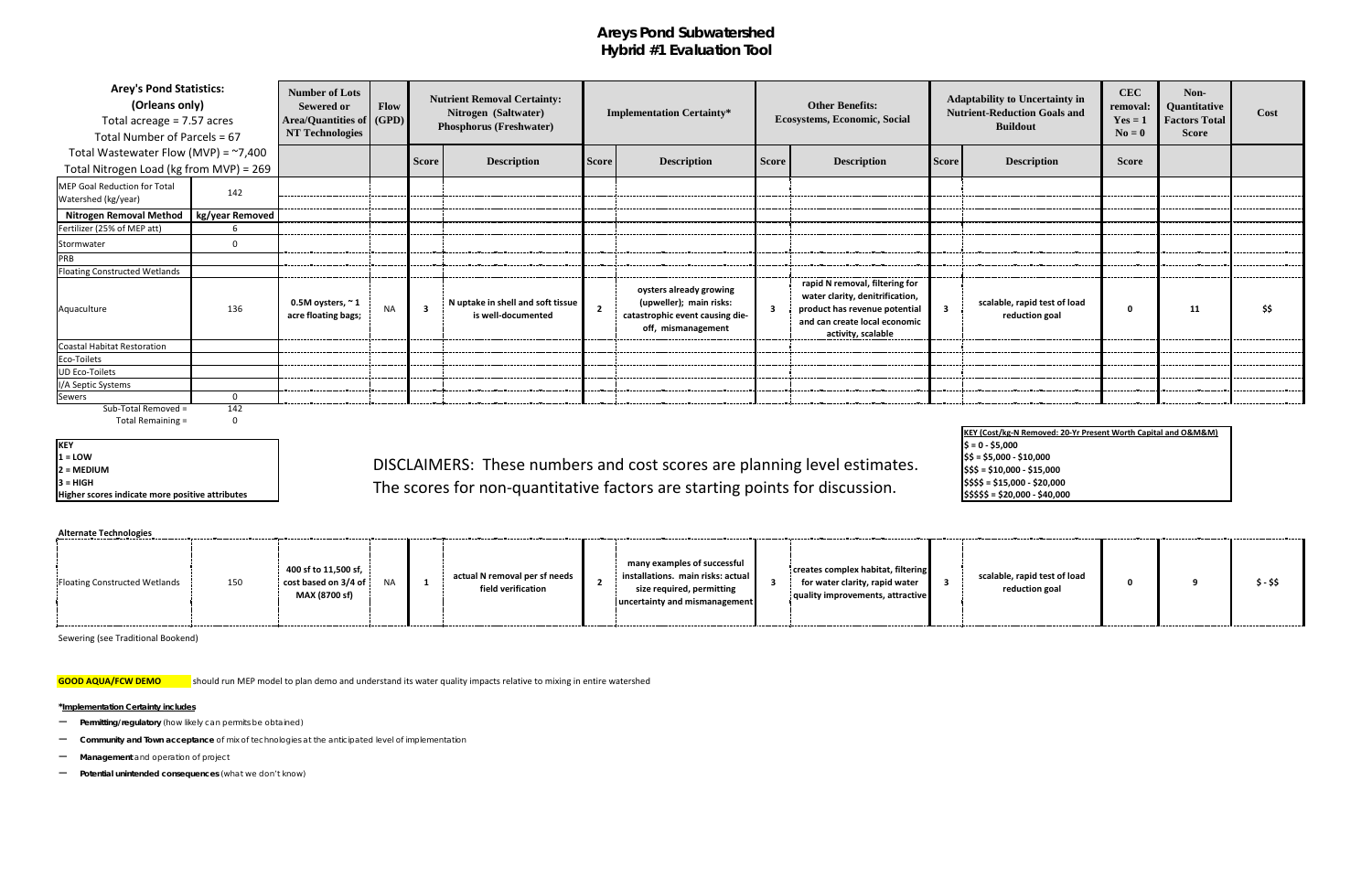## **Kescayo Ganset (Lonnies) Pond Subwatershed Hybrid #1 Evaluation Tool**

### **Alternate Technologies**

1 = LOW
1 = LOW
1 = LOW
1 = LOW
1 = LOW
1 = LOW
1 = LOW
1 = LOW
1 = LOW
1 = LOW
1 = LOW
1 = LOW
1 = LOW
1 = LOW
1 = LOW
1 = LOW
1 = LOW
1 = LOW
1 = LOW
1 = LOW
1 = LOW
1 = LOW
1 = LOW
1 = LOW
1 = LOW
1 = LOW
1 = LOW
1 = LO **2 = MEDIUM \$\$\$ = \$10,000 - \$15,000** з = ніgн **\$2000 COLL COLL COLL COLL COLL COLL COLL** SS\$ = \$15,000 - \$20,000

| <b>Kescayo Ganset (Lonnies) Pond Statistics:</b><br>(Orleans only)<br>Total acreage = 18.23 acres<br>Total Number of Parcels = 131 |                 | <b>Number of Lots</b><br><b>Sewered or</b><br><b>Area/Quantities of (GPD)</b><br><b>NT Technologies</b> | Flow      |                         | <b>Nutrient Removal Certainty:</b><br>Nitrogen (Saltwater)<br><b>Phosphorus (Freshwater)</b> |                | <b>Implementation Certainty*</b>                                                                                                  |                         | <b>Other Benefits:</b><br><b>Ecosystems, Economic, Social</b>                                               |              | <b>Adaptability to Uncertainty in</b><br><b>Nutrient-Reduction Goals and</b><br><b>Buildout</b> | <b>CEC</b><br>removal:<br>$Yes = 1$<br>$N\mathbf{o} = \mathbf{0}$ | Non-<br>Quantitative<br><b>Factors Total</b><br><b>Score</b> | <b>Cost</b>   |
|------------------------------------------------------------------------------------------------------------------------------------|-----------------|---------------------------------------------------------------------------------------------------------|-----------|-------------------------|----------------------------------------------------------------------------------------------|----------------|-----------------------------------------------------------------------------------------------------------------------------------|-------------------------|-------------------------------------------------------------------------------------------------------------|--------------|-------------------------------------------------------------------------------------------------|-------------------------------------------------------------------|--------------------------------------------------------------|---------------|
| Total Wastewater Flow (MVP) = $^{\sim}11,000$                                                                                      |                 |                                                                                                         |           |                         |                                                                                              |                |                                                                                                                                   |                         |                                                                                                             |              |                                                                                                 |                                                                   |                                                              |               |
| Total Nitrogen Load (kg from MVP) = 360                                                                                            |                 |                                                                                                         |           | <b>Score</b>            | <b>Description</b>                                                                           | <b>Score</b>   | <b>Description</b>                                                                                                                | <b>Score</b>            | <b>Description</b>                                                                                          | <b>Score</b> | <b>Description</b>                                                                              | <b>Score</b>                                                      |                                                              |               |
| <b>MEP Goal Reduction for Total</b><br>Watershed (kg/year)                                                                         | 297             |                                                                                                         |           |                         |                                                                                              |                |                                                                                                                                   |                         |                                                                                                             |              |                                                                                                 |                                                                   |                                                              |               |
| <b>Nitrogen Removal Method</b>                                                                                                     | kg/year Removed |                                                                                                         |           |                         |                                                                                              |                |                                                                                                                                   |                         |                                                                                                             |              |                                                                                                 |                                                                   |                                                              |               |
| Fertilizer (25% of MEP att)                                                                                                        |                 |                                                                                                         |           |                         |                                                                                              |                |                                                                                                                                   |                         |                                                                                                             |              |                                                                                                 |                                                                   |                                                              |               |
| Stormwater                                                                                                                         | $\Omega$        | credit once BMP is<br>quantified                                                                        |           |                         |                                                                                              |                |                                                                                                                                   |                         |                                                                                                             |              |                                                                                                 |                                                                   |                                                              |               |
| PRB                                                                                                                                | 150             | 700 feet, Herring<br>Brook Way (56<br>properties)                                                       | <b>NA</b> | $\overline{\mathbf{3}}$ | N-removal well-documented,<br>local verification needed                                      | $\overline{2}$ | site characterization needed for<br>final determination on<br>feasibility, unintended<br>downstream chemistry                     |                         | rapid water quality<br>improvements, captures all<br>present and future upstream N<br>load to groundwater   |              | scalable, rapid test of load<br>reduction goal                                                  |                                                                   | 11                                                           | \$\$ - \$\$\$ |
| <b>Floating Constructed Wetlands</b>                                                                                               | 150             | 400 sf to 11,500 sf,<br>cost based on 3/4 of<br>MAX (8700 sf)                                           | <b>NA</b> | $\mathbf{1}$            | actual N removal per sf needs<br>field verification                                          | $\overline{2}$ | many examples of successful<br>installations. main risks: actual<br>size required, permitting<br>uncertainty and<br>mismanagement | $\overline{\mathbf{3}}$ | creates complex habitat,<br>filtering for water clarity, rapid<br>water quality improvements,<br>attractive |              | scalable, rapid test of load<br>reduction goal                                                  | - 0                                                               | q                                                            | \$\$          |
| Aquaculture                                                                                                                        |                 |                                                                                                         |           |                         |                                                                                              |                |                                                                                                                                   |                         |                                                                                                             |              |                                                                                                 |                                                                   |                                                              |               |
| <b>Coastal Habitat Restoration</b>                                                                                                 |                 |                                                                                                         |           |                         |                                                                                              |                |                                                                                                                                   |                         |                                                                                                             |              |                                                                                                 |                                                                   |                                                              |               |
| Eco-Toilets                                                                                                                        |                 |                                                                                                         |           |                         |                                                                                              |                |                                                                                                                                   |                         |                                                                                                             |              |                                                                                                 |                                                                   |                                                              |               |
| <b>UD Eco-Toilets</b>                                                                                                              |                 |                                                                                                         |           |                         |                                                                                              |                |                                                                                                                                   |                         |                                                                                                             |              |                                                                                                 |                                                                   |                                                              |               |
| I/A Septic Systems                                                                                                                 |                 |                                                                                                         |           |                         |                                                                                              |                |                                                                                                                                   |                         |                                                                                                             |              |                                                                                                 |                                                                   |                                                              |               |
| Sewers                                                                                                                             | $\Omega$        |                                                                                                         |           |                         |                                                                                              |                |                                                                                                                                   |                         |                                                                                                             |              |                                                                                                 |                                                                   |                                                              |               |
| Sub-Total Removed =                                                                                                                | 308             |                                                                                                         |           |                         |                                                                                              |                |                                                                                                                                   |                         |                                                                                                             |              |                                                                                                 |                                                                   |                                                              |               |

Total Remaining = The 11

**KEY<br>1 = LOW** 

**Higher scores indicate more positive attributes 1 All and 2000 1000** *\$40,000* **· \$40,000 · \$40,000** · \$40,000

| Aquaculture/CHR               | 290 | $\sim$ 1 acre reef with<br>remote set and trays;<br><b>NA</b><br>1M oysters or<br>quahogs | N uptake in shell and soft tissue<br>is well-documented | remote set in trays proven<br>method to minimize predation,<br>need field verification; main<br>risks: catastrophic event causing<br>die-off, mismanagement       | rapid N removal, filtering for<br>water clarity, denitrification and<br>other reef habitat, less economic<br>benefit than aquaculture,<br>scalable | scalable, rapid test of load<br>reduction goal | 10 |         |
|-------------------------------|-----|-------------------------------------------------------------------------------------------|---------------------------------------------------------|-------------------------------------------------------------------------------------------------------------------------------------------------------------------|----------------------------------------------------------------------------------------------------------------------------------------------------|------------------------------------------------|----|---------|
| Floating Constructed Wetlands | 290 | 750 sf to 23,000 sf,<br>cost based on 3/4 of !<br><b>NA</b><br>MAX (17000 sf)             | actual N removal per sf needs<br>field verification     | many examples of successful<br>installations, minimal<br>management needs. main risks:<br>actual size required, permitting<br>uncertainty robustness over<br>time | creates complex habitat,<br>filtering for water clarity, rapid<br>water quality improvements,<br>attractive                                        | scalable, rapid test of load<br>reduction goal |    | $$ - $$ |

Sewering (see Traditional Bookend)

**GOOD PRB DEMO** should run MEP model to plan demo and understand its water quality impacts relative to mixing in entire watershed

**\*Implementation Certainty includes**

- **Permitting/regulatory** (how likely can permits be obtained)
- **Community and Town acceptance** of mix of technologies at the anticipated level of implementation
- **Management** and operation of project
- **Potential unintended consequences** (what we don't know)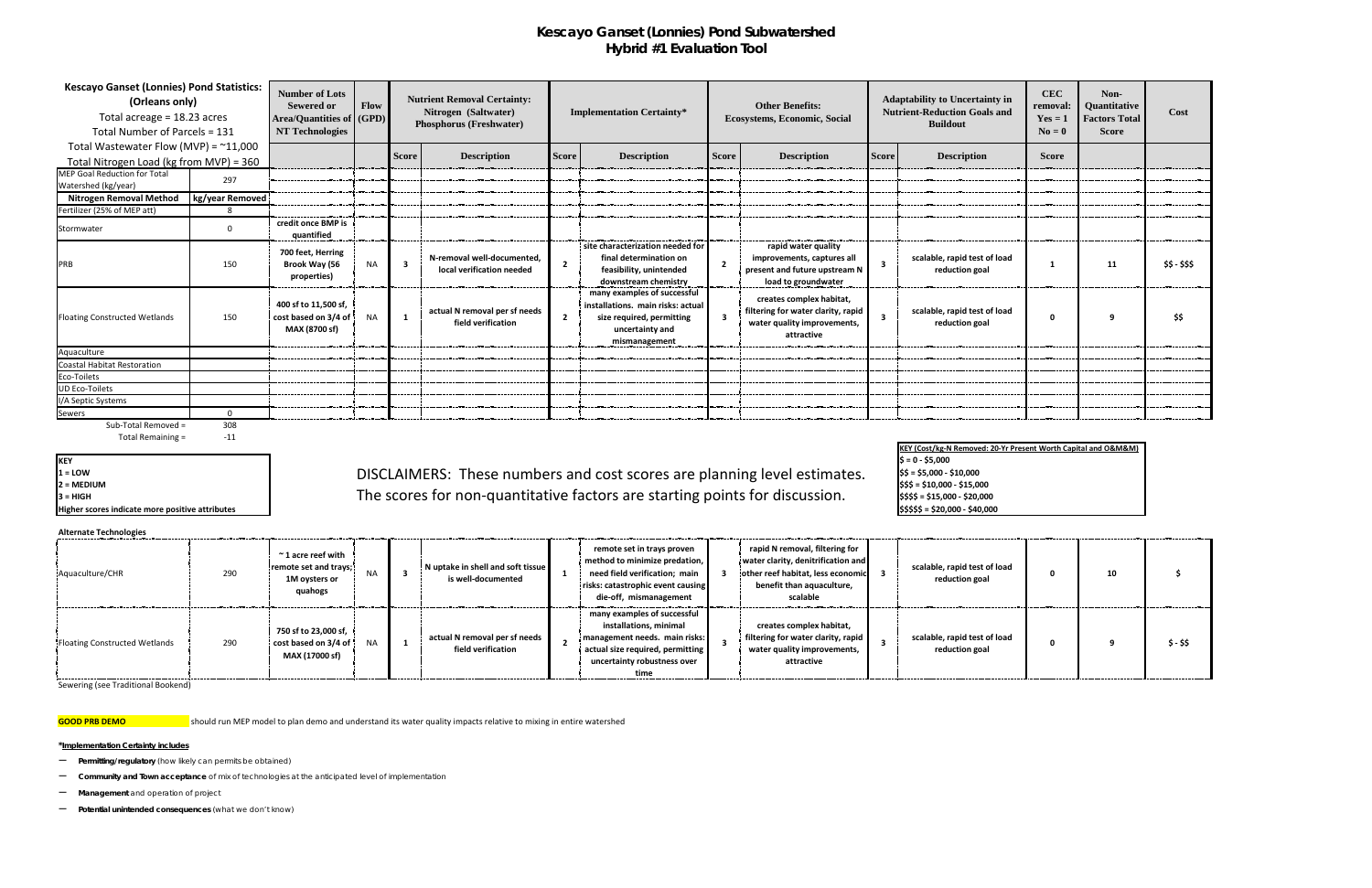## **Meetinghouse Pond Subwatershed Hybrid #1 Evalutaion Tool**

**KEY**

**Higher scores indicate more positive attributes**  $\blacksquare$  **\$\$\$\$\$** = \$20,000 - \$40,000

## 1 = LOW
1 = LOW
1 = LOW
1 = LOW
1 = LOW
1 = LOW
1 = LOW
1 = LOW
1 = LOW
1 = LOW
1 = LOW
1 = LOW
1 = LOW
1 = LOW
1 = LOW
1 = LOW
1 = LOW
1 = LOW
1 = LOW
1 = LOW
1 = LOW
1 = LOW
1 = LOW
1 = LOW
1 = LOW
1 = LOW
1 = LOW
1 = LO **2 = MEDIUM \$\$\$ = \$10,000 - \$15,000** з = нісн **Back Communist Communist Communisty Communisty Communisty Communisty Communisty Property Communisty Communisty State State Communisty Property Communisty State State Communisty Communisty Communisty Communisty C**

**Alternate Technologies**

 $$ = 0 - $5,000$ <br> $$ = $5,000 - $10,000$ **KEY (Cost/kg-N Removed: 20-Yr Present Worth Capital and O&M&M)**

| <b>Meetinghouse Pond Statistics:</b><br>(Orleans only)<br>Total acreage = 26.82 acres<br>Total Number of Parcels = 338 |             | <b>Number of Lots</b><br><b>Sewered or</b><br><b>Area/Quantities of</b><br><b>NT Technologies</b> | Flow<br>(GPD) |                         | <b>Nutrient Removal Certainty:</b><br>Nitrogen (Saltwater)<br><b>Phosphorus (Freshwater)</b> |                | <b>Implementation Certainty*</b>                                                                                                                                                                                 |                         | <b>Other Benefits:</b><br><b>Ecosystems, Economic, Social</b>                                                                         |                         | <b>Adaptability to Uncertainty in</b><br><b>Nutrient-Reduction Goals and</b><br><b>Buildout</b> | <b>CEC</b><br>removal:<br>$Yes = 1$<br>$N\mathbf{o} = \mathbf{0}$ | Non-<br>Quantitative<br><b>Factors Total</b><br><b>Score</b> | Cost   |
|------------------------------------------------------------------------------------------------------------------------|-------------|---------------------------------------------------------------------------------------------------|---------------|-------------------------|----------------------------------------------------------------------------------------------|----------------|------------------------------------------------------------------------------------------------------------------------------------------------------------------------------------------------------------------|-------------------------|---------------------------------------------------------------------------------------------------------------------------------------|-------------------------|-------------------------------------------------------------------------------------------------|-------------------------------------------------------------------|--------------------------------------------------------------|--------|
| Total Wastewater Flow (MVP) = $~44,000$                                                                                |             |                                                                                                   |               |                         |                                                                                              |                |                                                                                                                                                                                                                  |                         |                                                                                                                                       |                         |                                                                                                 |                                                                   |                                                              |        |
| Total Nitrogen Load (kg from MVP) = 1876                                                                               |             |                                                                                                   |               | <b>Score</b>            | <b>Description</b>                                                                           | <b>Score</b>   | <b>Description</b>                                                                                                                                                                                               | <b>Score</b>            | <b>Description</b>                                                                                                                    | <b>Score</b>            | <b>Description</b>                                                                              | <b>Score</b>                                                      |                                                              |        |
| MEP Goal Reduction for Total<br>Watershed (kg/year)                                                                    | 1876        |                                                                                                   |               |                         |                                                                                              |                |                                                                                                                                                                                                                  |                         |                                                                                                                                       |                         |                                                                                                 |                                                                   |                                                              |        |
| Nitrogen Removal Method   kg/year Removed                                                                              |             |                                                                                                   |               |                         |                                                                                              |                |                                                                                                                                                                                                                  |                         |                                                                                                                                       |                         |                                                                                                 |                                                                   |                                                              |        |
| Fertilizer (25% of MEP att)                                                                                            | 35          |                                                                                                   |               |                         |                                                                                              |                |                                                                                                                                                                                                                  |                         |                                                                                                                                       |                         |                                                                                                 |                                                                   |                                                              |        |
| Stormwater                                                                                                             | $\mathbf 0$ |                                                                                                   |               |                         |                                                                                              |                |                                                                                                                                                                                                                  |                         |                                                                                                                                       |                         |                                                                                                 |                                                                   |                                                              |        |
| PRB                                                                                                                    |             |                                                                                                   |               |                         |                                                                                              |                |                                                                                                                                                                                                                  |                         |                                                                                                                                       |                         |                                                                                                 |                                                                   |                                                              |        |
| Floating Constructed Wetlands                                                                                          |             |                                                                                                   |               |                         |                                                                                              |                |                                                                                                                                                                                                                  |                         |                                                                                                                                       |                         |                                                                                                 |                                                                   |                                                              |        |
| Aquaculture                                                                                                            |             |                                                                                                   |               |                         |                                                                                              |                |                                                                                                                                                                                                                  |                         |                                                                                                                                       |                         |                                                                                                 |                                                                   |                                                              |        |
| Coastal Habitat Restoration                                                                                            | 150         | $\sim$ 0.5 acre reef with<br>remote set and<br>trays; ~0.5 M oysters !                            | <b>NA</b>     | $\overline{\mathbf{3}}$ | N uptake in shell and soft tissue<br>is well-documented                                      | $\overline{2}$ | remote set in trays proven<br>method to minimize predation<br>and maximize oysters per unit<br>area, need field verification of<br>viability; main risks: catastropic<br>event causing die-off,<br>mismanagement |                         | rapid N removal, filtering for<br>water clarity, denitrification and<br>other reef habitat, less economic<br>benefit than aquaculture |                         | allows higher density areas to be<br>sewered, scalable                                          | $\mathbf{0}$                                                      | 11                                                           | $$-55$ |
| Eco-Toilets                                                                                                            |             |                                                                                                   |               |                         |                                                                                              |                |                                                                                                                                                                                                                  |                         |                                                                                                                                       |                         |                                                                                                 |                                                                   |                                                              |        |
| UD Eco-Toilets                                                                                                         |             |                                                                                                   |               |                         |                                                                                              |                |                                                                                                                                                                                                                  |                         |                                                                                                                                       |                         |                                                                                                 |                                                                   |                                                              |        |
| I/A Septic Systems                                                                                                     |             |                                                                                                   |               |                         |                                                                                              |                |                                                                                                                                                                                                                  |                         |                                                                                                                                       |                         |                                                                                                 |                                                                   |                                                              |        |
| Sewers                                                                                                                 | 1749        | 311                                                                                               | 40646         | $\overline{\mathbf{3}}$ |                                                                                              | 3              |                                                                                                                                                                                                                  | $\overline{\mathbf{3}}$ | addresses sanitary needs,<br>supports economic centers                                                                                | $\overline{\mathbf{3}}$ | areas of uncertainty can be<br>delayed to future phases,<br>scalable                            | -1                                                                | 13                                                           | \$\$\$ |
| Sub-Total Removed =                                                                                                    | 1934        |                                                                                                   |               |                         |                                                                                              |                |                                                                                                                                                                                                                  |                         |                                                                                                                                       |                         |                                                                                                 |                                                                   |                                                              |        |

Total Remaining = 58

| PRB (overlaps sewer area)                | 260  | 1500 feet, Loomis<br>Lane (78 properties)                     | <b>NA</b> | N-removal well-documented,<br>local verification needed | significant uncertainty regarding<br>gw flow in this watershed. site<br>characterization needed for final<br>determination on feasibility,<br>unintended downstream<br>chemistry |                         | rapid water quality<br>improvements, captures all<br>present and future upstream N<br>load to groundwater   | scalable, rapid test of load<br>reduction goal | 10 | \$\$ - \$\$\$ |
|------------------------------------------|------|---------------------------------------------------------------|-----------|---------------------------------------------------------|----------------------------------------------------------------------------------------------------------------------------------------------------------------------------------|-------------------------|-------------------------------------------------------------------------------------------------------------|------------------------------------------------|----|---------------|
| Floating Constructed Wetland             | 150  | 400 sf to 11,500 sf,<br>cost based on 3/4 of<br>MAX (8700 sf) | <b>NA</b> | actual N removal per sf needs<br>field verification     | many examples of successful<br>installations, minimal<br>management needs. main risks:<br>$\frac{1}{2}$ actual size required, permitting<br>unceratinty robustness over          |                         | creates complex habitat,<br>filtering for water clarity, rapid<br>water quality improvements,<br>attractive | scalable, rapid test of load<br>reduction goal |    | \$ - \$\$     |
| Innovative/Alternative Septic<br>Systems | 1749 | 583                                                           | <b>NA</b> | <b>Permitting and Monitoring</b>                        | a few advanced systems<br>available for single family<br>installations, requires<br>maintanance and management                                                                   | $\overline{\mathbf{2}}$ | addresses sanitary needs,<br>supports economic centers                                                      | can install in more homes                      | 10 | \$\$\$\$      |

**\*Implementation Certainty includes**

– **Permitting/regulatory** (how likely can permits be obtained)

– **Community and Town acceptance** of mix of technologies at the anticipated level of implementation

– **Management** and operation of project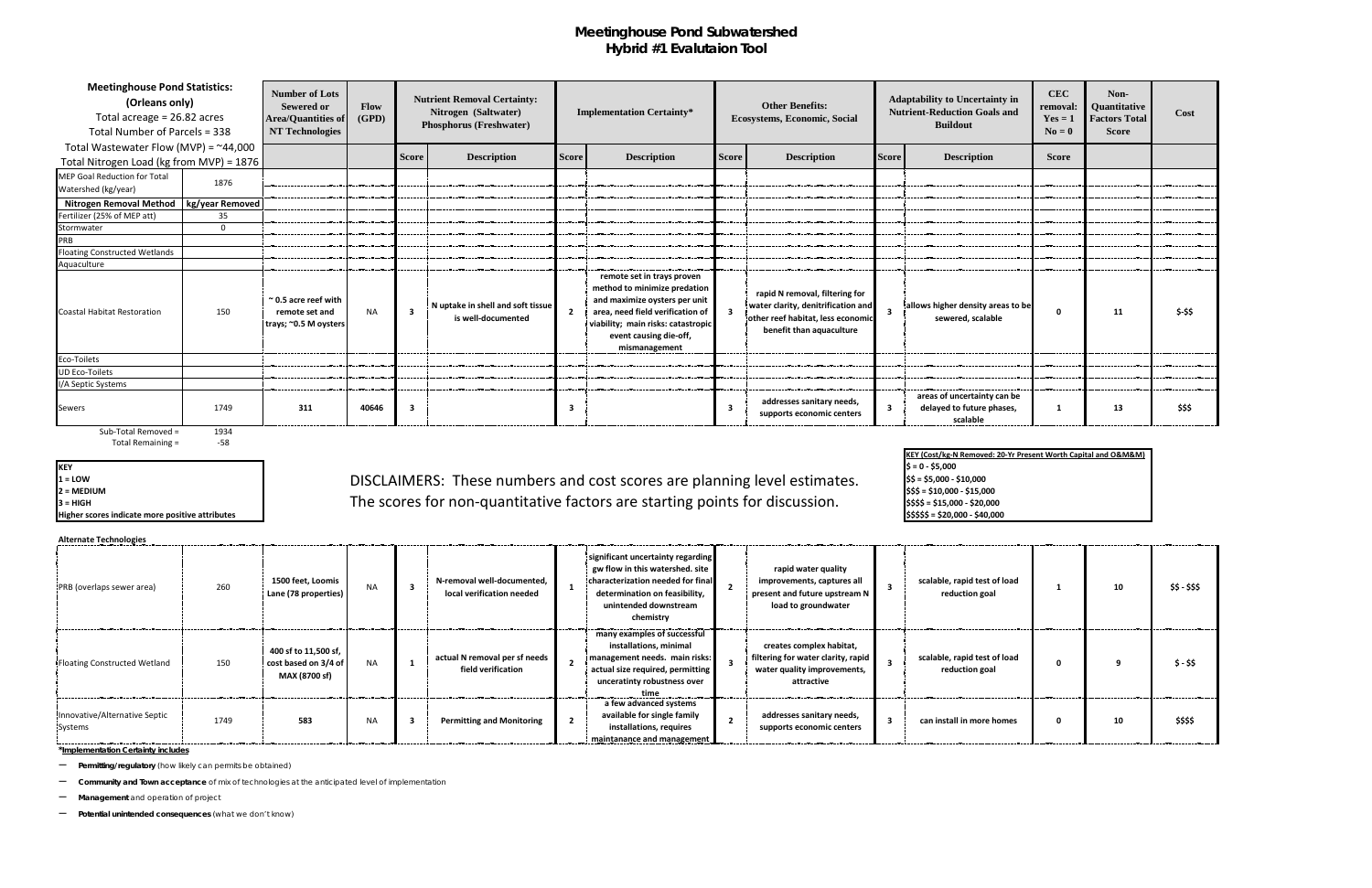## **Namequoit River Subwatershed Hybrid #1 Evalutaion Tool**

Sub-Total Removed = 365

Total Remaining = 2

**KEY<br>1 = LOW** 

**Higher scores indicate more positive attributes**  $\begin{bmatrix} 55555 = 520,000 \\ -540,000 \end{bmatrix}$ 

### **Alternate Technologies**

### 1 = LOW
1 = LOW
1 = LOW
1 = LOW
1 = LOW
1 = LOW
1 = LOW
1 = LOW
1 = LOW
1 = LOW
1 = LOW
1 = LOW
1 = LOW
1 = LOW
1 = LOW
1 = LOW
1 = LOW
1 = LOW
1 = LOW
1 = LOW
1 = LOW
1 = LOW
1 = LOW
1 = LOW
1 = LOW
1 = LOW
1 = LOW
1 = LO **2 = MEDIUM \$\$\$ = \$10,000 - \$15,000 3** = HIGH **SACK A SET A SUBSET THE SCORES for non-quantitative factors are starting points for discussion. SS\$\$ = \$15,000 - \$20,000**

| <b>Namequoit River Statistics:</b><br>(Orleans only)<br>Total acreage = 26.35 acres<br>Total Number of Parcels = 209 |                 | <b>Number of Lots</b><br><b>Sewered or</b><br><b>Area/Quantities of (GPD)</b><br><b>NT Technologies</b> | Flow      |              | <b>Nutrient Removal Certainty:</b><br>Nitrogen (Saltwater)<br><b>Phosphorus (Freshwater)</b> |              | <b>Implementation Certainty*</b>                                                                                                                                 |              | <b>Other Benefits:</b><br><b>Ecosystems, Economic, Social</b>                                            |              | <b>Adaptability to Uncertainty in</b><br><b>Nutrient-Reduction Goals and</b><br><b>Buildout</b> | <b>CEC</b><br>removal:<br>$Yes = 1$<br>$N_0 = 0$ | Non-<br><b>Quantitative</b><br><b>Factors Total</b><br><b>Score</b> | Cost    |
|----------------------------------------------------------------------------------------------------------------------|-----------------|---------------------------------------------------------------------------------------------------------|-----------|--------------|----------------------------------------------------------------------------------------------|--------------|------------------------------------------------------------------------------------------------------------------------------------------------------------------|--------------|----------------------------------------------------------------------------------------------------------|--------------|-------------------------------------------------------------------------------------------------|--------------------------------------------------|---------------------------------------------------------------------|---------|
| Total Wastewater Flow (MVP)= ~23,000                                                                                 |                 |                                                                                                         |           |              |                                                                                              |              |                                                                                                                                                                  |              |                                                                                                          |              |                                                                                                 |                                                  |                                                                     |         |
| Total Nitrogen Load (kg from MVP) = 716                                                                              |                 |                                                                                                         |           | <b>Score</b> | <b>Description</b>                                                                           | <b>Score</b> | <b>Description</b>                                                                                                                                               | <b>Score</b> | <b>Description</b>                                                                                       | <b>Score</b> | <b>Description</b>                                                                              | <b>Score</b>                                     |                                                                     |         |
| MEP Goal Reduction for Total<br>Watershed (kg/year)                                                                  | 367             |                                                                                                         |           |              |                                                                                              |              |                                                                                                                                                                  |              |                                                                                                          |              |                                                                                                 |                                                  |                                                                     |         |
| <b>Nitrogen Removal Method</b>                                                                                       | kg/year Removed |                                                                                                         |           |              |                                                                                              |              |                                                                                                                                                                  |              |                                                                                                          |              |                                                                                                 |                                                  |                                                                     |         |
| Fertilizer (25% of MEP att)                                                                                          | 15              |                                                                                                         |           |              |                                                                                              |              |                                                                                                                                                                  |              |                                                                                                          |              |                                                                                                 |                                                  |                                                                     |         |
| Stormwater                                                                                                           |                 |                                                                                                         |           |              |                                                                                              |              |                                                                                                                                                                  |              |                                                                                                          |              |                                                                                                 |                                                  |                                                                     |         |
| PRB                                                                                                                  |                 |                                                                                                         |           |              |                                                                                              |              |                                                                                                                                                                  |              |                                                                                                          |              |                                                                                                 |                                                  |                                                                     |         |
| <b>Floating Constructed Wetlands</b>                                                                                 | 350             | 875 sf to 27,000 sf,<br>cost based on 3/4 of<br>MAX (20,000)                                            | <b>NA</b> | $\mathbf{1}$ | actual N removal per sf needs<br>field verification                                          |              | many examples of successful<br>installations, minimal<br>2 management needs. main risks:<br>actual size required, permitting<br>unceratinty robustness over time | $\mathbf{3}$ | creates complex habitat, filtering<br>for water clarity, rapid water<br>quality improvements, attractive |              | scalable, rapid test of load<br>reduction goal                                                  | 0                                                | $\alpha$                                                            | \$-\$\$ |
| Aquaculture                                                                                                          |                 |                                                                                                         |           |              |                                                                                              |              |                                                                                                                                                                  |              |                                                                                                          |              |                                                                                                 |                                                  |                                                                     |         |
| <b>Coastal Habitat Restoration</b>                                                                                   |                 |                                                                                                         |           |              |                                                                                              |              |                                                                                                                                                                  |              |                                                                                                          |              |                                                                                                 |                                                  |                                                                     |         |
| Eco-Toilets                                                                                                          |                 |                                                                                                         |           |              |                                                                                              |              |                                                                                                                                                                  |              |                                                                                                          |              |                                                                                                 |                                                  |                                                                     |         |
| <b>UD Eco-Toilets</b>                                                                                                |                 |                                                                                                         |           |              |                                                                                              |              |                                                                                                                                                                  |              |                                                                                                          |              |                                                                                                 |                                                  |                                                                     |         |
| I/A Septic Systems                                                                                                   |                 |                                                                                                         |           |              |                                                                                              |              |                                                                                                                                                                  |              |                                                                                                          |              |                                                                                                 |                                                  |                                                                     |         |
| Sewers                                                                                                               |                 |                                                                                                         |           |              |                                                                                              |              |                                                                                                                                                                  |              |                                                                                                          |              |                                                                                                 |                                                  |                                                                     |         |

| Coastal Habitat Restoration | 350 | $\sim$ 1.5 acre reef with<br>remote set and trays;<br>1.5 M oysters or<br>quahogs |     | N uptake in shell and soft tissue<br>is well-documented | remote set in trays proven<br>method to minimize predation<br>and maximize oysters per unit<br>area, need field verification of<br>viability; main risks: catastropic<br>event causing die-off,<br>mismanagement | rapid N removal, filtering for<br>water clarity, denitrification and<br>other reef habitat, less economic 3<br>benefit than aquaculture,<br>scalable | scalable, rapid test of load<br>reduction goal | 11 |               |
|-----------------------------|-----|-----------------------------------------------------------------------------------|-----|---------------------------------------------------------|------------------------------------------------------------------------------------------------------------------------------------------------------------------------------------------------------------------|------------------------------------------------------------------------------------------------------------------------------------------------------|------------------------------------------------|----|---------------|
| <b>PRB</b>                  | 200 | 2000 feet,<br><b>NA</b><br>Namequoit Rd (70<br>properties)                        | - 3 | N-removal well-documented,<br>local verification needed | site characterization needed for<br>final determination on feasibility,<br>unintended downstream<br>chemistry                                                                                                    | rapid water quality<br>improvements, captures all<br>present and future upstream N<br>load to groundwater                                            | scalable, rapid test of load<br>reduction goal | 11 | \$\$ - \$\$\$ |

Sewering (see Traditional Bookend)

**GOOD FCW DEMO** should run MEP model to plan demo and understand its water quality impacts relative to mixing in entire watershed

### **\*Implementation Certainty includes**

- **Permitting/regulatory** (how likely can permits be obtained)
- **Community and Town acceptance** of mix of technologies at the anticipated level of implementation
- **Management** and operation of project
- **Potential unintended consequences** (what we don't know)

**\$ = 0 - \$5,000 KEY (Cost/kg-N Removed: 20-Yr Present Worth Capital and O&M&M)**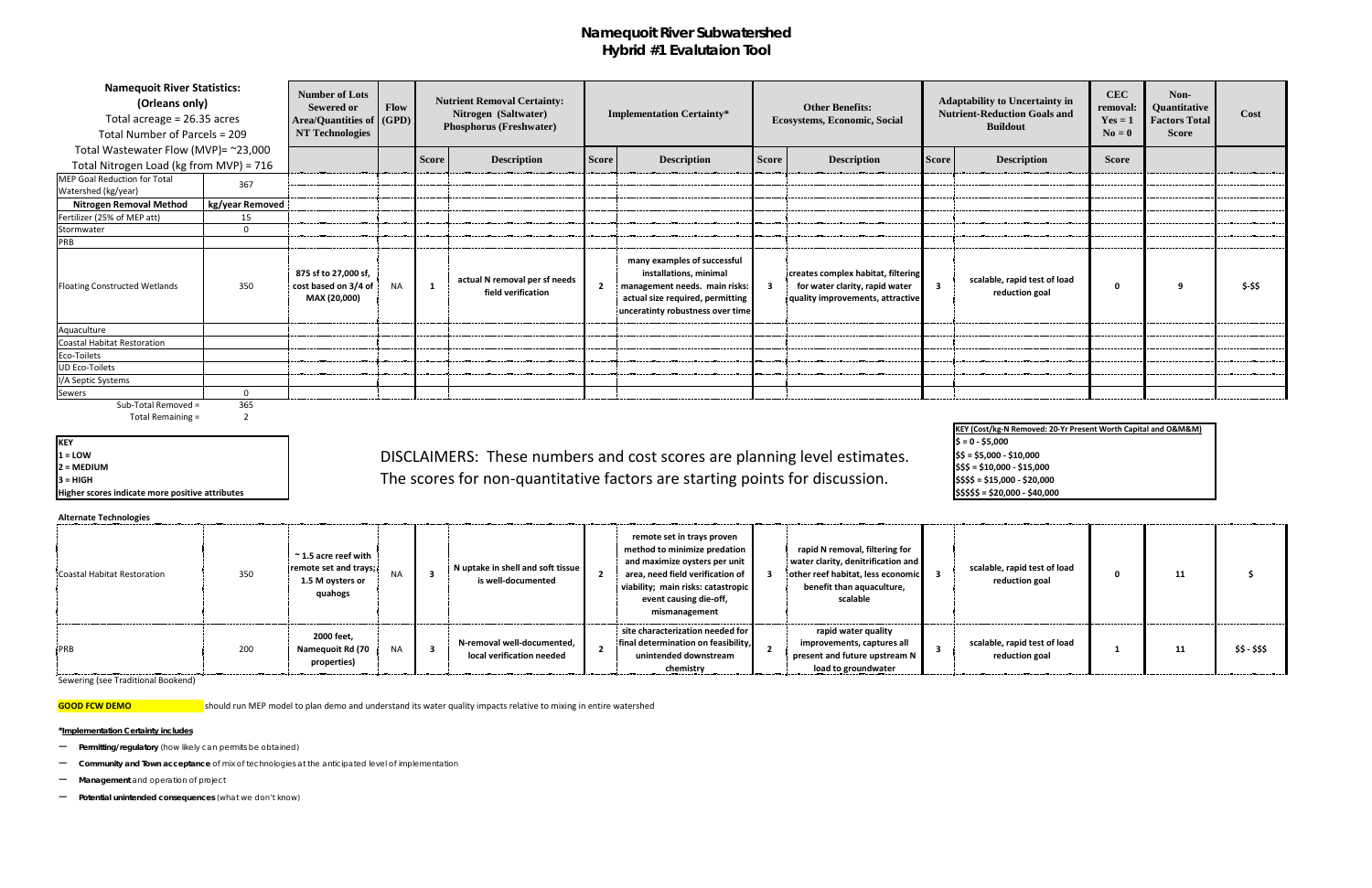## **Paw Wah Subwatershed Hybrid #1 Evalutaion Tool**

| IKEY       |
|------------|
| = LOW<br>1 |

**Higher scores indicate more positive attributes** 

### 1 = LOW
1 = LOW
1 = LOW
1 = LOW
1 = LOW
1 = LOW
1 = LOW
1 = LOW
1 = LOW
1 = LOW
1 = LOW
1 = LOW
1 = LOW
1 = LOW
1 = LOW
1 = LOW
1 = LOW
1 = LOW
1 = LOW
1 = LOW
1 = LOW
1 = LOW
1 = LOW
1 = LOW
1 = LOW
1 = LOW
1 = LOW
1 = LO **2 = MEDIUM \$\$\$ = \$10,000 - \$15,000 3 = HIGH \$\$\$\$ = \$15,000 - \$20,000** The scores for non-quantitative factors are starting points for discussion.

### **Alternate Technologies**

| <b>Paw Wah Statistics:</b><br>(Orleans only)<br>Total acreage = 15.93 acres<br>Total Number of Parcels = 127 |                 | <b>Number of Lots</b><br><b>Sewered or</b><br>Area/Quantities of   (GPD)  <br><b>NT Technologies</b> | Flow      |                         | <b>Nutrient Removal Certainty:</b><br>Nitrogen (Saltwater)<br><b>Phosphorus (Freshwater)</b> |                | <b>Implementation Certainty*</b>                                                                                                                                                                                 |                | <b>Other Benefits:</b><br>Ecosystems, Economic, Social                                                                                |                         | <b>Adaptability to Uncertainty in</b><br><b>Nutrient-Reduction Goals and</b><br><b>Buildout</b> | <b>CEC</b><br>removal:<br>$Yes = 1$<br>$N_0 = 0$ | Non-<br>Quantitative<br><b>Factors Total</b><br><b>Score</b> | Cost |
|--------------------------------------------------------------------------------------------------------------|-----------------|------------------------------------------------------------------------------------------------------|-----------|-------------------------|----------------------------------------------------------------------------------------------|----------------|------------------------------------------------------------------------------------------------------------------------------------------------------------------------------------------------------------------|----------------|---------------------------------------------------------------------------------------------------------------------------------------|-------------------------|-------------------------------------------------------------------------------------------------|--------------------------------------------------|--------------------------------------------------------------|------|
| Total Wastewater Flow (MVP)= $^{\sim}14,700$                                                                 |                 |                                                                                                      |           | <b>Score</b>            | <b>Description</b>                                                                           | <b>Score</b>   | <b>Description</b>                                                                                                                                                                                               | <b>Score</b>   | <b>Description</b>                                                                                                                    | <b>Score</b>            | <b>Description</b>                                                                              | <b>Score</b>                                     |                                                              |      |
| Total Nitrogen Load (kg from MVP) = 534                                                                      |                 |                                                                                                      |           |                         |                                                                                              |                |                                                                                                                                                                                                                  |                |                                                                                                                                       |                         |                                                                                                 |                                                  |                                                              |      |
| MEP Goal Reduction for Total<br>Watershed (kg/year)                                                          | 414             |                                                                                                      |           |                         |                                                                                              |                |                                                                                                                                                                                                                  |                |                                                                                                                                       |                         |                                                                                                 |                                                  |                                                              |      |
| <b>Nitrogen Removal Method</b>                                                                               | kg/year Removed |                                                                                                      |           |                         |                                                                                              |                |                                                                                                                                                                                                                  |                |                                                                                                                                       |                         |                                                                                                 |                                                  |                                                              |      |
| Fertilizer (25% of MEP att)                                                                                  | 11              |                                                                                                      |           |                         |                                                                                              |                |                                                                                                                                                                                                                  |                |                                                                                                                                       |                         |                                                                                                 |                                                  |                                                              |      |
| Stormwater                                                                                                   | $\Omega$        |                                                                                                      |           |                         |                                                                                              |                |                                                                                                                                                                                                                  |                |                                                                                                                                       |                         |                                                                                                 |                                                  |                                                              |      |
| PRB                                                                                                          | 323             | 1200 feet, Lockwood<br>Lane (87 properties)                                                          | <b>NA</b> | $\overline{\mathbf{3}}$ | N-removal well-documented,<br>local verification needed                                      | $\overline{2}$ | site characterization needed for<br>final determination on feasibility,<br>unintended downstream<br>chemistry                                                                                                    | $\overline{2}$ | rapid water quality<br>improvements, captures all<br>present and future upstream N<br>load to groundwater                             | $\overline{\mathbf{3}}$ | scalable, rapid test of load<br>reduction goal                                                  |                                                  | 11                                                           | \$\$ |
| Floating Constructed Wetlands                                                                                |                 |                                                                                                      |           |                         |                                                                                              |                |                                                                                                                                                                                                                  |                |                                                                                                                                       |                         |                                                                                                 |                                                  |                                                              |      |
| Aquaculture                                                                                                  |                 |                                                                                                      |           |                         |                                                                                              |                |                                                                                                                                                                                                                  |                |                                                                                                                                       |                         |                                                                                                 |                                                  |                                                              |      |
| Coastal Habitat Restoration                                                                                  | 80              | $\approx$ 0.33 acre oyster<br>reef or 0.3M quahogs                                                   | <b>NA</b> | $\overline{\mathbf{3}}$ | N uptake in shell and soft tissue<br>is well-documented                                      |                | remote set in trays proven<br>method to minimize predation<br>and maximize oysters per unit<br>area, need field verification of<br>viability; main risks: catastropic<br>event causing die-off,<br>mismanagement |                | rapid N removal, filtering for<br>water clarity, denitrification and<br>other reef habitat, less economic<br>benefit than aquaculture | $\mathbf{3}$            | scalable, rapid test of load<br>reduction goal                                                  | $\mathbf 0$                                      | 11                                                           | \$\$ |
| Eco-Toilets                                                                                                  |                 |                                                                                                      |           |                         |                                                                                              |                |                                                                                                                                                                                                                  |                |                                                                                                                                       |                         |                                                                                                 |                                                  |                                                              |      |
| <b>UD Eco-Toilets</b>                                                                                        |                 |                                                                                                      |           |                         |                                                                                              |                |                                                                                                                                                                                                                  |                |                                                                                                                                       |                         |                                                                                                 |                                                  |                                                              |      |
| I/A Septic Systems                                                                                           |                 |                                                                                                      |           |                         |                                                                                              |                |                                                                                                                                                                                                                  |                |                                                                                                                                       |                         |                                                                                                 |                                                  |                                                              |      |
| Sewers                                                                                                       | $\Omega$        |                                                                                                      |           |                         |                                                                                              |                |                                                                                                                                                                                                                  |                |                                                                                                                                       |                         |                                                                                                 |                                                  |                                                              |      |
| Sub-Total Removed =                                                                                          | 414             |                                                                                                      |           |                         |                                                                                              |                |                                                                                                                                                                                                                  |                |                                                                                                                                       |                         |                                                                                                 |                                                  |                                                              |      |

Total Remaining = 0

Sewering (see Traditional Bookend)

**GOOD PRB DEMO** should run MEP model to plan demo and understand its water quality impacts relative to mixing in entire watershed

If sewered, this would import into LT 10, or Nameuoit depending on which returns

**\*Implementation Certainty includes**

- **Permitting/regulatory** (how likely can permits be obtained)
- **Community and Town acceptance** of mix of technologies at the anticipated level of implementation
- **Management** and operation of project
- **Potential unintended consequences** (what we don't know)

| ing level estimates. |  |
|----------------------|--|
| ts for discussion.   |  |

| KEY (Cost/kg-N Removed: 20-Yr Present Worth Capital and O&M&M) |
|----------------------------------------------------------------|
| $$ = 0 - $5,000$                                               |
| \$\$ = \$5,000 - \$10,000                                      |
| $$55 = $10,000 - $15,000$                                      |
| \$\$\$\$ = \$15,000 - \$20,000                                 |
| \$\$\$\$\$ = \$20,000 - \$40,000                               |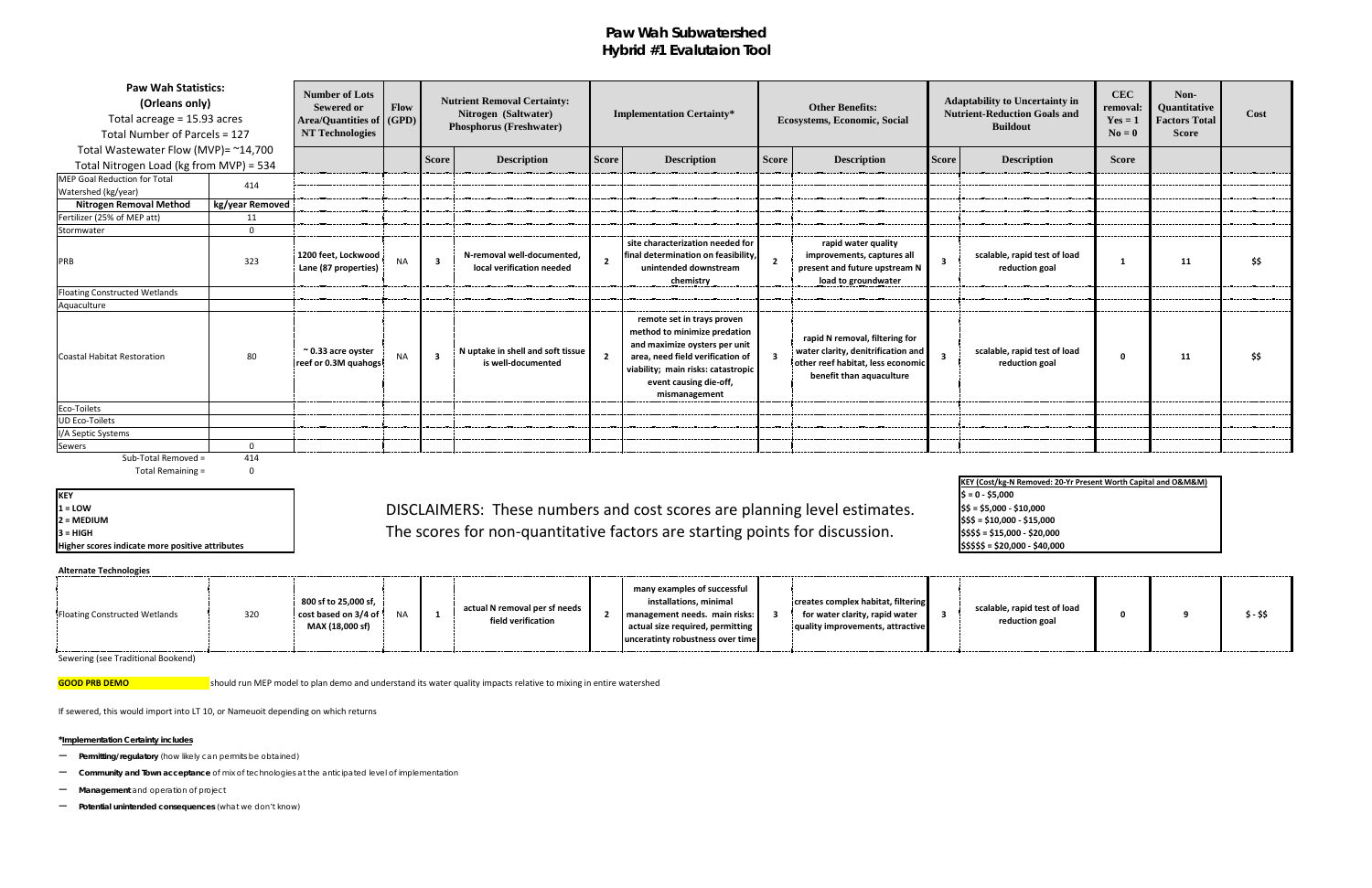## **Pochet Neck Subwatershed Hybrid #1 Evalutaion Tool**

| <b>Pochet Neck Statistics:</b><br>(Orleans only)<br>Total acreage = 70.14 acres<br>Total Number of Parcels = 551 |                 | <b>Number of Lots</b><br><b>Sewered or</b><br>Area/Quantities of (GPD)<br><b>NT Technologies</b>                                                 | <b>Flow</b> |                | <b>Nutrient Removal Certainty:</b><br>Nitrogen (Saltwater)<br><b>Phosphorus (Freshwater)</b> |                | <b>Implementation Certainty*</b>                                                                                                                                                                                 | <b>Other Benefits:</b><br><b>Ecosystems, Economic, Social</b> |                                                                                                                                       |                         | <b>Adaptability to Uncertainty in</b><br><b>Nutrient-Reduction Goals and</b><br><b>Buildout</b> | <b>CEC</b><br>removal:<br>$Yes = 1$<br>$No = 0$ | Non-<br>Quantitative<br><b>Factors Total</b><br><b>Score</b> | Cost   |
|------------------------------------------------------------------------------------------------------------------|-----------------|--------------------------------------------------------------------------------------------------------------------------------------------------|-------------|----------------|----------------------------------------------------------------------------------------------|----------------|------------------------------------------------------------------------------------------------------------------------------------------------------------------------------------------------------------------|---------------------------------------------------------------|---------------------------------------------------------------------------------------------------------------------------------------|-------------------------|-------------------------------------------------------------------------------------------------|-------------------------------------------------|--------------------------------------------------------------|--------|
| Total Wastewater Flow (MVP) = $\approx$ 62,000<br>Total Nitrogen Load (kg from MVP) = 2,211                      |                 |                                                                                                                                                  |             | <b>Score</b>   | <b>Description</b>                                                                           | <b>Score</b>   | <b>Description</b>                                                                                                                                                                                               | <b>Score</b>                                                  | <b>Description</b>                                                                                                                    | <b>Score</b>            | <b>Description</b>                                                                              | <b>Score</b>                                    |                                                              |        |
| MEP Goal Reduction for Total<br>Watershed (kg/year)                                                              | 1569            |                                                                                                                                                  |             |                |                                                                                              |                |                                                                                                                                                                                                                  |                                                               |                                                                                                                                       |                         |                                                                                                 |                                                 |                                                              |        |
| <b>Nitrogen Removal Method</b>                                                                                   | kg/year Removed |                                                                                                                                                  |             |                |                                                                                              |                |                                                                                                                                                                                                                  |                                                               |                                                                                                                                       |                         |                                                                                                 |                                                 |                                                              |        |
| Fertilizer (25% of MEP att)                                                                                      | 60              |                                                                                                                                                  |             |                |                                                                                              |                |                                                                                                                                                                                                                  |                                                               |                                                                                                                                       |                         |                                                                                                 |                                                 |                                                              |        |
| Stormwater                                                                                                       | $\Omega$        |                                                                                                                                                  |             |                |                                                                                              |                |                                                                                                                                                                                                                  |                                                               |                                                                                                                                       |                         |                                                                                                 |                                                 |                                                              |        |
| PRB                                                                                                              |                 |                                                                                                                                                  |             |                |                                                                                              |                |                                                                                                                                                                                                                  |                                                               |                                                                                                                                       |                         |                                                                                                 |                                                 |                                                              |        |
| <b>Floating Constructed Wetlands</b>                                                                             | 440             | 1100 sf to 34,000 sf,<br>cost based on 3/4 of<br>MAX (25,000 sf)                                                                                 | <b>NA</b>   | $\mathbf{1}$   | actual N removal per sf needs<br>field verification                                          | $\mathbf{1}$   | many examples of successful<br>installations, minimal<br>management needs. main risks:<br>actual size required, permitting<br>unceratinty robustness over time                                                   | $\mathbf{3}$                                                  | creates complex habitat, filtering<br>for water clarity, rapid water<br>quality improvements, attractive                              | $\overline{\mathbf{3}}$ | scalable, rapid test of load<br>reduction goal                                                  | $\Omega$                                        |                                                              |        |
| Aquaculture                                                                                                      |                 |                                                                                                                                                  |             |                |                                                                                              |                |                                                                                                                                                                                                                  |                                                               |                                                                                                                                       |                         |                                                                                                 |                                                 |                                                              |        |
| Coastal Habitat Restoration                                                                                      | 520             | $\sim$ 2 acre reef with<br>remote set and trays<br>initially, may lead to<br>reef without trays;<br>2M oysters or<br>quahogs (bottom<br>planted) | <b>NA</b>   | 3 <sup>1</sup> | N uptake in shell and soft tissue<br>is well-documented                                      | $\overline{2}$ | remote set in trays proven<br>method to minimize predation<br>and maximize oysters per unit<br>area, need field verification of<br>viability; main risks: catastropic<br>event causing die-off,<br>mismanagement |                                                               | rapid N removal, filtering for<br>water clarity, denitrification and<br>other reef habitat, less economic<br>benefit than aquaculture | $\overline{\mathbf{3}}$ | scalable, rapid test of load<br>reduction goal                                                  | $\mathbf{0}$                                    | 11                                                           |        |
| Eco-Toilets                                                                                                      |                 |                                                                                                                                                  |             |                |                                                                                              |                |                                                                                                                                                                                                                  |                                                               |                                                                                                                                       |                         |                                                                                                 |                                                 |                                                              |        |
| <b>UD Eco-Toilets</b>                                                                                            |                 |                                                                                                                                                  |             |                |                                                                                              |                |                                                                                                                                                                                                                  |                                                               |                                                                                                                                       |                         |                                                                                                 |                                                 |                                                              |        |
| I/A Septic Systems<br><b>Sewers</b>                                                                              | 627             | 154                                                                                                                                              | 18331       | - 3            |                                                                                              | -3             |                                                                                                                                                                                                                  | $\mathbf{3}$                                                  | addresses sanitary needs,                                                                                                             | $\overline{\mathbf{3}}$ | areas of uncertainty can be<br>delayed to future phases,                                        |                                                 | 13                                                           | \$\$\$ |
| $Suh$ -Total Removed -                                                                                           | 1617            |                                                                                                                                                  |             |                |                                                                                              |                |                                                                                                                                                                                                                  |                                                               | supports economic centers                                                                                                             |                         | scalable                                                                                        |                                                 |                                                              |        |

Sub-Total Removed = 1647<br>Total Remaining = 178 Total Remaining =

**KEY**<br>1 = **LOW** 

**Alternate Technologies**

| ARCHIQUE TECHNOLOGIES |     |                                                     |  |                                                         |  |                                                              |  |                                                               |  |                                                |  |   |        |  |  |
|-----------------------|-----|-----------------------------------------------------|--|---------------------------------------------------------|--|--------------------------------------------------------------|--|---------------------------------------------------------------|--|------------------------------------------------|--|---|--------|--|--|
|                       |     |                                                     |  |                                                         |  | site characterization needed for                             |  | rapid water quality                                           |  |                                                |  |   |        |  |  |
| <b>PRL</b>            | 238 | 1500', Briar Spring<br><sup>1</sup> /77 properties, |  | N-removal well-documented.<br>local verification needed |  | final determination on feasibility,<br>unintended downstream |  | improvements, captures all<br>present and future upstream $N$ |  | scalable, rapid test of load<br>reduction goal |  | ᆠ | \$\$\$ |  |  |
|                       |     |                                                     |  |                                                         |  | chemistry                                                    |  | load to groundwater                                           |  |                                                |  |   |        |  |  |

Sewering (see Traditional Bookend)

**\*Implementation Certainty includes**

– **Permitting/regulatory** (how likely can permits be obtained)

– **Community and Town acceptance** of mix of technologies at the anticipated level of implementation

|                                                 |                                                                             | KEY (Cost/kg-N Removed: 20-Yr Present Worth Capital and O&M&M) |
|-------------------------------------------------|-----------------------------------------------------------------------------|----------------------------------------------------------------|
|                                                 |                                                                             | $S = 0 - $5,000$                                               |
| 1 = LOW                                         | DISCLAIMERS: These numbers and cost scores are planning level estimates.    | $$5 = $5,000 - $10,000$                                        |
| 2 = MEDIUM                                      |                                                                             | \$\$\$ = \$10,000 - \$15,000                                   |
| 3 = HIGH                                        | The scores for non-quantitative factors are starting points for discussion. | \$\$\$\$ = \$15,000 - \$20,000                                 |
| Higher scores indicate more positive attributes |                                                                             | \$\$\$\$\$ = \$20,000 - \$40,000                               |

– **Management** and operation of project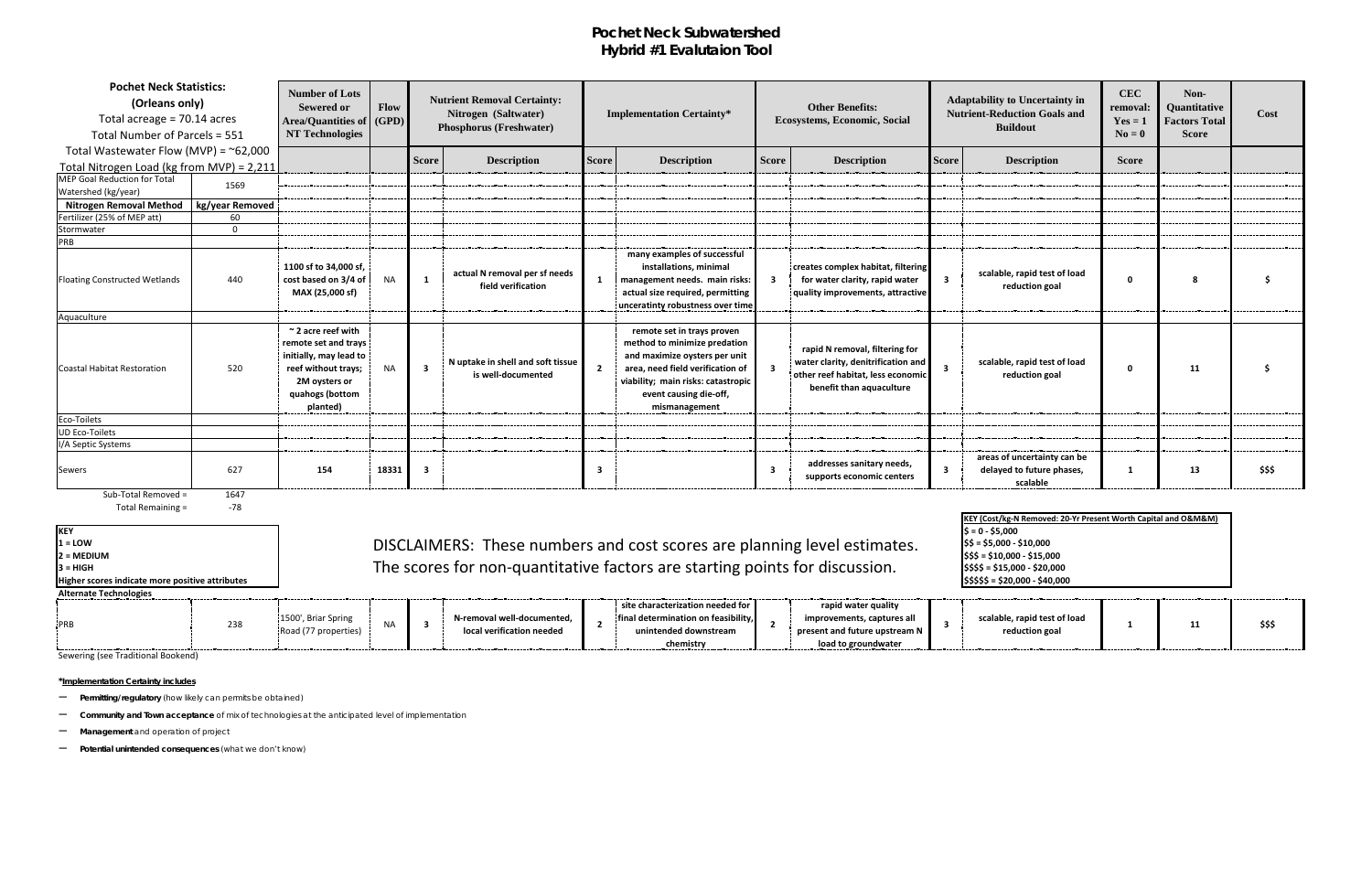## **Quanset Subwatershed Hybrid #1 Evaluation Tool**

Sub-Total Removed = 277

Total Remaining = Total Remaining = 121

**KEY<br>1 = LOW** 

**Higher scores indicate more positive attributes 1 All and 2000 1000 1000 540,000 540,000 540,000 540,000** 

1 = LOW
1 = LOW
1 = LOW
1 = LOW
1 = LOW
1 = LOW
1 = LOW
1 = LOW
1 = LOW
1 = LOW
1 = LOW
1 = LOW
1 = LOW
1 = LOW
1 = LOW
1 = LOW
1 = LOW
1 = LOW
1 = LOW
1 = LOW
1 = LOW
1 = LOW
1 = LOW
1 = LOW
1 = LOW
1 = LOW
1 = LOW
1 = LO **2 = MEDIUM \$\$\$ = \$10,000 - \$15,000** з = нісн **Back Connect Connect Starting points for discussion.** The scores for non-quantitative factors are starting points for discussion. Since I ssss = \$15,000 - \$20,000

**DEMO site for FCW** should run MEP model to plan demo and understand its water quality impacts relative to mixing in entire watershed

|    | <b>Other Benefits:</b><br><b>Ecosystems, Economic, Social</b>                                            |                         | <b>Adaptability to Uncertainty in</b><br><b>Nutrient-Reduction Goals and</b><br><b>Buildout</b> | <b>CEC</b><br>removal:<br>$Yes = 1$<br>$N_0 = 0$ | Non-<br>Quantitative<br><b>Factors Total</b><br><b>Score</b> | Cost      |
|----|----------------------------------------------------------------------------------------------------------|-------------------------|-------------------------------------------------------------------------------------------------|--------------------------------------------------|--------------------------------------------------------------|-----------|
| re | <b>Description</b>                                                                                       | <b>Score</b>            | <b>Description</b>                                                                              | <b>Score</b>                                     |                                                              |           |
|    |                                                                                                          |                         |                                                                                                 |                                                  |                                                              |           |
|    |                                                                                                          |                         |                                                                                                 |                                                  |                                                              |           |
|    |                                                                                                          |                         |                                                                                                 |                                                  |                                                              |           |
|    |                                                                                                          |                         |                                                                                                 |                                                  |                                                              |           |
|    | creates complex habitat, filtering<br>for water clarity, rapid water<br>quality improvements, attractive | $\overline{\mathbf{3}}$ | scalable, rapid test of load<br>reduction goal                                                  | 0                                                | 8                                                            | $$-$ \$\$ |
|    |                                                                                                          |                         |                                                                                                 |                                                  |                                                              |           |
|    |                                                                                                          |                         |                                                                                                 |                                                  |                                                              |           |
|    | addresses sanitary needs,<br>supports economic centers                                                   | 3                       | areas of uncertainty can be<br>delayed to future phases,<br>scalable                            | 1                                                | 13                                                           |           |

| <b>Quanset Statistics:</b><br>(Orleans only)<br>Total acreage = $8.62$ acres<br>Total Number of Parcels = 50 |                 | <b>Number of Lots</b><br><b>Sewered or</b><br>Area/Quantities of   (GPD)  <br>NT Technologies | Flow      |              | <b>Nutrient Removal Certainty:</b><br>Nitrogen (Saltwater)<br><b>Phosphorus (Freshwater)</b> |              | <b>Implementation Certainty*</b>                                                                                                                               |                         | <b>Other Benefits:</b><br><b>Ecosystems, Economic, Social</b>                                            |                         | <b>Adaptability to Uncertainty in</b><br><b>Nutrient-Reduction Goals and</b><br><b>Buildout</b> |              |  |
|--------------------------------------------------------------------------------------------------------------|-----------------|-----------------------------------------------------------------------------------------------|-----------|--------------|----------------------------------------------------------------------------------------------|--------------|----------------------------------------------------------------------------------------------------------------------------------------------------------------|-------------------------|----------------------------------------------------------------------------------------------------------|-------------------------|-------------------------------------------------------------------------------------------------|--------------|--|
| Total Wastewater Flow (MVP) = $~7,400$                                                                       |                 |                                                                                               |           | <b>Score</b> | <b>Description</b>                                                                           | <b>Score</b> | <b>Description</b>                                                                                                                                             | <b>Score</b>            | <b>Description</b>                                                                                       | <b>Score</b>            | <b>Description</b>                                                                              | <b>Score</b> |  |
| Total Nitrogen Load (kg from MVP) = 268                                                                      |                 |                                                                                               |           |              |                                                                                              |              |                                                                                                                                                                |                         |                                                                                                          |                         |                                                                                                 |              |  |
| MEP Goal Reduction for Total<br>Watershed (kg/year)                                                          | 256             |                                                                                               |           |              |                                                                                              |              |                                                                                                                                                                |                         |                                                                                                          |                         |                                                                                                 |              |  |
|                                                                                                              |                 |                                                                                               |           |              |                                                                                              |              |                                                                                                                                                                |                         |                                                                                                          |                         |                                                                                                 |              |  |
| <b>Nitrogen Removal Method</b>                                                                               | kg/year Removed |                                                                                               |           |              |                                                                                              |              |                                                                                                                                                                |                         |                                                                                                          |                         |                                                                                                 |              |  |
| Fertilizer (25% of MEP att)                                                                                  | 6               |                                                                                               |           |              |                                                                                              |              |                                                                                                                                                                |                         |                                                                                                          |                         |                                                                                                 |              |  |
| Stormwater                                                                                                   | $\Omega$        |                                                                                               |           |              |                                                                                              |              |                                                                                                                                                                |                         |                                                                                                          |                         |                                                                                                 |              |  |
| PRB                                                                                                          |                 |                                                                                               |           |              |                                                                                              |              |                                                                                                                                                                |                         |                                                                                                          |                         |                                                                                                 |              |  |
| Floating Constructed Wetlands                                                                                | 250             | 625 sf to 19,200 sf,<br>cost based on 3/4 of<br>MAX (15,000)                                  | <b>NA</b> | $\mathbf{1}$ | actual N removal per sf needs<br>field verification                                          |              | many examples of successful<br>installations, minimal<br>management needs. main risks:<br>actual size required, permitting<br>uncertainty robustness over time | $\overline{\mathbf{3}}$ | creates complex habitat, filtering<br>for water clarity, rapid water<br>quality improvements, attractive | $\overline{\mathbf{3}}$ | scalable, rapid test of load<br>reduction goal                                                  |              |  |
| Aquaculture                                                                                                  |                 |                                                                                               |           |              |                                                                                              |              |                                                                                                                                                                |                         |                                                                                                          |                         |                                                                                                 |              |  |
| <b>Coastal Habitat Restoration</b>                                                                           |                 |                                                                                               |           |              |                                                                                              |              |                                                                                                                                                                |                         |                                                                                                          |                         |                                                                                                 |              |  |
| Eco-Toilets                                                                                                  |                 |                                                                                               |           |              |                                                                                              |              |                                                                                                                                                                |                         |                                                                                                          |                         |                                                                                                 |              |  |
| UD Eco-Toilets                                                                                               |                 |                                                                                               |           |              |                                                                                              |              |                                                                                                                                                                |                         |                                                                                                          |                         |                                                                                                 |              |  |
| I/A Septic Systems                                                                                           |                 |                                                                                               |           |              |                                                                                              |              |                                                                                                                                                                |                         |                                                                                                          |                         |                                                                                                 |              |  |
| Sewers                                                                                                       | 21              | 19                                                                                            | 2334      | 3            |                                                                                              | -3           |                                                                                                                                                                | -3                      | addresses sanitary needs,<br>supports economic centers                                                   | $\overline{\mathbf{3}}$ | areas of uncertainty can be<br>delayed to future phases,<br>scalable                            |              |  |

**Alternate Technologies**

|                             |     |                         |  |                                                 | remote set in trays proven          |                                                  |                              |    |  |
|-----------------------------|-----|-------------------------|--|-------------------------------------------------|-------------------------------------|--------------------------------------------------|------------------------------|----|--|
|                             |     | $\sim$ 1 acre reef with |  |                                                 | method to minimize predation        | rapid N removal, filtering for                   |                              |    |  |
|                             |     |                         |  |                                                 | and maximize oysters per unit $\pm$ | $\frac{1}{2}$ water clarity, denitrification and |                              |    |  |
| Coastal Habitat Restoration | 250 | remote set and trays    |  | $\frac{1}{2}$ N uptake in shell and soft tissue | area, need field verification of    | other reef habitat, less economic                | scalable, rapid test of load | 11 |  |
|                             |     | initially, may lead to  |  | is well-documented                              | viability; main risks: catastrophic | benefit than aquaculture,                        | reduction goal               |    |  |
|                             |     | reef without trays      |  |                                                 | event causing die-off,              | scalable                                         |                              |    |  |
|                             |     |                         |  |                                                 | mismanagement                       |                                                  |                              |    |  |

Sewering (see Traditional Bookend)

### **\*Implementation Certainty includes**

– **Permitting/regulatory** (how likely can permits be obtained)

– **Community and Town acceptance** of mix of technologies at the anticipated level of implementation

- **Management** and operation of project
- **Potential unintended consequences** (what we don't know)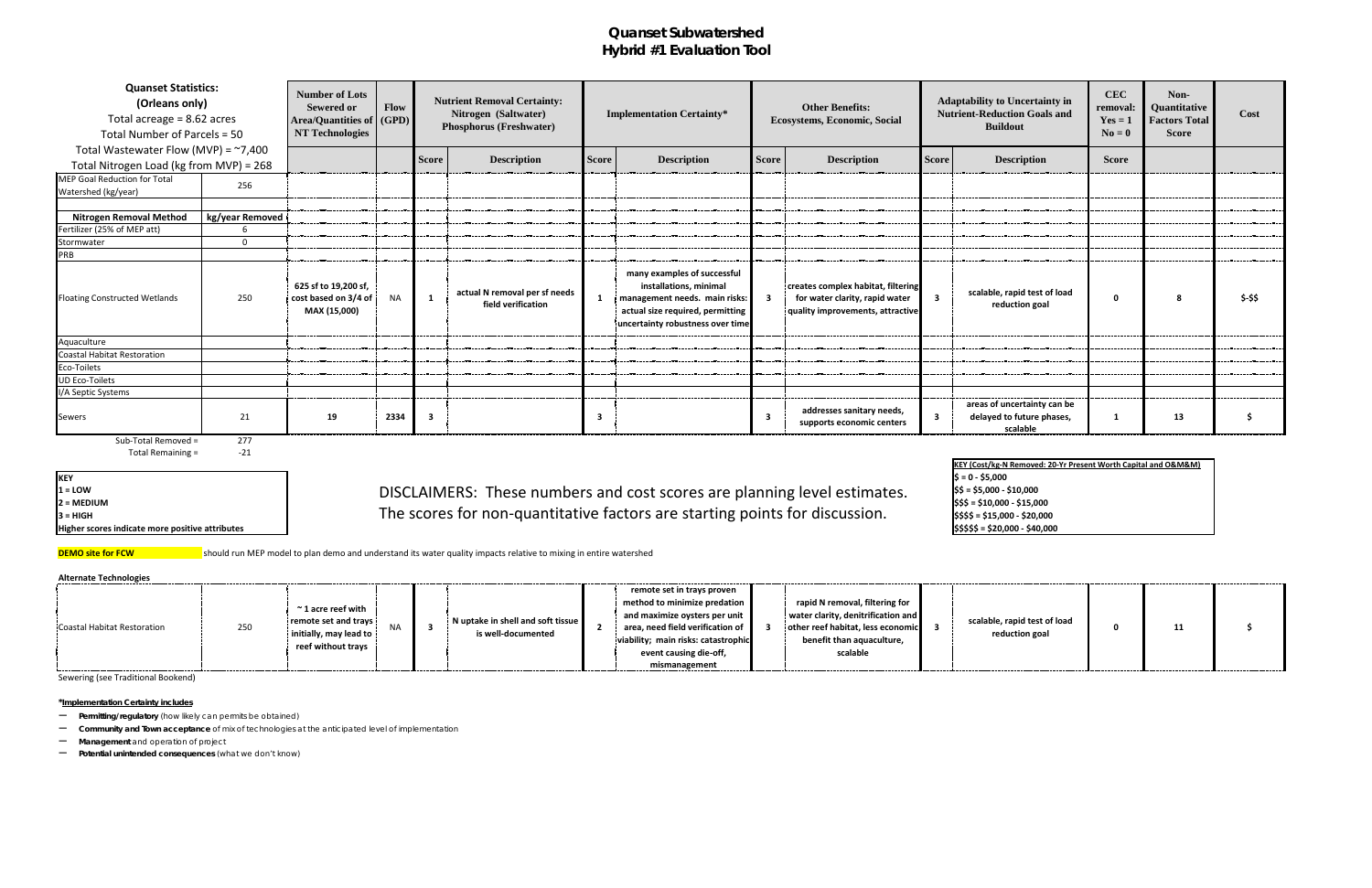## **The River Upper Subwatershed Hybrid #1 Evaluation Tool**

Sub-Total Removed = 379 Total Remaining = 1

**KEY<br>1 = LOW<br>2 = MEDIUM** 

**Higher scores indicate more positive attributes** 

**3 = HIGH \$20,000** - \$3\$\$ = \$15,000 - \$20,000

**GOOD FCW DEMO** should run MEP model to plan demo and understand its water quality impacts relative to mixing in entire watershed

# 1 = LOW
1 = LOW
1 = LOW
1 = LOW
1 = LOW
1 = LOW
1 = LOW
1 = LOW
1 = LOW
1 = LOW
1 = LOW
1 = LOW
1 = LOW
1 = LOW
1 = LOW
1 = LOW
1 = LOW
1 = LOW
1 = LOW
1 = LOW
1 = LOW
1 = LOW
1 = LOW
1 = LOW
1 = LOW
1 = LOW
1 = LOW
1 = LO **2 = MEDIUM \$\$\$ = \$10,000 - \$15,000**

### **Alternate Technologies**

| <b>The River Upper Statistics:</b><br>(Orleans only)<br>Total acreage = 24.5 acres<br>Total Number of Parcels = 200 |                 | <b>Number of Lots</b><br><b>Sewered or</b><br>Area/Quantities of (GPD)<br><b>NT Technologies</b> | <b>Flow</b> | <b>Nutrient Removal Certainty:</b><br>Nitrogen (Saltwater)<br><b>Phosphorus (Freshwater)</b> |                                                     | <b>Implementation Certainty*</b> |                                                                                                                                                                | <b>Other Benefits:</b><br><b>Ecosystems, Economic, Social</b> |                                                                                                          |              | <b>Adaptability to Uncertainty in</b><br><b>Nutrient-Reduction Goals and</b><br><b>Buildout</b> |              | Non-<br>Quantitative<br><b>Factors Total</b><br><b>Score</b> | Cost   |
|---------------------------------------------------------------------------------------------------------------------|-----------------|--------------------------------------------------------------------------------------------------|-------------|----------------------------------------------------------------------------------------------|-----------------------------------------------------|----------------------------------|----------------------------------------------------------------------------------------------------------------------------------------------------------------|---------------------------------------------------------------|----------------------------------------------------------------------------------------------------------|--------------|-------------------------------------------------------------------------------------------------|--------------|--------------------------------------------------------------|--------|
| Total Wastewater Flow (MVP) = $\approx$ 21,000<br>Total Nitrogen Load (kg from MVP) = 664                           |                 |                                                                                                  |             | <b>Score</b>                                                                                 | <b>Description</b>                                  | <b>Score</b>                     | <b>Description</b>                                                                                                                                             | <b>Score</b>                                                  | <b>Description</b>                                                                                       | <b>Score</b> | <b>Description</b>                                                                              | <b>Score</b> |                                                              |        |
| MEP Goal Reduction for Total<br>Watershed (kg/year)                                                                 | 378             |                                                                                                  |             |                                                                                              |                                                     |                                  |                                                                                                                                                                |                                                               |                                                                                                          |              |                                                                                                 |              |                                                              |        |
| <b>Nitrogen Removal Method</b>                                                                                      | kg/year Removed |                                                                                                  |             |                                                                                              |                                                     |                                  |                                                                                                                                                                |                                                               |                                                                                                          |              |                                                                                                 |              |                                                              |        |
| Fertilizer (25% of MEP att)                                                                                         | 16              |                                                                                                  |             |                                                                                              |                                                     |                                  |                                                                                                                                                                |                                                               |                                                                                                          |              |                                                                                                 |              |                                                              |        |
| Stormwater                                                                                                          | $\Omega$        |                                                                                                  |             |                                                                                              |                                                     |                                  |                                                                                                                                                                |                                                               |                                                                                                          |              |                                                                                                 |              |                                                              |        |
| PRB                                                                                                                 |                 |                                                                                                  |             |                                                                                              |                                                     |                                  |                                                                                                                                                                |                                                               |                                                                                                          |              |                                                                                                 |              |                                                              |        |
| Floating Constructed Wetlands                                                                                       | 175             | 400 sf to 13,000 sf,<br>cost based on 3/4 of<br>MAX (10,000)                                     | <b>NA</b>   | $\mathbf{1}$                                                                                 | actual N removal per sf needs<br>field verification |                                  | many examples of successful<br>installations, minimal<br>management needs. main risks:<br>actual size required, permitting<br>uncertainty robustness over time | ર                                                             | creates complex habitat, filtering<br>for water clarity, rapid water<br>quality improvements, attractive |              | scalable, rapid test of load<br>reduction goal                                                  | 0            |                                                              | $$-55$ |
| Aquaculture                                                                                                         |                 |                                                                                                  |             |                                                                                              |                                                     |                                  |                                                                                                                                                                |                                                               |                                                                                                          |              |                                                                                                 |              |                                                              |        |
| Coastal Habitat Restoration                                                                                         | $\Omega$        |                                                                                                  |             |                                                                                              |                                                     |                                  |                                                                                                                                                                |                                                               |                                                                                                          |              |                                                                                                 |              |                                                              |        |
| Eco-Toilets                                                                                                         |                 |                                                                                                  |             |                                                                                              |                                                     |                                  |                                                                                                                                                                |                                                               |                                                                                                          |              |                                                                                                 |              |                                                              |        |
| <b>UD Eco-Toilets</b>                                                                                               |                 |                                                                                                  |             |                                                                                              |                                                     |                                  |                                                                                                                                                                |                                                               |                                                                                                          |              |                                                                                                 |              |                                                              |        |
| I/A Septic Systems                                                                                                  |                 |                                                                                                  |             |                                                                                              |                                                     |                                  |                                                                                                                                                                |                                                               |                                                                                                          |              |                                                                                                 |              |                                                              |        |
| <b>Sewers</b>                                                                                                       | 188             | 47                                                                                               | 4765        | - 3                                                                                          |                                                     | 3                                |                                                                                                                                                                | -3                                                            | addresses sanitary needs,<br>supports economic centers                                                   |              | areas of uncertainty can be<br>delayed to future phases,<br>scalable                            |              | 13                                                           | \$\$\$ |

| Aquaculture                 | 175 | 0.75M oysters, $\sim$ 2<br>acre floating bags;                                      |  | N uptake in shell and soft tissue<br>is well-documented | field test of viability needed.<br>main risks: catastrophic event<br>causing die-off, mismanagement                                                                                                                | rapid N removal, filtering for<br>water clarity, denitrification,<br>product has revenue potential<br>and can create local economic<br>activity, scalable | scalable, rapid test of load<br>reduction goal | 11 | \$\$ |
|-----------------------------|-----|-------------------------------------------------------------------------------------|--|---------------------------------------------------------|--------------------------------------------------------------------------------------------------------------------------------------------------------------------------------------------------------------------|-----------------------------------------------------------------------------------------------------------------------------------------------------------|------------------------------------------------|----|------|
| Coastal Habitat Restoration | 175 | $\approx$ 3/4 acre reef with<br>remote set and trays;<br>.75M oysters or<br>quahogs |  | N uptake in shell and soft tissue<br>is well-documented | remote set in trays proven<br>method to minimize predation<br>and maximize oysters per unit<br>area, need field verification of<br>viability; main risks:<br>catastrophic event causing die-<br>off, mismanagement | rapid N removal, filtering for<br>water clarity, denitrification and<br>other reef habitat, less economic<br>benefit than aquaculture,<br>scalable        | scalable, rapid test of load<br>reduction goal | 11 | \$\$ |

Sewering (see Traditional Bookend)

### NOTES:

less room in upper river

If sewer in all of Meetinghouse Pond, Upper River should be sewered

### **\*Implementation Certainty includes**

- **Permitting/regulatory** (how likely can permits be obtained)
- **Community and Town acceptance** of mix of technologies at the anticipated level of implementation
- **Management** and operation of project
- **Potential unintended consequences** (what we don't know)

| KEY (Cost/kg-N Removed: 20-Yr Present Worth Capital and O&M&M) |  |
|----------------------------------------------------------------|--|
| $$= 0 - $5,000$                                                |  |
| \$\$ = \$5,000 - \$10,000                                      |  |
| \$\$\$ = \$10,000 - \$15,000                                   |  |
| \$\$\$\$ = \$15,000 - \$20,000                                 |  |
| \$\$\$\$\$ = \$20,000 - \$40,000                               |  |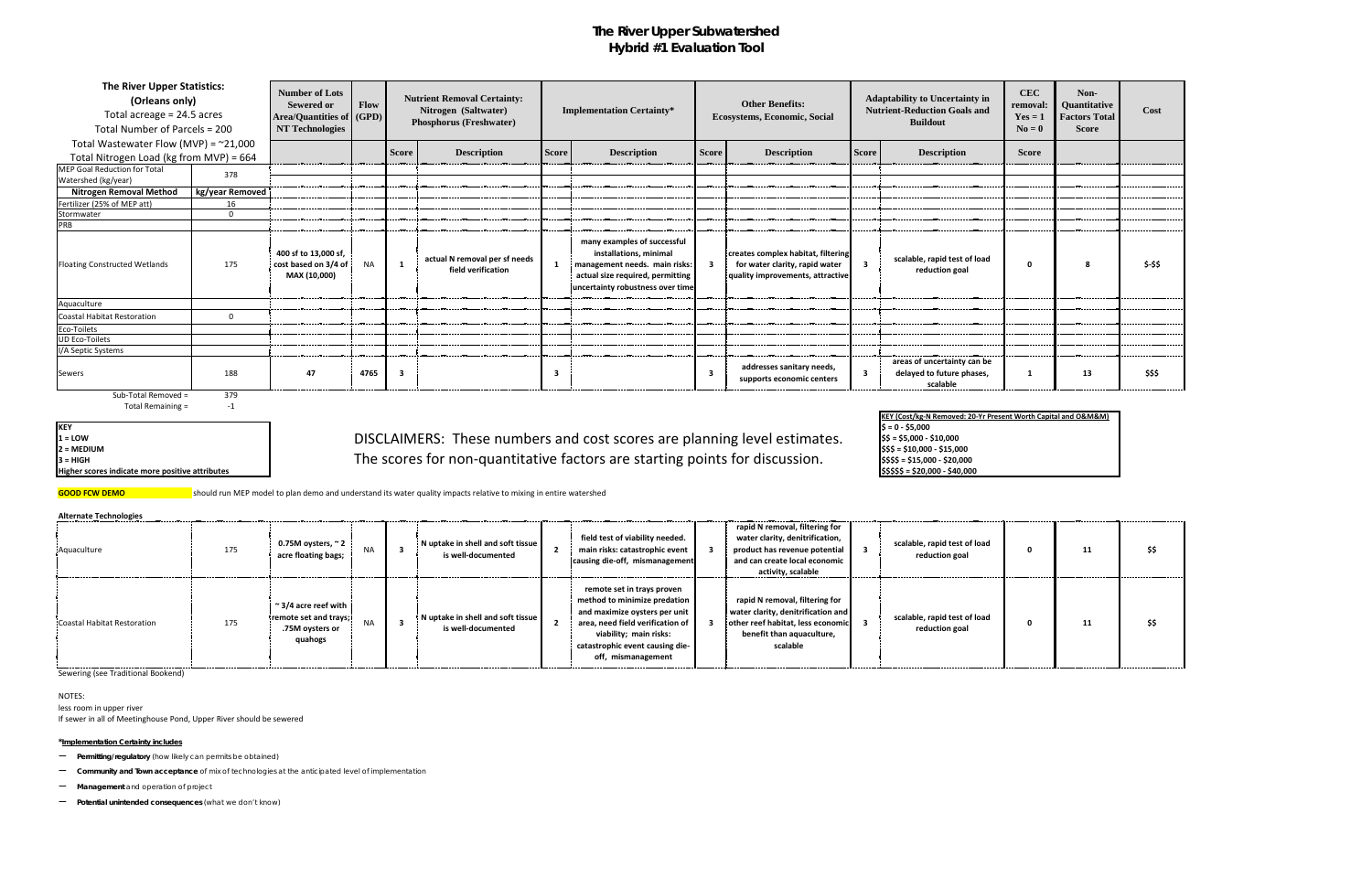## **The River Lower Subwatershed Hybrid #1 Evaluation Tool**

| <b>The River Lower Statistics:</b><br>(Orleans only)<br>Total acreage = 34.34 acres<br>Total Number of Parcels = 226 |                 | <b>Number of Lots</b><br><b>Sewered or</b><br><b>Area/Quantities of GPD</b><br><b>NT Technologies</b>                        | Flow      |                         | <b>Nutrient Removal Certainty:</b><br>Nitrogen (Saltwater)<br><b>Phosphorus (Freshwater)</b> |              | <b>Implementation Certainty*</b>                                                                                                                                                                                  |                         | <b>Other Benefits:</b><br><b>Ecosystems, Economic, Social</b>                                                                         |              | <b>Adaptability to Uncertainty in</b><br><b>Nutrient-Reduction Goals and</b><br><b>Buildout</b> | <b>CEC</b><br>removal:<br>$Yes = 1$<br>$N_0 = 0$ | Non-<br><b>Quantitative</b><br><b>Factors Total</b><br><b>Score</b> | Cost |
|----------------------------------------------------------------------------------------------------------------------|-----------------|------------------------------------------------------------------------------------------------------------------------------|-----------|-------------------------|----------------------------------------------------------------------------------------------|--------------|-------------------------------------------------------------------------------------------------------------------------------------------------------------------------------------------------------------------|-------------------------|---------------------------------------------------------------------------------------------------------------------------------------|--------------|-------------------------------------------------------------------------------------------------|--------------------------------------------------|---------------------------------------------------------------------|------|
| Total Wastewater Flow (MVP) = $\approx$ 25,000                                                                       |                 |                                                                                                                              |           |                         |                                                                                              |              |                                                                                                                                                                                                                   |                         |                                                                                                                                       |              |                                                                                                 |                                                  |                                                                     |      |
| Total Nitrogen Load (kg from MVP) = 907                                                                              |                 |                                                                                                                              |           | <b>Score</b>            | <b>Description</b>                                                                           | <b>Score</b> | <b>Description</b>                                                                                                                                                                                                | <b>Score</b>            | <b>Description</b>                                                                                                                    | <b>Score</b> | <b>Description</b>                                                                              | <b>Score</b>                                     |                                                                     |      |
| MEP Goal Reduction for Total<br>Watershed (kg/year)                                                                  | 524             |                                                                                                                              |           |                         |                                                                                              |              |                                                                                                                                                                                                                   |                         |                                                                                                                                       |              |                                                                                                 |                                                  |                                                                     |      |
| <b>Nitrogen Removal Method</b>                                                                                       | kg/year Removed |                                                                                                                              |           |                         |                                                                                              |              |                                                                                                                                                                                                                   |                         |                                                                                                                                       |              |                                                                                                 |                                                  |                                                                     |      |
| Fertilizer (25% of MEP att)                                                                                          | 23              |                                                                                                                              |           |                         |                                                                                              |              |                                                                                                                                                                                                                   |                         |                                                                                                                                       |              |                                                                                                 |                                                  |                                                                     |      |
| Stormwater                                                                                                           | $\Omega$        |                                                                                                                              |           |                         |                                                                                              |              |                                                                                                                                                                                                                   |                         |                                                                                                                                       |              |                                                                                                 |                                                  |                                                                     |      |
| PRB                                                                                                                  |                 |                                                                                                                              |           |                         |                                                                                              |              |                                                                                                                                                                                                                   |                         |                                                                                                                                       |              |                                                                                                 |                                                  |                                                                     |      |
| Floating Constructed Wetlands                                                                                        |                 |                                                                                                                              |           |                         |                                                                                              |              |                                                                                                                                                                                                                   |                         |                                                                                                                                       |              |                                                                                                 |                                                  |                                                                     |      |
| Aquaculture                                                                                                          |                 |                                                                                                                              |           |                         |                                                                                              |              |                                                                                                                                                                                                                   |                         |                                                                                                                                       |              |                                                                                                 |                                                  |                                                                     |      |
| Coastal Habitat Restoration                                                                                          | 530             | $\sim$ 2 acre reef with<br>remote set and trays<br>initially; 2M oysters<br>or quahogs (which<br>would be bottom<br>planted) | <b>NA</b> | $\overline{\mathbf{3}}$ | N uptake in shell and soft tissue<br>is well-documented                                      | $\mathbf{2}$ | remote set in trays proven<br>method to minimize predation<br>and maximize oysters per unit<br>area, need field verification of<br>viability; main risks: catastrophic<br>event causing die-off,<br>mismanagement |                         | rapid N removal, filtering for<br>water clarity, denitrification and<br>other reef habitat, less economic<br>benefit than aquaculture |              | scalable, rapid test of load<br>reduction goal                                                  | 0                                                | 11                                                                  |      |
| Eco-Toilets                                                                                                          |                 |                                                                                                                              |           |                         |                                                                                              |              |                                                                                                                                                                                                                   |                         |                                                                                                                                       |              |                                                                                                 |                                                  |                                                                     |      |
| <b>UD Eco-Toilets</b>                                                                                                |                 |                                                                                                                              |           |                         |                                                                                              |              |                                                                                                                                                                                                                   |                         |                                                                                                                                       |              |                                                                                                 |                                                  |                                                                     |      |
| I/A Septic Systems                                                                                                   |                 |                                                                                                                              |           |                         |                                                                                              |              |                                                                                                                                                                                                                   |                         |                                                                                                                                       |              |                                                                                                 |                                                  |                                                                     |      |
| Sewers                                                                                                               | 25              |                                                                                                                              | 676       | -3                      |                                                                                              |              |                                                                                                                                                                                                                   | $\overline{\mathbf{3}}$ | addresses sanitary needs,<br>supports economic centers                                                                                |              | areas of uncertainty can be<br>delayed to future phases,<br>scalable                            |                                                  | 13                                                                  |      |

Total Remaining = The state of the state of the state of the state of the state of the state of the state of the state of the state of the state of the state of the state of the state of the state of the state of the state

**KEY<br>1 = LOW** 

**Higher scores indicate more positive attributes** 

### 1 = LOW
1 = LOW
1 = LOW
1 = LOW
1 = LOW
1 = LOW
1 = LOW
1 = LOW
1 = LOW
1 = LOW
1 = LOW
1 = LOW
1 = LOW
1 = LOW
1 = LOW
1 = LOW
1 = LOW
1 = LOW
1 = LOW
1 = LOW
1 = LOW
1 = LOW
1 = LOW
1 = LOW
1 = LOW
1 = LOW
1 = LOW
1 = LO **2 = MEDIUM \$\$\$ = \$10,000 - \$15,000 3** = HIGH **SACCER FOR THE SCOTES for non-quantitative factors are starting points for discussion. Stass = \$15,000 - \$20,000**

### **Alternate Technologies**

|                               |     | $1300$ sf to 41,000 sf, |                                                     | many examples of successful<br>installations, minimal | creates complex habitat, filtering | scalable, rapid test of load |  |         |
|-------------------------------|-----|-------------------------|-----------------------------------------------------|-------------------------------------------------------|------------------------------------|------------------------------|--|---------|
| Floating Constructed Wetlands | 530 | cost based on 3/4 of !  | actual N removal per sf needs<br>field verification | $\frac{1}{2}$ management needs. main risks:           | for water clarity, rapid water     | reduction goal               |  | \$-\$\$ |
|                               |     | MAX (31,000 sf)         |                                                     | actual size required, permitting                      | quality improvements, attractive   |                              |  |         |
|                               |     |                         |                                                     | uncertainty robustness over time                      |                                    |                              |  |         |

Sewering (see Traditional Bookend)

### **\*Implementation Certainty includes**

– **Permitting/regulatory** (how likely can permits be obtained)

– **Community and Town acceptance** of mix of technologies at the anticipated level of implementation

– **Management** and operation of project

| <b>KEY (Cost/kg-N Removed: 20-Yr Present Worth Capital and O&amp;M&amp;M)</b> |  |
|-------------------------------------------------------------------------------|--|
| $\vert$ \$ = 0 - \$5,000                                                      |  |
| $\frac{1}{5}$ \$ = \$5,000 - \$10,000                                         |  |
| $\frac{1}{5}$ \$\$ = \$10,000 - \$15,000                                      |  |
| $\frac{1}{5}$ \$\$\$ = \$15,000 - \$20,000                                    |  |
| $ $ \$\$\$\$\$ = \$20,000 - \$40,000                                          |  |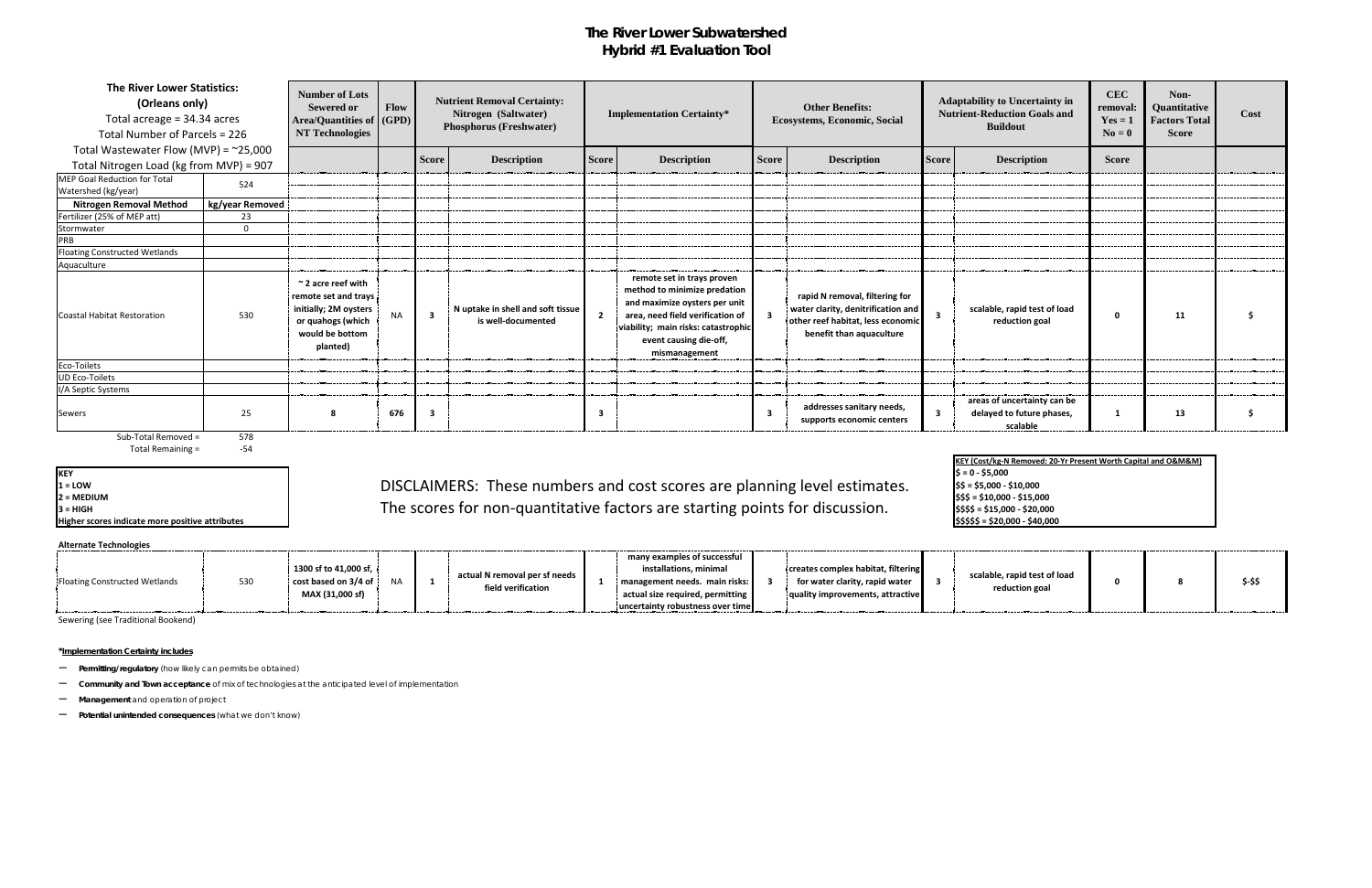## **Pleasant Bay Subwatershed Hybrid #1 Evaluation Tool**

|    | <b>Other Benefits:</b><br><b>Ecosystems, Economic, Social</b>                                                                                   |              | <b>Adaptability to Uncertainty in</b><br><b>Nutrient-Reduction Goals and</b><br><b>Buildout</b> | <b>CEC</b><br>removal:<br>$Yes = 1$<br>$N\mathbf{o} = \mathbf{0}$ | Non-<br>Quantitative<br><b>Factors Total</b><br><b>Score</b> | Cost     |
|----|-------------------------------------------------------------------------------------------------------------------------------------------------|--------------|-------------------------------------------------------------------------------------------------|-------------------------------------------------------------------|--------------------------------------------------------------|----------|
| re | <b>Description</b>                                                                                                                              | <b>Score</b> | <b>Description</b>                                                                              | <b>Score</b>                                                      |                                                              |          |
|    |                                                                                                                                                 |              |                                                                                                 |                                                                   |                                                              |          |
|    |                                                                                                                                                 |              |                                                                                                 |                                                                   |                                                              |          |
|    |                                                                                                                                                 |              |                                                                                                 |                                                                   |                                                              |          |
|    |                                                                                                                                                 |              |                                                                                                 |                                                                   |                                                              |          |
|    | rapid N removal, filtering for<br>water clarity, denitrification,<br>product has revenue potential<br>and can create local economic<br>activity | 3            | scalable, rapid test of load<br>reduction goal                                                  | 0                                                                 | 11                                                           |          |
|    |                                                                                                                                                 |              |                                                                                                 |                                                                   |                                                              |          |
|    |                                                                                                                                                 |              |                                                                                                 |                                                                   |                                                              |          |
|    |                                                                                                                                                 |              |                                                                                                 |                                                                   |                                                              |          |
|    | addresses sanitary needs,<br>supports economic centers                                                                                          | 3            | areas of uncertainty can be<br>delayed to future phases,<br>scalable                            | 1                                                                 | 13                                                           | \$\$\$\$ |

### **Alternate Technologies**

|                                          |     |     |                                            |                                  |     | a few advanced systems                                      |  |
|------------------------------------------|-----|-----|--------------------------------------------|----------------------------------|-----|-------------------------------------------------------------|--|
| Innovative/Alternative Septic<br>Systems | 868 | 289 | NA                                         | <b>Permitting and Monitoring</b> | . . | available for single family<br>installations.<br>, requires |  |
|                                          |     |     | ----------------- <del>-</del> ----------- |                                  |     | maintanance and management                                  |  |

| <b>Pleasant Bay Main Basin Statistics:</b><br>(Orleans only)<br>Total acreage = 161 acres<br>Total Number of Parcels = 638 |                 | <b>Number of Lots</b><br><b>Sewered or</b><br><b>Area/Quantities of</b><br><b>NT Technologies</b>              | <b>Flow</b><br>(GPD) |                         | <b>Nutrient Removal Certainty:</b><br>Nitrogen (Saltwater)<br><b>Phosphorus (Freshwater)</b> | <b>Implementation Certainty*</b> |                                                                                                                 |              | <b>Other Benefits:</b><br><b>Ecosystems, Economic, Social</b>                                                                                   |              | <b>Adaptability to Uncertainty in</b><br><b>Nutrient-Reduction Goals and</b><br><b>Buildout</b> | <b>CEC</b><br>remova<br>$Yes =$<br>$N0 = 0$ |
|----------------------------------------------------------------------------------------------------------------------------|-----------------|----------------------------------------------------------------------------------------------------------------|----------------------|-------------------------|----------------------------------------------------------------------------------------------|----------------------------------|-----------------------------------------------------------------------------------------------------------------|--------------|-------------------------------------------------------------------------------------------------------------------------------------------------|--------------|-------------------------------------------------------------------------------------------------|---------------------------------------------|
| Total Wastewater Flow (MVP) = $~71,500$                                                                                    |                 |                                                                                                                |                      |                         |                                                                                              |                                  |                                                                                                                 |              |                                                                                                                                                 |              |                                                                                                 |                                             |
| Total Nitrogen Load (kg from MVP) = 2,325                                                                                  |                 |                                                                                                                |                      | <b>Score</b>            | <b>Description</b>                                                                           | <b>Score</b>                     | <b>Description</b>                                                                                              | <b>Score</b> | <b>Description</b>                                                                                                                              | <b>Score</b> | <b>Description</b>                                                                              | <b>Score</b>                                |
|                                                                                                                            |                 |                                                                                                                |                      |                         |                                                                                              |                                  |                                                                                                                 |              |                                                                                                                                                 |              |                                                                                                 |                                             |
| <b>MEP Goal Reduction for Total</b><br>Watershed (kg/year)                                                                 | 3210            |                                                                                                                |                      |                         |                                                                                              |                                  |                                                                                                                 |              |                                                                                                                                                 |              |                                                                                                 |                                             |
| <b>Nitrogen Removal Method</b>                                                                                             | kg/year Removed |                                                                                                                |                      |                         |                                                                                              |                                  |                                                                                                                 |              |                                                                                                                                                 |              |                                                                                                 |                                             |
| Fertilizer (25% of MEP att)                                                                                                | 751             |                                                                                                                |                      |                         |                                                                                              |                                  |                                                                                                                 |              |                                                                                                                                                 |              |                                                                                                 |                                             |
| Stormwater                                                                                                                 | $\mathbf 0$     |                                                                                                                |                      |                         |                                                                                              |                                  |                                                                                                                 |              |                                                                                                                                                 |              |                                                                                                 |                                             |
| PRB                                                                                                                        |                 |                                                                                                                |                      |                         |                                                                                              |                                  |                                                                                                                 |              |                                                                                                                                                 |              |                                                                                                 |                                             |
| <b>Floating Constructed Wetlands</b>                                                                                       |                 |                                                                                                                |                      |                         |                                                                                              |                                  |                                                                                                                 |              |                                                                                                                                                 |              |                                                                                                 |                                             |
| Aquaculture                                                                                                                | 620             | <b>Program to ensure</b><br>that ~2.5 M oysters<br>or quahogs are<br>grown within existing!<br>grants annually | <b>NA</b>            | $\overline{\mathbf{3}}$ | N uptake in shell and soft tissue<br>is well-documented                                      |                                  | oysters already growing<br>(grants); main risks: catastrophic<br>event causing die-off, industry<br>cooperation |              | rapid N removal, filtering for<br>water clarity, denitrification,<br>product has revenue potential<br>and can create local economic<br>activity | 3            | scalable, rapid test of load<br>reduction goal                                                  |                                             |
| <b>Coastal Habitat Restoration</b>                                                                                         |                 |                                                                                                                |                      |                         |                                                                                              |                                  |                                                                                                                 |              |                                                                                                                                                 |              |                                                                                                 |                                             |
| Eco-Toilets                                                                                                                |                 |                                                                                                                |                      |                         |                                                                                              |                                  |                                                                                                                 |              |                                                                                                                                                 |              |                                                                                                 |                                             |
| <b>UD Eco-Toilets</b>                                                                                                      |                 |                                                                                                                |                      |                         |                                                                                              |                                  |                                                                                                                 |              |                                                                                                                                                 |              |                                                                                                 |                                             |
| I/A Septic Systems                                                                                                         |                 |                                                                                                                |                      |                         |                                                                                              |                                  |                                                                                                                 |              |                                                                                                                                                 |              |                                                                                                 |                                             |
| Removal by Other Town(s)                                                                                                   | 995             |                                                                                                                |                      |                         |                                                                                              |                                  |                                                                                                                 |              |                                                                                                                                                 |              |                                                                                                 |                                             |
| <b>Sewers</b>                                                                                                              | 868             | 290                                                                                                            | 34,551               | $\overline{\mathbf{3}}$ |                                                                                              | 3                                |                                                                                                                 |              | addresses sanitary needs,<br>supports economic centers                                                                                          | 3            | areas of uncertainty can be<br>delayed to future phases,<br>scalable                            |                                             |

Sub-Total Removed = 3234<br>Total Remaining = 24 Total Remaining =

**KEY<br>1 = LOW** 

### 1 = LOW
1 = LOW
1 = LOW
1 = LOW
1 = LOW
1 = LOW
1 = LOW
1 = LOW
1 = LOW
1 = LOW
1 = LOW
1 = LOW
1 = LOW
1 = LOW
1 = LOW
1 = LOW
1 = LOW
1 = LOW
1 = LOW
1 = LOW
1 = LOW
1 = LOW
1 = LOW
1 = LOW
1 = LOW
1 = LOW
1 = LOW
1 = LO **2 = MEDIUM \$\$\$ = \$10,000 - \$15,000 3 = HIGH \$\$\$\$ = \$15,000 - \$20,000** The scores for non-quantitative factors are starting points for discussion.**Higher scores indicate more positive attributes 1 S\$\$\$\$** = \$20,000 - \$40,000

| addresses sanitary needs,<br>can install in more homes<br>supports economic centers |  | 10 |  |
|-------------------------------------------------------------------------------------|--|----|--|
|-------------------------------------------------------------------------------------|--|----|--|

### **\*Implementation Certainty includes**

– **Permitting/regulatory** (how likely can permits be obtained)

– **Community and Town acceptance** of mix of technologies at the anticipated level of implementation

– **Management** and operation of project

– **Potential unintended consequences** (what we don't know)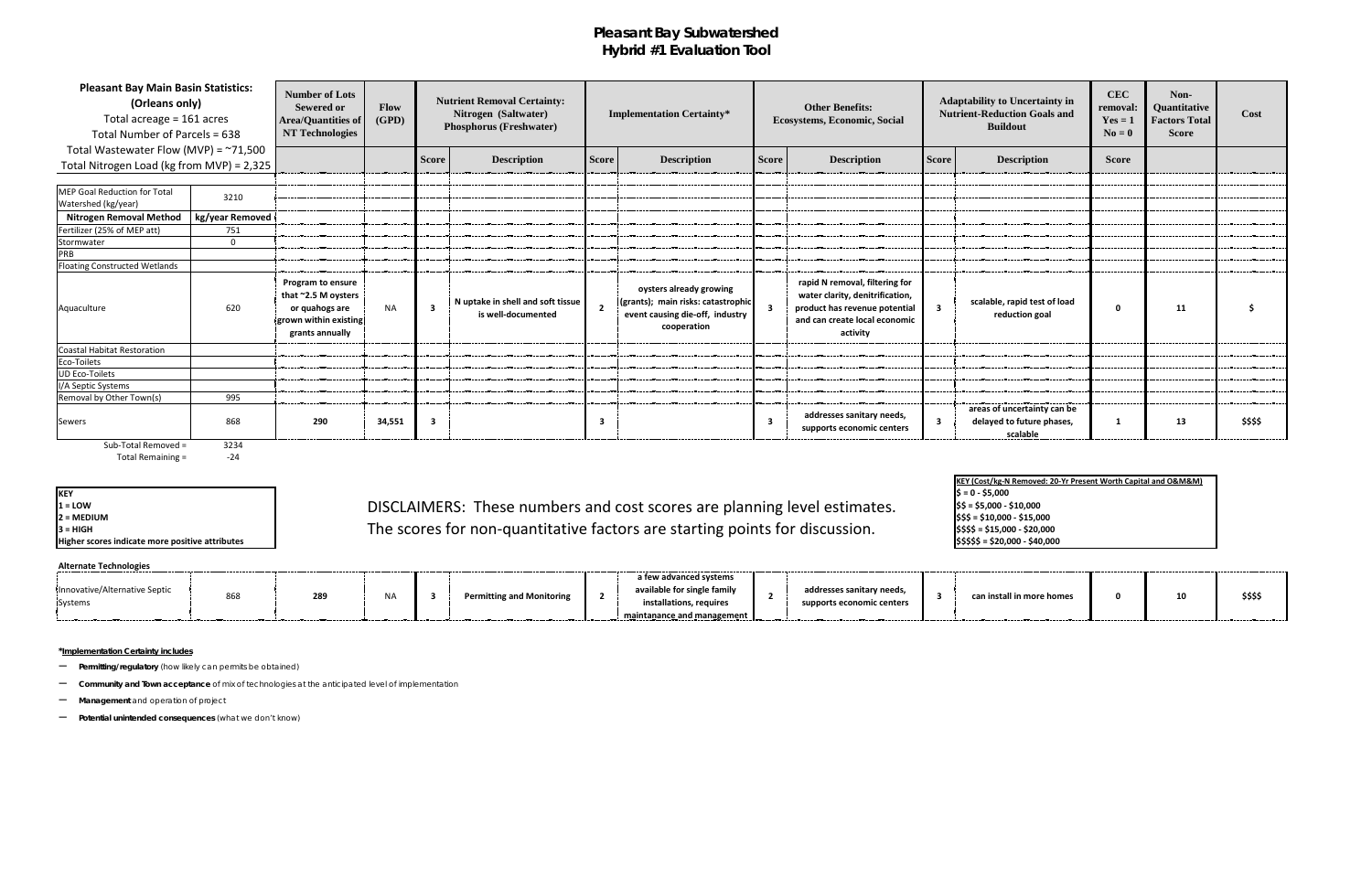## **Town Cove Subwatershed Hybrid #1 Evaluation Tool**

**KEY (Cost/kg-N Removed: 20-Yr Present Worth Capital and O&M&M) \$ = 0 - \$5,000<br>\$\$ = \$5,000 - \$10,000** 

### 1 = LOW
1 = LOW
1 = LOW
1 = LOW
1 = LOW
1 = LOW
1 = LOW
1 = LOW
1 = LOW
1 = LOW
1 = LOW
1 = LOW
1 = LOW
1 = LOW
1 = LOW
1 = LOW
1 = LOW
1 = LOW
1 = LOW
1 = LOW
1 = LOW
1 = LOW
1 = LOW
1 = LOW
1 = LOW
1 = LOW
1 = LOW
1 = LO **2 = MEDIUM \$\$\$ = \$10,000 - \$15,000 3 = HIGH \$\$\$\$ = \$15,000 - \$20,000** The scores for non-quantitative factors are starting points for discussion.

|                                          | <b>Town Cove Statistics:</b><br><b>Number of Lots</b><br>(Orleans only)<br><b>Sewered or</b><br>Total acreage = 98.65 acres<br>Area/Quantities of<br><b>NT Technologies</b><br>Total Number of Parcels = 1024<br>Total Wastewater Flow (MVP) = $~155,000$ |                                                                                                                | Flow<br>(GPD) | <b>Nutrient Removal Certainty:</b><br>Nitrogen (Saltwater)<br><b>Phosphorus (Freshwater)</b> |                                                         |                | <b>Implementation Certainty*</b>                                                                                                                            |                         | <b>Other Benefits:</b><br><b>Ecosystems, Economic, Social</b>                                                                         |                         | <b>Adaptability to Uncertainty in</b><br><b>Nutrient-Reduction Goals and</b><br><b>Buildout</b> |              | Non-<br>Quantitative<br><b>Factors Total</b><br><b>Score</b> | Cost   |
|------------------------------------------|-----------------------------------------------------------------------------------------------------------------------------------------------------------------------------------------------------------------------------------------------------------|----------------------------------------------------------------------------------------------------------------|---------------|----------------------------------------------------------------------------------------------|---------------------------------------------------------|----------------|-------------------------------------------------------------------------------------------------------------------------------------------------------------|-------------------------|---------------------------------------------------------------------------------------------------------------------------------------|-------------------------|-------------------------------------------------------------------------------------------------|--------------|--------------------------------------------------------------|--------|
| Total Nitrogen Load (kg from MVP) = 5550 |                                                                                                                                                                                                                                                           |                                                                                                                |               | <b>Score</b>                                                                                 | <b>Description</b>                                      | <b>Score</b>   | <b>Description</b>                                                                                                                                          | <b>Score</b>            | <b>Description</b>                                                                                                                    | <b>Score</b>            | <b>Description</b>                                                                              | <b>Score</b> |                                                              |        |
| <b>MEP Goal Reduction for Total</b>      |                                                                                                                                                                                                                                                           |                                                                                                                |               |                                                                                              |                                                         |                |                                                                                                                                                             |                         |                                                                                                                                       |                         |                                                                                                 |              |                                                              |        |
| Watershed (kg/year)                      | 6643                                                                                                                                                                                                                                                      |                                                                                                                |               |                                                                                              |                                                         |                |                                                                                                                                                             |                         |                                                                                                                                       |                         |                                                                                                 |              |                                                              |        |
| <b>Nitrogen Removal Method</b>           | kg/year Removed                                                                                                                                                                                                                                           |                                                                                                                |               |                                                                                              |                                                         |                |                                                                                                                                                             |                         |                                                                                                                                       |                         |                                                                                                 |              |                                                              |        |
| Fertilizer (25% of MEP att)              | 126                                                                                                                                                                                                                                                       |                                                                                                                |               |                                                                                              |                                                         |                |                                                                                                                                                             |                         |                                                                                                                                       |                         |                                                                                                 |              |                                                              |        |
| Stormwater                               | $\Omega$                                                                                                                                                                                                                                                  |                                                                                                                |               |                                                                                              |                                                         |                |                                                                                                                                                             |                         |                                                                                                                                       |                         |                                                                                                 |              |                                                              |        |
| PRB                                      | 900                                                                                                                                                                                                                                                       | 3600 feet, Gibson<br>Road (~250<br>properties)                                                                 | <b>NA</b>     | -3                                                                                           | N-removal well-documented,<br>local verification needed |                | site characterization needed for<br>final determination on feasibility,<br>unintended downstream<br>chemistry                                               | $\overline{2}$          | rapid water quality<br>improvements, captures all<br>present and future upstream N<br>load to groundwater                             | $\overline{\mathbf{3}}$ | scalable, rapid test of load<br>reduction goal                                                  | -1           | 11                                                           | \$\$   |
| <b>Floating Constructed Wetlands</b>     |                                                                                                                                                                                                                                                           |                                                                                                                |               |                                                                                              |                                                         |                |                                                                                                                                                             |                         |                                                                                                                                       |                         |                                                                                                 |              |                                                              |        |
| Aquaculture                              | 600                                                                                                                                                                                                                                                       | $\approx$ 2.5 acre<br>reef/remote set with<br>trays and/or mix with<br>quahogs; 3M oysters<br>or quahogs total | <b>NA</b>     | -3                                                                                           | N uptake in shell and soft tissue<br>is well-documented | $\overline{2}$ | remote set in trays proven<br>method to minimize predation,<br>need field verification; main<br>risks: catastrophic event causing<br>die-off, mismanagement |                         | rapid N removal, filtering for<br>water clarity, denitrification and<br>other reef habitat, less economic<br>benefit than aquaculture | $\mathbf{3}$            | scalable, rapid test of load<br>reduction goal                                                  | $\mathbf 0$  | 11                                                           |        |
| Coastal Habitat Restoration              |                                                                                                                                                                                                                                                           |                                                                                                                |               |                                                                                              |                                                         |                |                                                                                                                                                             |                         |                                                                                                                                       |                         |                                                                                                 |              |                                                              |        |
| Eco-Toilets                              |                                                                                                                                                                                                                                                           |                                                                                                                |               |                                                                                              |                                                         |                |                                                                                                                                                             |                         |                                                                                                                                       |                         |                                                                                                 |              |                                                              |        |
| <b>UD Eco-Toilets</b>                    |                                                                                                                                                                                                                                                           |                                                                                                                |               |                                                                                              |                                                         |                |                                                                                                                                                             |                         |                                                                                                                                       |                         |                                                                                                 |              |                                                              |        |
| I/A Septic Systems                       |                                                                                                                                                                                                                                                           |                                                                                                                |               |                                                                                              |                                                         |                |                                                                                                                                                             |                         |                                                                                                                                       |                         |                                                                                                 |              |                                                              |        |
| Removal by Other Town(s)                 | 1827                                                                                                                                                                                                                                                      |                                                                                                                |               |                                                                                              |                                                         |                |                                                                                                                                                             |                         |                                                                                                                                       |                         |                                                                                                 |              |                                                              |        |
| <b>Sewers</b><br>Sub-Total Removed =     | 3226<br>6679                                                                                                                                                                                                                                              | 504                                                                                                            | 97,162        | -3                                                                                           |                                                         | -3             |                                                                                                                                                             | $\overline{\mathbf{3}}$ | addresses sanitary needs,<br>supports economic centers                                                                                | $\overline{\mathbf{3}}$ | areas of uncertainty can be<br>delayed to future phases,<br>scalable                            | -1           | 13                                                           | \$\$\$ |

Total Remaining = Total Remaining = 36

**KEY<br>1 = LOW** 

**Higher scores indicate more positive attributes 1 S\$\$\$\$** = \$20,000 - \$40,000

| <b>Alternate Technologies</b>            |      |                                                               |           |                                                         |                                                                                                                                                                |                         |                                                                                                           |                                                |    |          |
|------------------------------------------|------|---------------------------------------------------------------|-----------|---------------------------------------------------------|----------------------------------------------------------------------------------------------------------------------------------------------------------------|-------------------------|-----------------------------------------------------------------------------------------------------------|------------------------------------------------|----|----------|
| <b>PRB</b>                               | 1030 | 1000 feet, Main St<br>(~180 properties)                       | <b>NA</b> | N-removal well-documented,<br>local verification needed | site characterization needed for<br>final determination on feasibility,<br>unintended downstream<br>chemistry                                                  |                         | rapid water quality<br>improvements, captures all<br>present and future upstream N<br>load to groundwater | scalable, rapid test of load<br>reduction goal | 11 |          |
| Floating Constructed Wetlands            | 600  | 1500 sf to 46,000 sf,<br>cost based on 3/4 of<br>MAX (35,000) | <b>NA</b> | actual N removal per sf needs<br>field verification     | many examples of successful<br>installations, minimal<br>management needs. main risks:<br>actual size required, permitting<br>uncertainty robustness over time |                         | creates complex habitat, filtering<br>for water clarity, rapid water<br>quality improvements, attractive  | scalable, rapid test of load<br>reduction goal | -8 | \$-\$\$  |
| Innovative/Alternative Septic<br>Systems | 3226 | 1075                                                          | <b>NA</b> | <b>Permitting and Monitoring</b>                        | a few advanced systems<br>available for single family<br>installations, requires<br>maintanance and management                                                 | $\overline{\mathbf{2}}$ | addresses sanitary needs,<br>supports economic centers                                                    | can install in more homes                      | 10 | \$\$\$\$ |

**\*Implementation Certainty**

**includes**

– **Permitting/regulatory** (how likely can permits be obtained)

– **Community and Town acceptance** of mix of technologies at the anticipated level of implementation

– **Management** and operation of project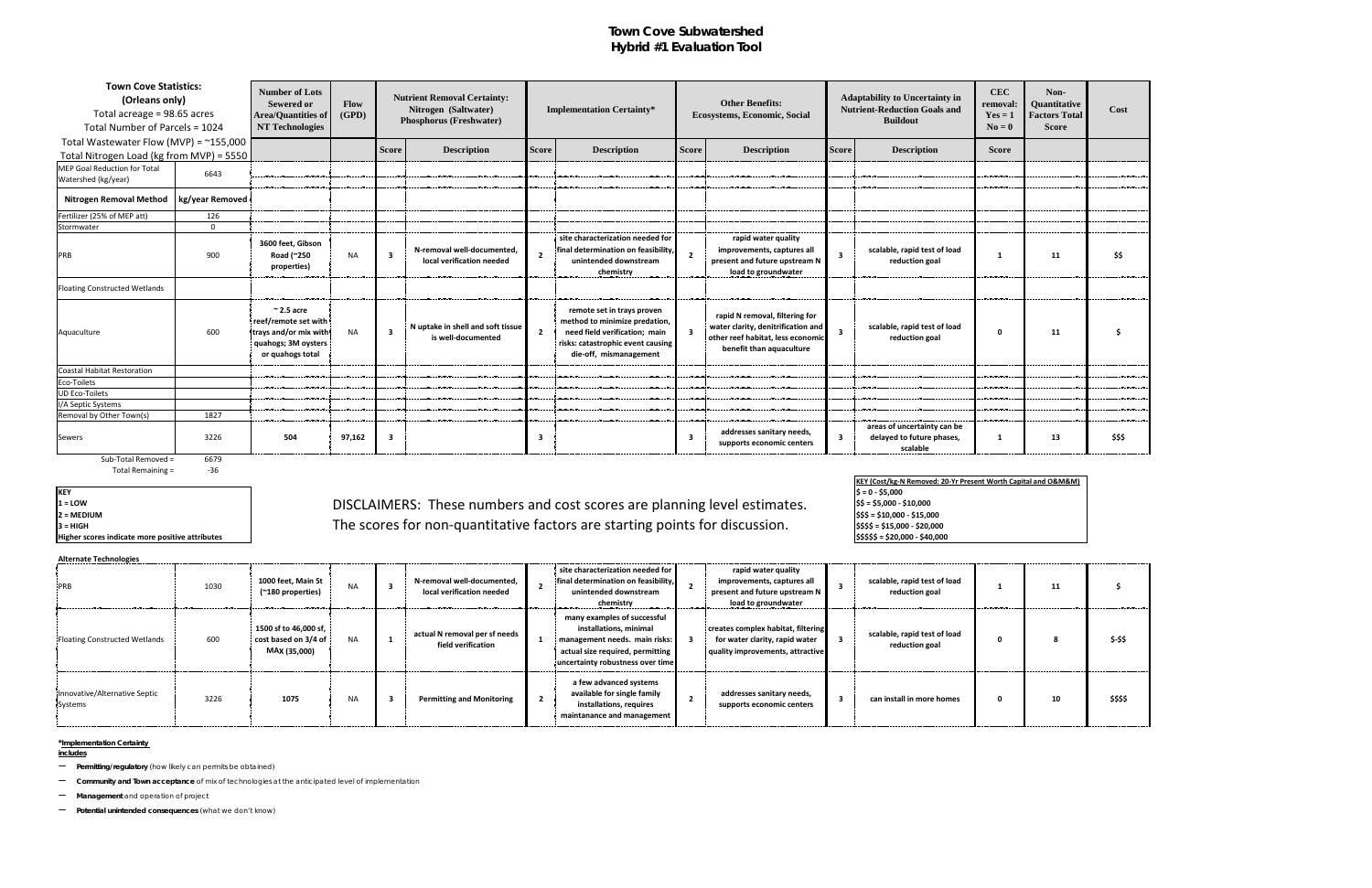## **Mill Pond Subwatershed Hybrid #1 Evaluation Tool**

| <b>Mill Pond Statistics:</b><br>(Orleans only)<br>Total acreage = 27.7 acres<br>Total Number of Parcels = 318 |                 | <b>Number of Lots</b><br><b>Sewered or</b><br>Area/Quantities of   (GPD)  <br>NT Technologies | <b>Nutrient Removal Certainty:</b><br><b>Flow</b><br>Nitrogen (Saltwater)<br><b>Phosphorus (Freshwater)</b> |                         |                                                         | <b>Implementation Certainty*</b> |                                                                                                                                                             | <b>Other Benefits:</b><br><b>Ecosystems, Economic, Social</b> |                                                                                                                                       | <b>Adaptability to Uncertainty in</b><br><b>Nutrient-Reduction Goals and</b><br><b>Buildout</b> |                                                | Non-<br>Quantitative<br><b>Factors Total</b><br><b>Score</b> | Cost |         |
|---------------------------------------------------------------------------------------------------------------|-----------------|-----------------------------------------------------------------------------------------------|-------------------------------------------------------------------------------------------------------------|-------------------------|---------------------------------------------------------|----------------------------------|-------------------------------------------------------------------------------------------------------------------------------------------------------------|---------------------------------------------------------------|---------------------------------------------------------------------------------------------------------------------------------------|-------------------------------------------------------------------------------------------------|------------------------------------------------|--------------------------------------------------------------|------|---------|
| Total Wastewater Flow (MVP) = $\approx$ 35,000                                                                |                 |                                                                                               |                                                                                                             | <b>Score</b>            | <b>Description</b>                                      | <b>Score</b>                     | <b>Description</b>                                                                                                                                          | <b>Score</b>                                                  | <b>Description</b>                                                                                                                    | <b>Score</b>                                                                                    | <b>Description</b>                             | <b>Score</b>                                                 |      |         |
| Total Nitrogen Load (kg from MVP) = 1,278<br>MEP Goal Reduction for Total<br>Watershed (kg/year)              | 626             |                                                                                               |                                                                                                             |                         |                                                         |                                  |                                                                                                                                                             |                                                               |                                                                                                                                       |                                                                                                 |                                                |                                                              |      |         |
| <b>Nitrogen Removal Method</b>                                                                                | kg/year Removed |                                                                                               |                                                                                                             |                         |                                                         |                                  |                                                                                                                                                             |                                                               |                                                                                                                                       |                                                                                                 |                                                |                                                              |      |         |
| Fertilizer (25% of MEP att)                                                                                   | 34              |                                                                                               |                                                                                                             |                         |                                                         |                                  |                                                                                                                                                             |                                                               |                                                                                                                                       |                                                                                                 |                                                |                                                              |      |         |
| Stormwater                                                                                                    | $\overline{0}$  |                                                                                               |                                                                                                             |                         |                                                         |                                  |                                                                                                                                                             |                                                               |                                                                                                                                       |                                                                                                 |                                                |                                                              |      |         |
| PRB                                                                                                           |                 |                                                                                               |                                                                                                             |                         |                                                         |                                  |                                                                                                                                                             |                                                               |                                                                                                                                       |                                                                                                 |                                                |                                                              |      |         |
| <b>Floating Constructed Wetlands</b>                                                                          | 370             | 900 sf to 29,000 sf,<br>cost based on 3/4 of<br>MAX (21,000)                                  | <b>NA</b>                                                                                                   | $\mathbf{1}$            | actual N removal per sf needs<br>field verification     | $\mathbf{1}$                     | many examples of successful<br>installations. main risks: actual<br>size required, permitting<br>uncertainty and mismanagement                              | $\overline{\mathbf{3}}$                                       | creates complex habitat, filtering<br>for water clarity, rapid water<br>quality improvements, attractive                              | $\overline{\mathbf{3}}$                                                                         | scalable, rapid test of load<br>reduction goal | $\mathbf 0$                                                  | 8    | \$-\$\$ |
| Aquaculture                                                                                                   |                 |                                                                                               |                                                                                                             |                         |                                                         |                                  |                                                                                                                                                             |                                                               |                                                                                                                                       |                                                                                                 |                                                |                                                              |      |         |
| Coastal Habitat Restoration                                                                                   | 260             | $~\tilde{}$ 1 acre reef with<br>remote set and trays<br>initially; 1M oysters<br>or quahogs   | <b>NA</b>                                                                                                   | $\overline{\mathbf{3}}$ | N uptake in shell and soft tissue<br>is well-documented | $\overline{2}$                   | remote set in trays proven<br>method to minimize predation,<br>need field verification; main<br>risks: catastrophic event causing<br>die-off, mismanagement |                                                               | rapid N removal, filtering for<br>water clarity, denitrification and<br>other reef habitat, less economic<br>benefit than aquaculture | $\overline{\mathbf{3}}$                                                                         | scalable, rapid test of load<br>reduction goal | $\mathbf{0}$                                                 | 11   | \$\$    |
| Eco-Toilets                                                                                                   |                 |                                                                                               |                                                                                                             |                         |                                                         |                                  |                                                                                                                                                             |                                                               |                                                                                                                                       |                                                                                                 |                                                |                                                              |      |         |
| <b>UD Eco-Toilets</b>                                                                                         |                 |                                                                                               |                                                                                                             |                         |                                                         |                                  |                                                                                                                                                             |                                                               |                                                                                                                                       |                                                                                                 |                                                |                                                              |      |         |
| I/A Septic Systems                                                                                            |                 |                                                                                               |                                                                                                             |                         |                                                         |                                  |                                                                                                                                                             |                                                               |                                                                                                                                       |                                                                                                 |                                                |                                                              |      |         |
| Removal by Other Town(s)                                                                                      | $\Omega$        |                                                                                               |                                                                                                             |                         |                                                         |                                  |                                                                                                                                                             |                                                               |                                                                                                                                       |                                                                                                 |                                                |                                                              |      |         |
| Sewers                                                                                                        | $\overline{0}$  |                                                                                               |                                                                                                             |                         |                                                         |                                  |                                                                                                                                                             |                                                               |                                                                                                                                       |                                                                                                 |                                                |                                                              |      |         |
| Sub-Total Removed =                                                                                           | 664             |                                                                                               |                                                                                                             |                         |                                                         |                                  |                                                                                                                                                             |                                                               |                                                                                                                                       |                                                                                                 |                                                |                                                              |      |         |

Total Remaining = 38

**KEY<br>1 = LOW** 

**Higher scores indicate more positive attributes** 

### 1 = LOW
1 = LOW
1 = LOW
1 = LOW
1 = LOW
1 = LOW
1 = LOW
1 = LOW
1 = LOW
1 = LOW
1 = LOW
1 = LOW
1 = LOW
1 = LOW
1 = LOW
1 = LOW
1 = LOW
1 = LOW
1 = LOW
1 = LOW
1 = LOW
1 = LOW
1 = LOW
1 = LOW
1 = LOW
1 = LOW
1 = LOW
1 = LO **2 = MEDIUM \$\$\$ = \$10,000 - \$15,000 3** = HIGH **\$20,000** - \$3\$\$ = \$15,000 - \$20,000

**Alternate Technologies**

| ARCHIGUE TECHNOLOGICS |                      |                                    |                            |                                     |                                       |                              |  |        |
|-----------------------|----------------------|------------------------------------|----------------------------|-------------------------------------|---------------------------------------|------------------------------|--|--------|
|                       |                      |                                    |                            | site characterization needed for    | rapid water quality                   |                              |  |        |
| .PRB                  | $\sim$ $\sim$ $\sim$ | 2000 feet, Brick Hill<br><b>NA</b> | N-removal well-documented, | final determination on feasibility, | improvements, captures all            | scalable, rapid test of load |  | \$\$\$ |
|                       | 283                  | Road (87 properties)               | local verification needed  | unintended downstream               | $\vert$ present and future upstream N | reduction goal               |  |        |
|                       |                      |                                    |                            | chemistry                           | load to groundwater                   |                              |  |        |

Sewering (see Traditional Bookend)

**\*Implementation Certainty includes**

– **Permitting/regulatory** (how likely can permits be obtained)

– **Community and Town acceptance** of mix of technologies at the anticipated level of implementation

– **Management** and operation of project

|                     | KEY (Cost/kg-N Removed: 20-Yr Present Worth Capital and O&M&M) |
|---------------------|----------------------------------------------------------------|
|                     | $\$\,= 0 - \$5,000$                                            |
| ng level estimates. | $$55 = $5,000 - $10,000$                                       |
|                     | $$55 = $10,000 - $15,000$                                      |
| s for discussion.   | $$$$$$$ $$$$ $$$ $=$ $$15,000 - $20,000$                       |
|                     | $$$$$$$$$ $$$$ $$$ $=$ $$20,000 - $40,000$                     |
|                     |                                                                |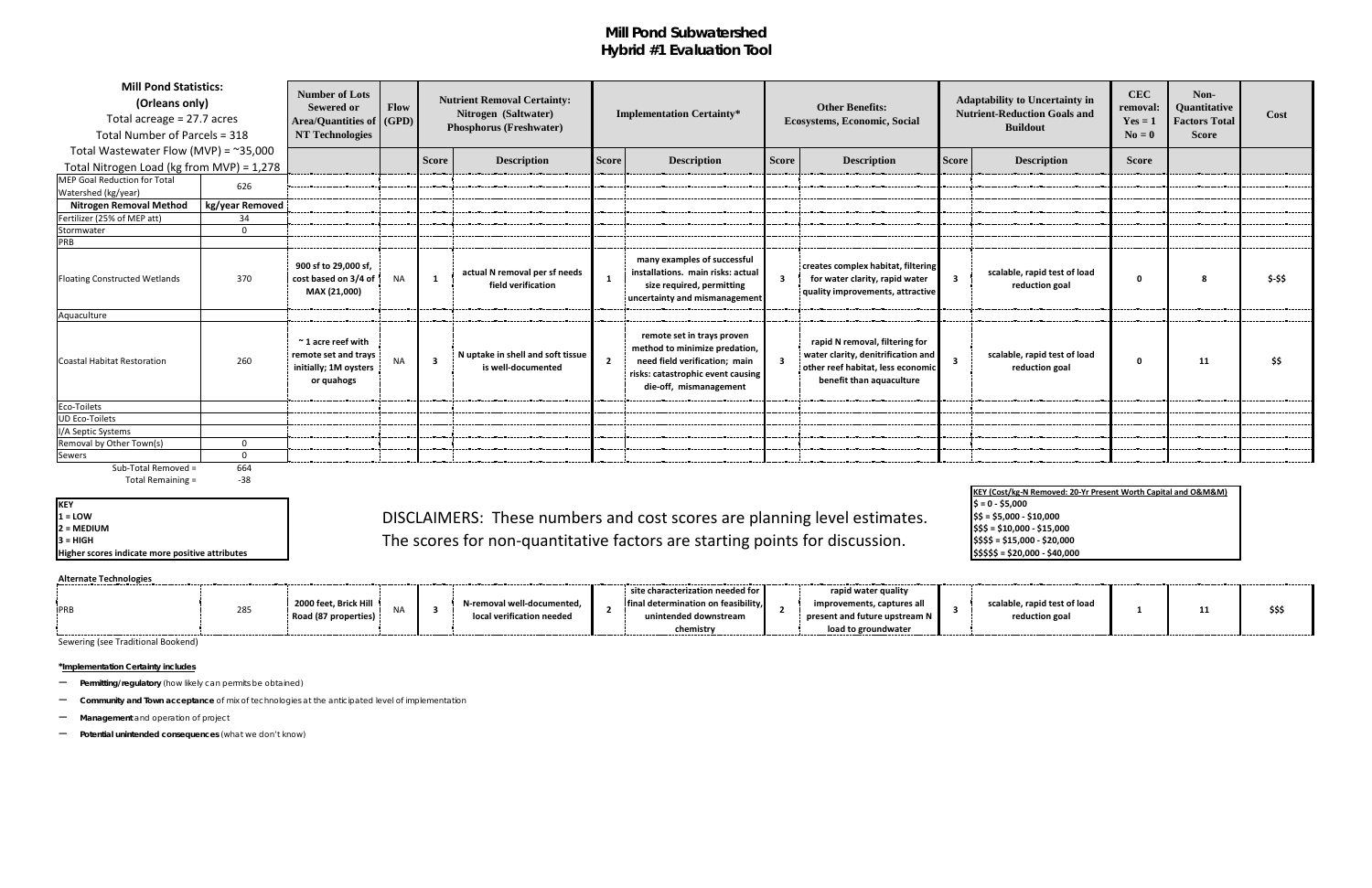## **Rock Harbor Subwatershed Hybrid #1 Evaluation Tool**

Sewer mid section and the 173 NO room for Aquaculture

| Total Number of Parcels = 334                                                                    |                 | <b>Area/Quantities of</b><br><b>NT Technologies</b>           | Flow<br>(GPD) |              | <b>Nutrient Removal Certainty:</b><br>Nitrogen (Saltwater)<br><b>Phosphorus (Freshwater)</b> |              | <b>Implementation Certainty*</b>                                                                                               |                         |                                                                                                          |                         | <b>Other Benefits:</b><br><b>Ecosystems, Economic, Social</b>        |              | <b>Adaptability to Uncertainty in</b><br><b>Nutrient-Reduction Goals and</b><br><b>Buildout</b> |         | Non-<br>Quantitative<br><b>Factors Total</b><br><b>Score</b> | Cost |
|--------------------------------------------------------------------------------------------------|-----------------|---------------------------------------------------------------|---------------|--------------|----------------------------------------------------------------------------------------------|--------------|--------------------------------------------------------------------------------------------------------------------------------|-------------------------|----------------------------------------------------------------------------------------------------------|-------------------------|----------------------------------------------------------------------|--------------|-------------------------------------------------------------------------------------------------|---------|--------------------------------------------------------------|------|
| Total Wastewater Flow (MVP) = $\approx$ 65,500                                                   |                 |                                                               |               | <b>Score</b> | <b>Description</b>                                                                           | <b>Score</b> | <b>Description</b>                                                                                                             | <b>Score</b>            | <b>Description</b>                                                                                       | <b>Score</b>            | <b>Description</b>                                                   | <b>Score</b> |                                                                                                 |         |                                                              |      |
| Total Nitrogen Load (kg from MVP) = 1,855<br>MEP Goal Reduction for Total<br>Watershed (kg/year) | 1951            |                                                               |               |              |                                                                                              |              |                                                                                                                                |                         |                                                                                                          |                         |                                                                      |              |                                                                                                 |         |                                                              |      |
| <b>Nitrogen Removal Method</b>                                                                   | kg/year Removed |                                                               |               |              |                                                                                              |              |                                                                                                                                |                         |                                                                                                          |                         |                                                                      |              |                                                                                                 |         |                                                              |      |
| Fertilizer (25% of MEP att)                                                                      | 46              |                                                               |               |              |                                                                                              |              |                                                                                                                                |                         |                                                                                                          |                         |                                                                      |              |                                                                                                 |         |                                                              |      |
| Stormwater                                                                                       | $\overline{0}$  |                                                               |               |              |                                                                                              |              |                                                                                                                                |                         |                                                                                                          |                         |                                                                      |              |                                                                                                 |         |                                                              |      |
| PRB                                                                                              |                 |                                                               |               |              |                                                                                              |              |                                                                                                                                |                         |                                                                                                          |                         |                                                                      |              |                                                                                                 |         |                                                              |      |
| <b>Floating Constructed Wetlands</b>                                                             | 150             | 400 sf to 11,500 sf,<br>cost based on 3/4 of<br>MAX (8700 sf) | <b>NA</b>     |              | actual N removal per sf needs<br>field verification                                          | $2^{\circ}$  | many examples of successful<br>installations. main risks: actual<br>size required, permitting<br>uncertainty and mismanagement | $\overline{\mathbf{3}}$ | creates complex habitat, filtering<br>for water clarity, rapid water<br>quality improvements, attractive | $\overline{\mathbf{3}}$ | scalable, rapid test of load<br>reduction goal                       | $\mathbf 0$  | q                                                                                               | $$ - $$ |                                                              |      |
| Aquaculture                                                                                      |                 |                                                               |               |              |                                                                                              |              |                                                                                                                                |                         |                                                                                                          |                         |                                                                      |              |                                                                                                 |         |                                                              |      |
| Coastal Habitat Restoration                                                                      |                 |                                                               |               |              |                                                                                              |              |                                                                                                                                |                         |                                                                                                          |                         |                                                                      |              |                                                                                                 |         |                                                              |      |
| Eco-Toilets                                                                                      |                 |                                                               |               |              |                                                                                              |              |                                                                                                                                |                         |                                                                                                          |                         |                                                                      |              |                                                                                                 |         |                                                              |      |
| <b>UD Eco-Toilets</b>                                                                            |                 |                                                               |               |              |                                                                                              |              |                                                                                                                                |                         |                                                                                                          |                         |                                                                      |              |                                                                                                 |         |                                                              |      |
| I/A Septic Systems                                                                               |                 |                                                               |               |              |                                                                                              |              |                                                                                                                                |                         |                                                                                                          |                         |                                                                      |              |                                                                                                 |         |                                                              |      |
| Removal by Other Town(s)                                                                         | 488             |                                                               |               |              |                                                                                              |              |                                                                                                                                |                         |                                                                                                          |                         |                                                                      |              |                                                                                                 |         |                                                              |      |
| Sewers<br>Sub-Total Removed =                                                                    | 1270<br>1954    | 279                                                           | 63720         | -3           |                                                                                              | 3            |                                                                                                                                | $\overline{\mathbf{3}}$ | addresses sanitary needs,<br>supports economic centers                                                   | $\overline{\mathbf{3}}$ | areas of uncertainty can be<br>delayed to future phases,<br>scalable |              | 13                                                                                              | \$\$\$  |                                                              |      |

Total Remaining = Total Remaining = 3

**KEY<br>1 = LOW** 

**Higher scores indicate more positive attributes**  $\begin{bmatrix} 55555 = 520,000 \\ -540,000 \end{bmatrix}$ 

### **Alternate Technologies**

NO efficacious PRB location

| Innovative/Alternative Septic<br>Systems | 1270 | 423 | <b>AIA</b><br>$\mathbf{u}$ | <b>Permitting and Monitoring</b> | a few advanced systems<br>available for single family<br>installations, requires<br>ntanance and management | addresses sanitary needs,<br>supports economic centers | can install in more homes | 10 | \$\$\$\$ |
|------------------------------------------|------|-----|----------------------------|----------------------------------|-------------------------------------------------------------------------------------------------------------|--------------------------------------------------------|---------------------------|----|----------|

**\*Implementation Certainty includes**

– **Permitting/regulatory** (how likely can permits be obtained)

– **Community and Town acceptance** of mix of technologies at the anticipated level of implementation

– **Management** and operation of project

– **Potential unintended consequences** (what we don't know)

1 = LOW
1 = LOW
1 = LOW
1 = LOW
1 = LOW
1 = LOW
1 = LOW
1 = LOW
1 = LOW
1 = LOW
1 = LOW
1 = LOW
1 = LOW
1 = LOW
1 = LOW
1 = LOW
1 = LOW
1 = LOW
1 = LOW
1 = LOW
1 = LOW
1 = LOW
1 = LOW
1 = LOW
1 = LOW
1 = LOW
1 = LOW
1 = LO **2 = MEDIUM \$\$\$ = \$10,000 - \$15,000 3** = HIGH **SACK A SET A SET A SET A SET A SET A SET A SET A SET A SET A SET A SSS = \$15,000 - \$20,000**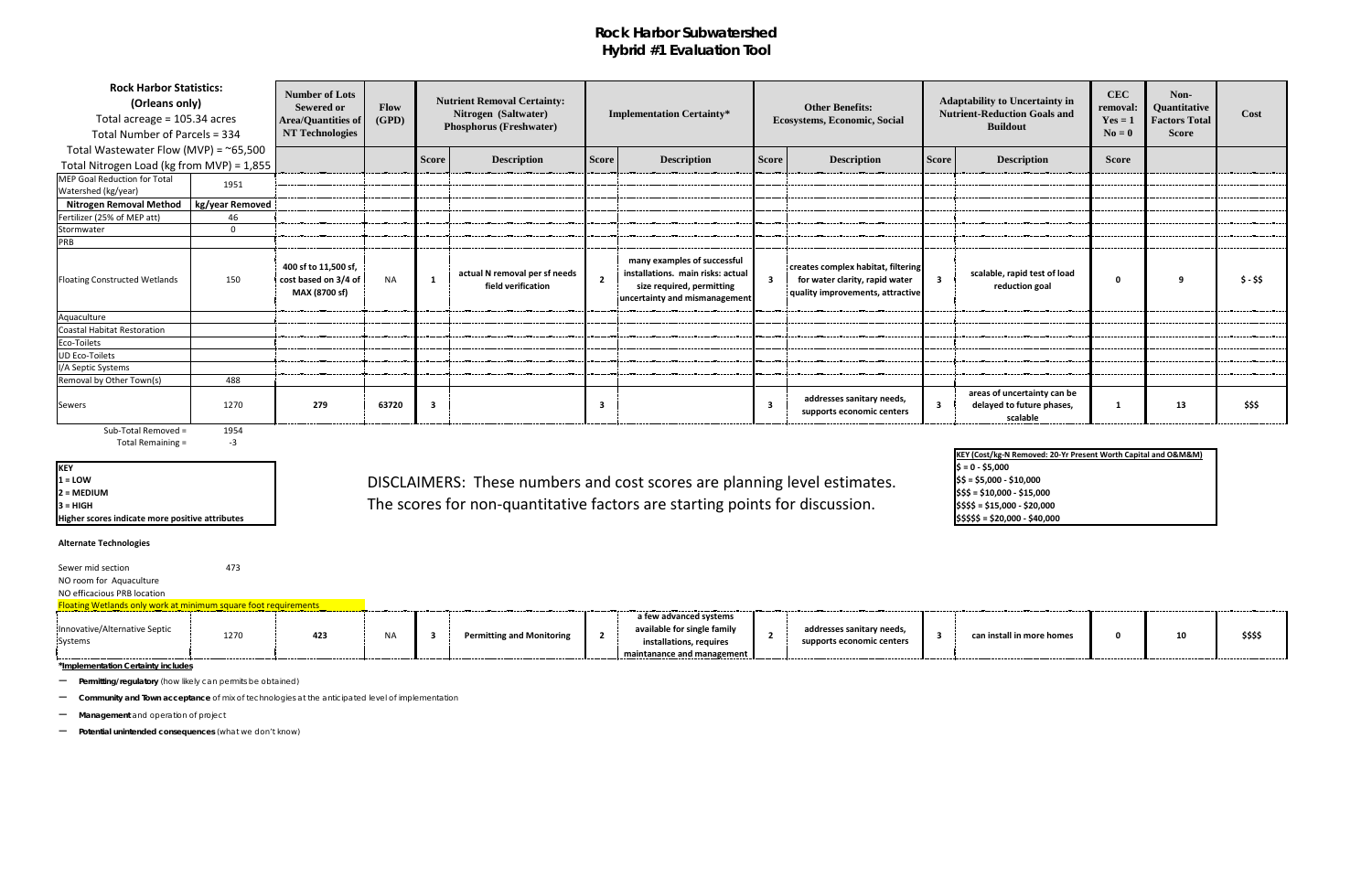| Subwatershed                                                                                               | Capital                                                             | Annual O+M   | <b>Annual Monitoring**</b>                                                      | <b>Total Annual</b>                            | Present Worth -Capital   Present Worth -O&M   Total Present Worth |                 |                  |
|------------------------------------------------------------------------------------------------------------|---------------------------------------------------------------------|--------------|---------------------------------------------------------------------------------|------------------------------------------------|-------------------------------------------------------------------|-----------------|------------------|
| Areys                                                                                                      | \$27,354.00                                                         | \$28,400.00  | \$18,450.00                                                                     | \$46,850.00                                    | \$54,708.00                                                       | \$937,000.00    | \$991,708.00     |
| Lonnies                                                                                                    | \$1,337,100.00                                                      | \$16,900.00  | \$73,450.00                                                                     | \$90,350.00                                    | \$1,624,200.00                                                    | \$1,807,000.00  | \$3,431,200.00   |
| Meetinghouse                                                                                               | \$17,718,542.79                                                     | \$772,804.86 | \$18,450.00                                                                     | \$791,254.86                                   | \$7,975,544.25                                                    | \$15,825,097.22 | \$23,800,641.48  |
| Namequoit                                                                                                  | \$660,000.00                                                        | \$5,200.00   | \$18,450.00                                                                     | \$23,650.00                                    | \$1,320,000.00                                                    | \$473,000.00    | \$1,793,000.00   |
| Paw Wah                                                                                                    | \$1,802,667.00                                                      | \$32,033.00  | \$73,450.00                                                                     | \$105,483.00                                   | \$1,802,667.00                                                    | \$2,109,660.00  | \$3,912,327.00   |
| Pochet Neck                                                                                                | \$7,909,164.97                                                      | \$434,046.17 | \$36,900.00                                                                     | \$470,946.17                                   | \$4,846,674.24                                                    | \$9,418,923.31  | \$14,265,597.55  |
| Quanset                                                                                                    | \$980,978.38                                                        | \$48,256.39  | \$18,450.00                                                                     | \$66,706.39                                    | \$1,208,690.27                                                    | \$1,334,127.82  | \$2,542,818.08   |
| <b>River Upper</b>                                                                                         | \$1,633,609.37                                                      | \$94,394.88  | \$18,450.00                                                                     | \$112,844.88                                   | \$1,246,624.22                                                    | \$2,256,897.54  | \$3,503,521.76   |
| <b>River Lower</b>                                                                                         | \$207,086.54                                                        | \$102,447.05 | \$18,450.00                                                                     | \$120,897.05                                   | \$101,988.94                                                      | \$2,417,941.02  | \$2,519,929.96   |
| Pleasant Bay                                                                                               | \$12,767,353.89                                                     | \$638,645.27 | \$18,450.00                                                                     | \$657,095.27                                   | \$5,745,309.25                                                    | \$13,141,905.33 | \$18,887,214.58  |
| <b>Town Cove</b>                                                                                           | \$41,127,536.62 \$1,263,898.25                                      |              |                                                                                 | \$73,450.00 \$1,337,348.25                     | \$21,570,391.48                                                   | \$26,746,964.93 | \$48,317,356.41  |
| Mill Pond                                                                                                  | \$709,000.00                                                        | \$94,800.00  | \$36,900.00                                                                     | \$131,700.00                                   | \$1,402,000.00                                                    | \$2,634,000.00  | \$4,036,000.00   |
| Rockharbor                                                                                                 | \$17,701,231.94                                                     | \$759,911.75 | \$18,450.00                                                                     | \$778,361.75                                   | \$8,410,559.38                                                    | \$15,567,235.07 | \$23,977,794.44  |
| Totals                                                                                                     | \$104,581,625.50 \$4,291,737.61                                     |              |                                                                                 | \$441,750.00 \$4,733,487.61                    | \$57,309,357.02                                                   | \$94,669,752.23 | \$151,979,109.26 |
| Tri-Town WWTP<br><b>Atlantic Ocean WWTP</b><br>S. Orleans WWTP<br>Contingency (30%)<br><b>Grand Totals</b> | \$31,374,487.65<br>\$135,956,113.14 \$4,291,737.61                  |              |                                                                                 | \$441,750.00 \$4,733,487.61                    | \$17,192,807.11<br>\$74,502,164.13                                | \$94,669,752.23 | \$169,171,916.36 |
| <b>CWMP (2008)</b><br>CWMP (2014 - 25%)                                                                    | \$148,500,000.00 \$1,370,000.00<br>$$176,700,000.00$ \$1,630,540.00 |              |                                                                                 | \$0.00 \$1,370,000.00<br>\$0.00 \$1,630,540.00 |                                                                   |                 |                  |
| CWMP (2008 no contingencies) \$122,900,000.00<br>CWMP (2014 no contingencies) \$146,275,580.00             |                                                                     |              |                                                                                 |                                                |                                                                   |                 |                  |
|                                                                                                            | The Hybrid Plan does not include contingencies.                     |              | Notes: The CWMP full core program estimated \$9.7M (30-year financing at 3.75%) |                                                |                                                                   |                 |                  |
| <b>Traditional Bookend (30%)</b>                                                                           | $$187,400,000.00$$ \$4,000,925.00                                   |              |                                                                                 | \$0.00 \$4,000,925.00                          |                                                                   |                 |                  |
| NT Bookend<br>Contingency (30%)                                                                            | \$64,757,321.00<br>\$19,427,196.30                                  | \$611,333.00 |                                                                                 | \$552,100.00 \$1,163,433.00                    | \$119,697,975.00<br>\$35,909,392.50                               | \$23,268,660.00 | \$142,966,635.00 |
| <b>NT Bookend Total</b>                                                                                    | \$84,184,517.30                                                     | \$611,333.00 |                                                                                 | \$552,100.00 \$1,163,433.00                    | \$155,607,367.50                                                  | \$23,268,660.00 | \$178,876,027.50 |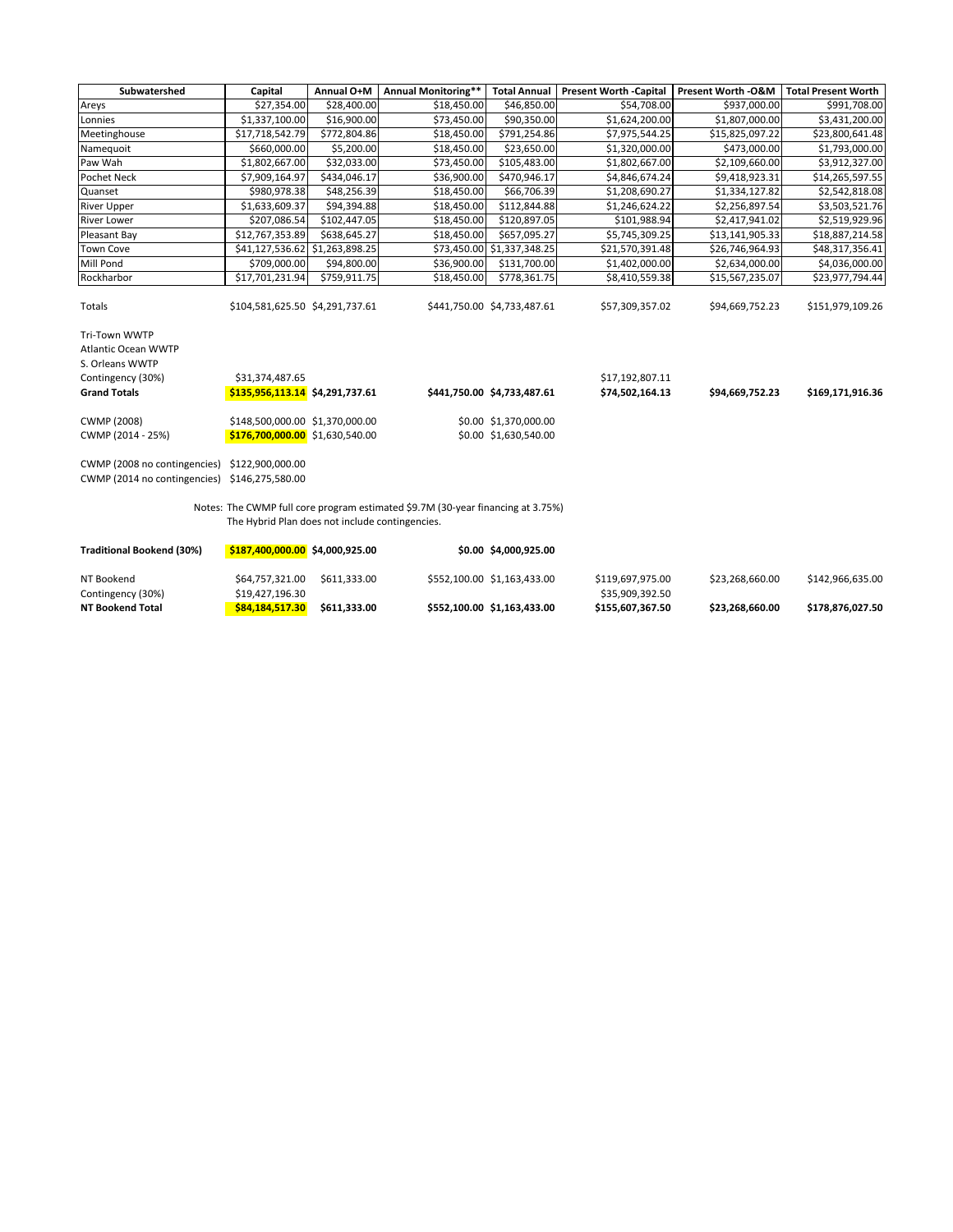**Costs amplify several facts:**

w kg N removal value, but monitoring costs same. Mortality high compared to aquaculture, so cost of seed is higher than aquaculture ase private growers with existing grants in Pleasant Bay produce shellfish

s low per kg because of significant upstream load

s ery high because of low density upstream

4 \$\$\$\$ 20,000 40,000 20,000 45,000 **\$\$\$\$ = \$15,000 - \$20,000** 55,000 **\$\$\$\$\$\$** = \$20,000 - \$40,000

|                                    | <b>Kg/yr Removal Targets</b>   |                      |                                                     |        |         |                                                    |                    |                                                  |             |                                                                               |     |                                                                |    |                                       |                                                                            |                               |
|------------------------------------|--------------------------------|----------------------|-----------------------------------------------------|--------|---------|----------------------------------------------------|--------------------|--------------------------------------------------|-------------|-------------------------------------------------------------------------------|-----|----------------------------------------------------------------|----|---------------------------------------|----------------------------------------------------------------------------|-------------------------------|
| Watershed                          | <b>MEP</b>                     | Hybrid 1<br>12-17-14 | $\frac{1}{2}$ /Kg-N<br>Removal<br><b>PRB - HIGH</b> |        |         | $\frac{1}{2}$ /Kg-N<br>Removal<br><b>PRB - LOW</b> |                    | <b>HIGH</b><br><b>Floating Constr</b><br>Wetland |             | \$/Kg-N Removal   \$/Kg-N Removal<br>LOW<br><b>Floating Constr</b><br>Wetland |     | \$/Kg-N Removal<br><b>Costal Habitat</b><br><b>Restoration</b> |    | $\frac{1}{2}$ /Kg-N<br>Removal<br>ure | $\frac{1}{2}$ /Kg-N<br>Removal<br><b>Aquacult Sewers &amp;</b><br>Treatmet |                               |
| <b>Pleasant Bay</b>                |                                |                      |                                                     |        |         |                                                    |                    |                                                  |             |                                                                               |     |                                                                |    |                                       |                                                                            | Costs amp                     |
| Arey's Pond                        | 142                            | 142                  |                                                     |        |         |                                                    | \$                 | 6,981                                            | $\varsigma$ | 3,329                                                                         |     |                                                                |    | \$7,292                               |                                                                            |                               |
| <b>Lonnies Pond</b>                | 297                            | 314                  | \$                                                  | 15,899 | -\$     | 10,033                                             | $\ddot{\phi}$      | 6,981                                            | \$          | 3,329                                                                         |     |                                                                |    | \$4,803                               |                                                                            |                               |
| Meetinghouse Pond                  | 1876                           | 1934                 | $\zeta$                                             | 13,785 | \$      | 10,708                                             | \$                 | 6,981                                            | \$          | 3,329                                                                         | \$  | 5,820                                                          |    |                                       | \$12,928                                                                   |                               |
| Namequoit River                    | 367                            | 365                  | \$                                                  | 11,920 | $\zeta$ | 7,920                                              | \$                 | 5,123                                            | \$          | 1,516                                                                         | Ŝ   | 4,434                                                          |    |                                       |                                                                            |                               |
| Paw Wah Pond                       | 414                            | 414                  | $\zeta$                                             | 9,703  | \$      | 7,226                                              | $\zeta$            | 6,634                                            | \$          | 1,643                                                                         | \$  | 9,729                                                          |    |                                       |                                                                            | high CHR because low          |
| Pleasant Bay**                     | 3210                           | 3234                 |                                                     |        |         |                                                    |                    |                                                  |             |                                                                               |     |                                                                | \$ | 975                                   |                                                                            | \$21,086 Aqua very low becaus |
| Pochet Neck                        | 1569                           | 1647                 | \$                                                  | 15,059 | $\zeta$ | 11,693                                             | $\varsigma$        | 4,825                                            | \$          | 1,240                                                                         | \$  | 4,187                                                          |    |                                       | \$15,718                                                                   |                               |
| Quanset Pond                       | 256                            | 277                  |                                                     |        |         |                                                    | \$                 | 5,852                                            | \$          | 2,057                                                                         | \$  | 5,540                                                          |    |                                       | \$51,298                                                                   |                               |
| The River - lower                  | 524                            | 578                  |                                                     |        |         |                                                    | \$                 | 4,753                                            | \$          | 1,054                                                                         | \$  | 4,108                                                          |    |                                       | \$13,660                                                                   |                               |
| The River - upper                  | 378                            | 379                  |                                                     |        |         |                                                    | \$                 | 6,474                                            | S           | 2,854                                                                         | \$. | 7,103                                                          |    | \$5,465                               | \$12,554                                                                   |                               |
| <b>Sub-Totals</b>                  | 9033                           | 9284                 |                                                     |        |         |                                                    |                    |                                                  |             |                                                                               |     |                                                                |    |                                       |                                                                            |                               |
| <b>Nauset Harbor</b>               |                                |                      |                                                     |        |         |                                                    |                    |                                                  |             |                                                                               |     |                                                                |    |                                       |                                                                            |                               |
| Town Cove**                        | 6643                           | 6679                 | \$                                                  | 7,482  | \$      | 6,593                                              | \$                 | 4,638                                            | $\zeta$     | 953                                                                           | \$  | 3,185                                                          |    |                                       | \$11,971                                                                   | PRB costs                     |
| Nauset Marsh                       | 0                              | 0                    |                                                     |        |         |                                                    |                    |                                                  |             |                                                                               |     |                                                                |    |                                       |                                                                            |                               |
| Mill Pond                          | 626                            | 664                  | \$                                                  | 15,207 | $\zeta$ | 12,400                                             | $\ddot{\varsigma}$ | 5,024                                            | \$          | 1,439                                                                         | \$  | 8,373                                                          |    |                                       |                                                                            | PRB costs                     |
| Wood Cove                          | $\mathbf 0$                    | 0                    |                                                     |        |         |                                                    |                    |                                                  |             |                                                                               |     |                                                                |    |                                       |                                                                            |                               |
| <b>Rachael Cove</b>                | $\mathbf 0$                    | $\mathbf 0$          |                                                     |        |         |                                                    |                    |                                                  |             |                                                                               |     |                                                                |    |                                       |                                                                            |                               |
| <b>Sub-Totals</b>                  | 7269                           | 7343                 |                                                     |        |         |                                                    |                    |                                                  |             |                                                                               |     |                                                                |    |                                       |                                                                            |                               |
| <b>Cape Cod Bay</b>                |                                |                      |                                                     |        |         |                                                    |                    |                                                  |             |                                                                               |     |                                                                |    |                                       |                                                                            |                               |
| Namskaket Main<br>Namskaket Stream | Not Available<br>Not Available | 0<br>$\mathbf 0$     |                                                     |        |         |                                                    |                    |                                                  |             |                                                                               |     |                                                                |    |                                       |                                                                            |                               |
| Little Namskaket Mars              | $-1808.21$                     | $\mathbf 0$          |                                                     |        |         |                                                    |                    |                                                  |             |                                                                               |     |                                                                |    |                                       |                                                                            |                               |
| Little Namskaket Creel             | $-27.01$                       | 0                    |                                                     |        |         |                                                    |                    |                                                  |             |                                                                               |     |                                                                |    |                                       |                                                                            |                               |
| Rock Harbor**                      | 1951                           | 1954                 |                                                     |        |         |                                                    | \$                 | 6,981                                            | \$          | 3,329                                                                         |     |                                                                |    |                                       | \$12,905                                                                   |                               |
| <b>Cedar Pond</b>                  | $\mathbf 0$                    | $\mathbf 0$          |                                                     |        |         |                                                    |                    |                                                  |             |                                                                               |     |                                                                |    |                                       |                                                                            |                               |
| Sub-Totals                         | 116                            | 1954                 |                                                     |        |         |                                                    |                    |                                                  |             |                                                                               |     |                                                                |    |                                       |                                                                            |                               |

| <b>General Cost Nomincla</b><br>Low | High                                     | alternate |        | <b>KEY</b>                               |
|-------------------------------------|------------------------------------------|-----------|--------|------------------------------------------|
| 1,000                               | 5,000                                    |           |        | $\frac{1}{2}$ = 0 - \$5,000              |
| 5,000                               | 10,000                                   |           |        | $\frac{1}{2}$ \$\$ = \$5,000 - \$10,000  |
| 10.000                              | 20,000                                   |           |        | $\frac{1}{2}$ \$\$\$ = \$10,000 - \$15,0 |
| 20,000                              | 40,000                                   | 20,000    | 45,000 | $\frac{1}{2}$ \$\$\$ = \$15,000 - \$20,  |
| 40.000                              | 55,000                                   | 45,000    | 55,000 | $\frac{1}{2}$ \$\$\$\$ = \$20,000 - \$40 |
|                                     | \$\$<br>\$\$\$<br>\$\$\$\$<br>\$\$\$\$\$ |           |        |                                          |

| <b>General Cost Nominch</b> |      | Low    | High   |                                                                   |
|-----------------------------|------|--------|--------|-------------------------------------------------------------------|
|                             |      | 1.000  | 10.000 | Aquaculture and CHR (with exeption of Paw Wah, as explained above |
|                             | ŚŚ.  | 10.000 | 20.000 | Sewer                                                             |
|                             | SSS. | 20.000 | 55.000 | PRB and FCW (due to large uncertainty in cost numbers and sizing) |

From Pleasant Bay Calculator:

| d/Embay                | Quantity          | Technology | <b>Meet Target</b> | Life Cycle Cost | Life Cycle Cost* | (5% interest) |
|------------------------|-------------------|------------|--------------------|-----------------|------------------|---------------|
| A) Permeable Reactive  | 1,000 linear feet | 430        | 15,684             | \$10,233        | \$821            | \$4,400,000   |
| B) Constructed Wetlan  | 0 acres           | 0          | 15,684             | \$1,371         | \$110            | \$0           |
| C) Constructed Wetlan  | 0 acres           | 0          | 15,684             | \$0             | \$0              | \$0           |
| D) Phytoirrigation     | 0 acres           | 0          | 15,684             | \$32,197        | \$2,584          | \$0           |
| E) Phytobuffers        | 0 acres           | $\Omega$   | 15,684             | \$70,349        | \$5,646          | \$0           |
| F) Fertigation - Turf  | 150 acres         | 600        | 15,084             | \$2,978         | \$239            | \$1,786,764   |
| G) Fertigation - Cranb | 10 acres          | 120        | 14,964             | \$2,604         | \$209            | \$312,497     |
| H) Surface Water Rem   | 0 acres           | 0          | 14,964             | \$12,560        | \$1,008          | \$0           |
| I) Dredging/Inlet Wide | 0 cu. yard        | 2,076      | 12,888             | \$0             | \$0              | \$0           |
| J) Phytoremediation    | 0 acres           | $\Omega$   | 12,888             | \$4,249         | \$341            | \$0           |
| K) Aquaculture/Oyste   | 11 acres          | 2,750      | 10,138             | \$897           | \$72             | \$2,467,080   |
| L) Coastal Habitat Res | 16 acres          | 1,862      | 8,276              | \$2,280         | \$183            | \$4,245,695   |
| M) Floating Construct  | 9,438 cu feet     | 3,775      | 4,501              | \$162           | \$13             | \$611,475     |

 $$55 = $10,000 - $15,000$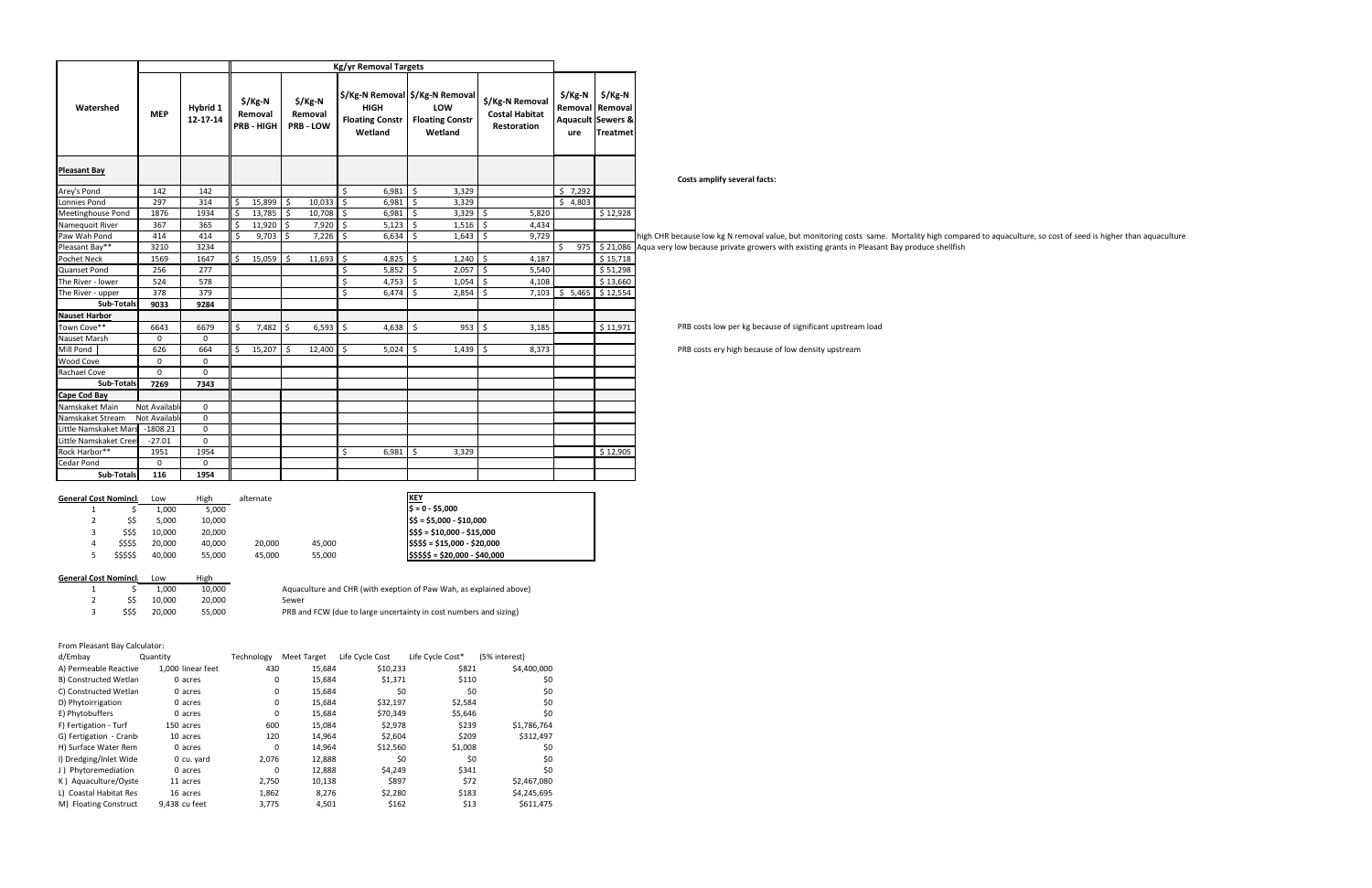|                                                     |                                                   |                                            | <b>Pleasant Bay N Loads by Input:</b> |                              |            |                                                |                              |                 |                      |                          | <b>Present N Loads</b> |                        |                   | <b>Buildout N Loads</b> |                        |       |          |
|-----------------------------------------------------|---------------------------------------------------|--------------------------------------------|---------------------------------------|------------------------------|------------|------------------------------------------------|------------------------------|-----------------|----------------------|--------------------------|------------------------|------------------------|-------------------|-------------------------|------------------------|-------|----------|
| <b>Name</b>                                         | ID#                                               | <b>Watershed Wastewate</b><br>$\mathbf{r}$ | <b>From</b><br><b>WWTF</b>            | <b>Fertilizers</b> Imperviou | s Surfaces | Water<br><b>Body</b><br><b>Surface</b><br>Area | "Natural"<br><b>Surfaces</b> | <b>Buildout</b> | % of Pond<br>Outflow | <b>UnAtten N</b><br>Load | Atten %                | <b>Atten N</b><br>Load | UnAtten N<br>Load | Atten %                 | <b>Atten N</b><br>Load |       | $0.93\%$ |
| <b>Pleasant Bay Whole System</b>                    |                                                   | 34290                                      | $\mathbf{0}$                          | 7117                         | 4074       | 33403                                          | 2283                         | 14636           |                      | 81167                    |                        | 78001                  | 95803             |                         | 91924                  | 81167 | 18%      |
|                                                     | 27, 29,<br>31, 49,<br>50, 51<br>52, 53,<br>$95 +$ | 12043                                      | $\mathbf{0}$                          | 3443                         | 1344       | 27829                                          | 882                          | 5335            |                      | 45542                    |                        | 44955                  | 50877             |                         | 50091                  |       | 135      |
| <b>Pleasant Bay Main Basin</b>                      | <b>Ponds</b>                                      |                                            |                                       |                              |            |                                                |                              |                 |                      |                          |                        |                        |                   |                         |                        |       |          |
| Pleasant Bay GT 10_BREHAR                           | 49                                                | 526                                        | $\Omega$                              | 1117                         | 61         | $\Omega$                                       | 43                           | 157             |                      | 1747                     |                        | 1747                   | 1904              |                         | 1904                   | 36111 | 136      |
| Pleasant Bay GT 10_HAR                              | 50                                                | 423                                        |                                       | 56                           | 81         |                                                | 33                           | 177             |                      | 592                      |                        | 592                    | 769               |                         | 769                    |       |          |
| Pleasant Bay GT 10_ORL<br>Pleasant Bay GT 10_ORLBRE | 51<br>52                                          | 531<br>493                                 |                                       | 58<br>80                     | 101<br>52  |                                                | 79<br>68                     | 386<br>413      |                      | 770<br>692               |                        | 770<br>692             | 1156<br>1106      |                         | 1156<br>1106           |       |          |
| Pleasant Bay LT 10                                  | 53                                                | 2745                                       |                                       | 1515                         | 291        | 31                                             | 311                          | 2709            |                      | 4893                     |                        | 4893                   | 7602              |                         | 7602                   |       |          |
| <b>Chatham Harbor</b>                               | 95                                                | 5182                                       |                                       | 408                          | 481        | 34                                             | 137                          | 711             |                      | 6242                     |                        | 6242                   | 6953              |                         | 6953                   |       |          |
| Freeman's Way WELL_BRE                              | 27                                                | 801                                        |                                       | 83                           | 98         |                                                | 80                           | 140             |                      | 1063                     |                        | 1063                   | 1203              |                         | 1203                   |       |          |
| <b>Pleasant Bay Rd WELL_HAR</b>                     | 29                                                | 284                                        |                                       | 20                           | 20         |                                                |                              |                 |                      | 331                      |                        | 331                    | 337               |                         | 337                    |       |          |
| <b>WELL 7 WELL ORL</b>                              | 31                                                | 310                                        |                                       | 27                           | 40         |                                                | 29                           | 171             |                      | 407                      |                        | 407                    | 577               |                         | 577                    |       |          |
| Silas Rd Well_BRE                                   | 30                                                | 127                                        |                                       | 15                           | 26         |                                                | 36                           | 47              | 84%                  | 203                      |                        | 203                    | 250               |                         | 250                    |       |          |
| Bassing Pond (BSP)                                  | <b>BSP</b>                                        | 78                                         |                                       |                              |            | 34                                             |                              | 19              | 84%                  | $135$                    | 50%                    | 67                     | 153               | 50%                     | 77                     |       |          |
| Uncle Seths Pond (USP)                              | <b>USP</b>                                        | 136                                        |                                       | 11                           | 16         | 24                                             | 14                           | 53              | 100%                 | 202                      | 50%                    | 101                    | 255               | 50%                     | 127                    |       |          |
| Quanset Pond Bog (QPB)                              | QPB                                               | 101                                        |                                       | 11                           | 18         | 14                                             |                              | 60              | 81%                  | 154                      | 50%                    | 86                     | 213               | 50%                     | 126                    |       |          |
| Shoal Pond (SHP)                                    | <b>SHP</b>                                        | 182                                        |                                       | 16                           | 19         | 29                                             |                              | 54              | 62%                  | 255                      | 50%                    | 127                    | 309               | 50%                     | 154                    |       |          |
| Rafe Pond (RFP)                                     | <b>RFP</b>                                        | 14                                         |                                       |                              |            | 24                                             |                              |                 | 59%                  | 47                       | 50%                    | 23                     | 52                | 50%                     | 26                     |       |          |
| Mud Pond (MP)                                       | <b>MP</b>                                         | $\overline{0}$                             | $\overline{O}$                        |                              |            | 47                                             |                              |                 | 76%                  | 54                       | 50%                    | 24                     | 54                | 50%                     | 24                     |       |          |
| Grassy Pond (GP)                                    | <b>GP</b>                                         | $\overline{2}$                             | 0                                     | 0                            |            | 153                                            |                              |                 | 91%                  | 167                      | 50%                    | 83                     | 172               | 50%                     | 86                     |       |          |
| Deep Pond (DP)                                      | DP                                                | 110                                        |                                       | 13                           | 17         | 23                                             | 12                           | 221             | 100%                 | 174                      | 50%                    | 87                     | 395               | 50%                     | 198                    |       |          |
| Pleasant Bay Main Basin Estuary surface deposition  |                                                   |                                            |                                       |                              |            | 27417                                          |                              |                 |                      | 27417                    |                        | 27417                  | 27417             |                         | 27417                  |       |          |
| <b>Pochet Neck</b>                                  | 23, 35, 36,<br>54, 55, 56,<br>157                 | 2449                                       | $\mathbf{0}$                          | 223                          | 269        | 681                                            | 157                          | 1276            |                      | 3779                     |                        | 3718                   | 5056              |                         | 4980                   |       |          |
| Uncle Harvey Pond (UHP)                             | 23                                                | 72                                         |                                       |                              |            | 32                                             |                              | 28              | 100%                 | 123                      | 50%                    | 61                     | 151               | 50%                     | 75                     |       |          |
| <b>Barley Neck</b>                                  | 35,36                                             | 713                                        |                                       | 73                           | 75         |                                                | 28                           | 210             |                      | 889                      |                        | 889                    | 1099              |                         | 1099                   |       |          |
| Barley Neck GT 10                                   | 35                                                | 358                                        |                                       | 35                           | 28         |                                                | 11                           | 84              |                      | 433                      |                        | 433                    | 517               |                         | 517                    |       |          |
| Barley Neck LT 10                                   | 36                                                | 355                                        |                                       | 38                           | 47         |                                                | 17                           | 126             |                      | 456                      |                        | 456                    | 582               |                         | 582                    |       |          |
| <b>Pochet Neck</b>                                  | 54,55                                             | 980                                        |                                       | 80                           | 103        |                                                | 90                           | 417             |                      | 1253                     |                        | 1253                   | 1670              |                         | 1670                   |       |          |
| Pochet Neck GT 10                                   | 54                                                | 642                                        |                                       | 53                           | 69         |                                                | 22                           | 249             |                      | 787                      |                        | 787                    | 1037              |                         | 1037                   |       |          |
| Pochet Neck LT 10                                   | 55                                                | 337                                        |                                       | 27                           | 34         |                                                | 67                           | 168             |                      | 465                      |                        | 465                    | 633               |                         | 633                    |       |          |
| Pochet Neck Stream                                  | 56,57                                             | 685                                        |                                       | 64                           | 82         |                                                | 35                           | 621             |                      | 870                      |                        | 870                    | 1492              |                         | 1492                   |       |          |
| Pochet Neck Stream GT 10                            | 56                                                | 298                                        |                                       | 32                           | 35         |                                                | 11                           | 101             |                      | 377                      |                        | 377                    | 478               |                         | 478                    |       |          |
| Pochet Neck Stream LT 10                            | 57                                                | 386                                        |                                       | 32                           | 47         |                                                | 24                           | 521             |                      | 493                      |                        | 493                    | 1014              |                         | 1014                   |       |          |
| <b>Barley Neck Estuary surface deposition</b>       |                                                   |                                            |                                       |                              |            | 177                                            |                              |                 |                      | 177                      |                        | 177                    | 177               |                         | 177                    |       |          |
| Pochet Neck Estuary surface deposition              |                                                   |                                            |                                       |                              |            | 467                                            |                              |                 |                      | 467                      |                        | 467                    | 467               |                         | 467                    |       |          |
|                                                     |                                                   |                                            |                                       |                              |            |                                                |                              |                 |                      |                          |                        |                        |                   |                         |                        |       |          |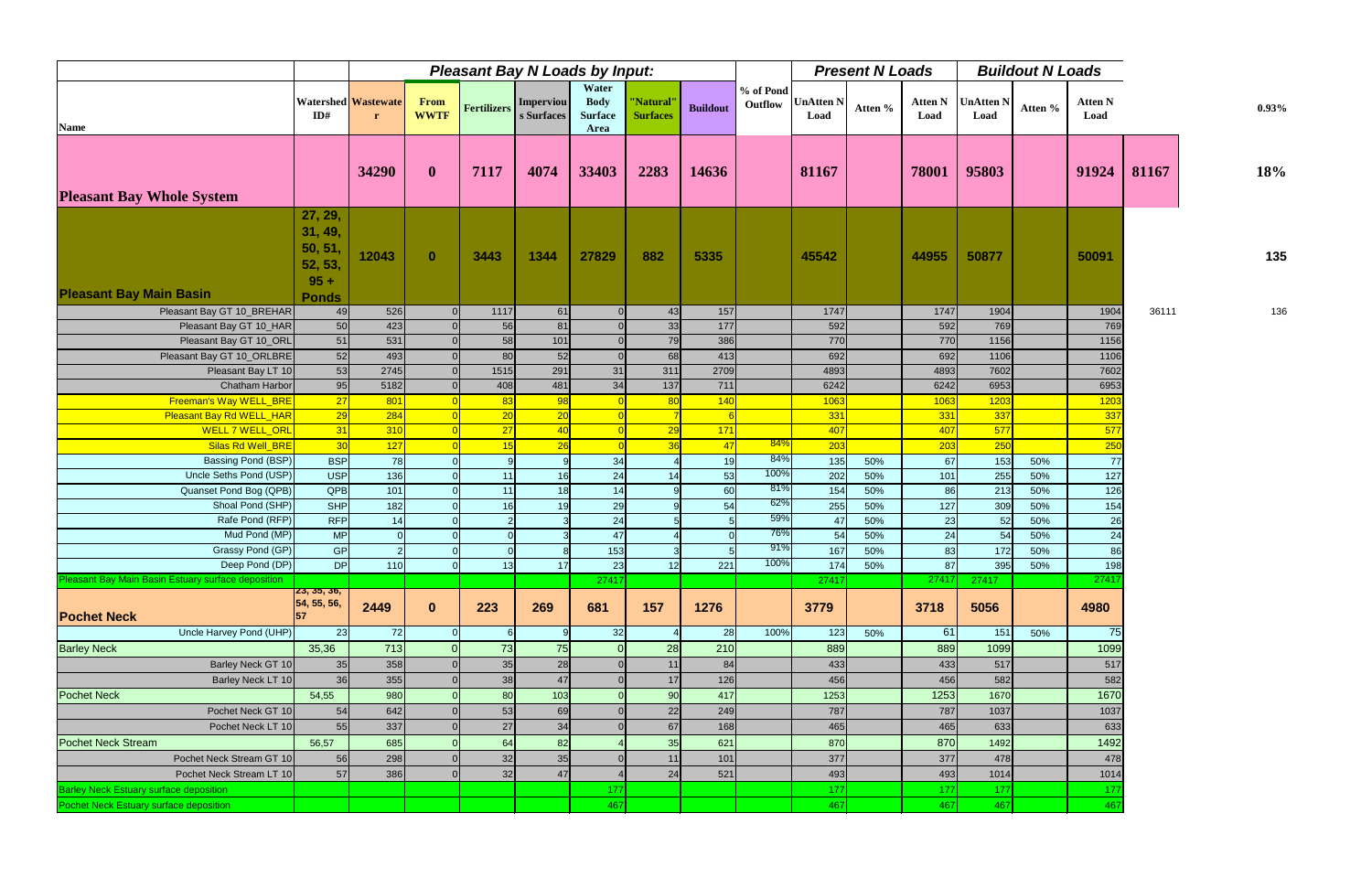| <b>River System</b>                        | 32, 33, 34, 37<br>,38,39,40,4<br>1,42,43,44,<br>$45,66,67 +$<br>BP, PL,<br>CL, HP,<br>LCP+<br><b>CPW</b> | 5844         | $\mathbf{0}$         | 486             | 667            | 2322                   | 484      | 3648      |     | 9802       |     | 8536          | 13449       |     | 11887       | 9802 |
|--------------------------------------------|----------------------------------------------------------------------------------------------------------|--------------|----------------------|-----------------|----------------|------------------------|----------|-----------|-----|------------|-----|---------------|-------------|-----|-------------|------|
| <b>Meetinghouse Pond</b>                   | 42,43                                                                                                    | 1871         | 0                    | 139             | 193            | $\overline{0}$         | 53       | 752       |     | 2256       |     | 2256          | 3008        |     | 3008        |      |
| Meetinghouse Pond GT 10                    | 42                                                                                                       | 763          |                      | 69              | 94             |                        | 28       | 325       |     | 953        |     | 953           | 1278        |     | 1278        |      |
| Meetinghouse Pond LT 10                    | 43                                                                                                       | 1108         | $\Omega$             | 70              | 100            |                        | 25       | 427       |     | 1303       |     | 1303          | 1730        |     | 1730        |      |
| <b>Kescayo Gansett Pond</b>                | $37,38,40+$<br>BP,PL,CL                                                                                  | 567          |                      | 49              | 63             | 214                    | 71       | 417       |     | 965        |     | 649           | 1382        |     | 983         |      |
| Kescayo Gansett Pond GT 10                 | 37                                                                                                       | 78           | $\Omega$             |                 |                | $\Omega$               | 15       | 101       |     | 103        |     | 103           | 204         |     | 204         |      |
| Kescayo Gansett Pond LT 10                 | 38                                                                                                       | 214          | $\Omega$             | 19              | 22             |                        | 13       | 137       |     | 268        |     | 268           | 405         |     | 405         |      |
| Baker Pond (BP)                            | <b>BP</b>                                                                                                | 32           | $\Omega$             |                 | 3              | 52                     |          | 20        | 19% | 97         | 50% | 36            | 117         | 50% | 46          |      |
| Crystal Lake (CL)                          | <b>CL</b>                                                                                                | 87           | $\Omega$             |                 | 11             | 74                     | 13       | 80        | 29% | 193        | 50% | 85            | 273         | 50% | 123         |      |
| Kescayo Gansett Stream                     | $40 + PL$                                                                                                | 156          | $\Omega$             | 15              | 21             | 89                     | 23       | 79        |     | 303        |     | 157           | 383         |     | 205         |      |
| Kescayo Gansett Stream                     | 40                                                                                                       | 31           | $\overline{0}$       |                 | 6              |                        |          | 20        |     | 45         |     | 45            | 65          |     | 65          |      |
| Pilgrim Lake (PL)                          | <b>PL</b>                                                                                                | 125          | $\Omega$             | 11              | 15             | 87                     | 19       | 59        | 22% | 258        | 50% | 111           | 318         | 50% | 140         |      |
| <b>Kescayo Gansett River</b>               | $39 + PL$                                                                                                | 244          | $\Omega$             | 19              | 24             | 98                     | 27       | 106       |     | 411        |     | 247           | 516         |     | 319         |      |
| <b>Kescayo Gansett River</b>               | 39                                                                                                       | 104          | $\Omega$             | $6\overline{6}$ |                | $\Omega$               |          | 39        |     | 122        |     | 122           | 162         |     | 162         |      |
| Pilgrim Lake (PL)<br><b>Arey's Pond</b>    | PL<br>$32,33,34 +$<br>$HP + CPW$                                                                         | 140<br>343   | $\Omega$             | 13<br>28        | 17<br>58       | 98 <sub>l</sub><br>144 | 22<br>77 | 66<br>273 | 25% | 288<br>650 | 50% | 125<br>475    | 355<br>922  | 50% | 157<br>745  |      |
| Arey's Pond GT 10N                         | 32                                                                                                       |              | $\Omega$             | $\Omega$        |                | $\Omega$               | 14       |           |     | 18         |     | 18            | 24          |     | 24          |      |
| Arey's Pond GT 10S                         | 33                                                                                                       |              | $\Omega$             |                 |                |                        |          |           |     | 2          |     | $\mathcal{P}$ |             |     |             |      |
| Arey's Pond LT 10                          | 34                                                                                                       | 263          | $\Omega$             | 21              | 36             | $\Omega$               | 30       | 263       |     | 351        |     | 351           | 614         |     | 614         |      |
| Higgins Pond (HP)                          | HP                                                                                                       | 35           | $\Omega$             | 3               |                | 77                     |          |           | 24% | 125        | 50% | 40            | 127         | 50% | 40          |      |
| Cliff Pond WELL_ORL (CPW)                  | $26 + HP, LCF$                                                                                           | 45           |                      |                 | 14             | 66                     | 25       |           |     | 154        |     | 66            | <b>156</b>  |     | 66          |      |
| Cliff Pond WELL_ORL                        | 26                                                                                                       | $\Omega$     | $\Omega$             | $\Omega$        | 9 <sub>l</sub> | $\Omega$               | 18       |           |     | 27         |     | 27            | 27          |     | 27          |      |
| Higgins Pond (HP)                          | HP                                                                                                       |              | $\Omega$             |                 |                | 16                     |          |           | 5%  | 27         | 50% | 8             | 27          | 50% |             |      |
| Little Cliff Pond (LCP)                    | <b>LCP</b>                                                                                               | 37           | $\Omega$<br>$\Omega$ |                 |                | 50<br>92               |          |           | 13% | 101        | 50% | 30            | 103         | 50% | 31          |      |
| <b>Namequoit River</b>                     | $44,45 + PL$                                                                                             | 807          |                      | 69<br>8         | 97             |                        | 89       | 511       |     | 1155       |     | 1001          | 1666        |     | 1479        |      |
| Namequoit River GT 10                      | 44                                                                                                       | 80           | $\Omega$<br>$\Omega$ |                 | 21             | $\Omega$               | 33<br>36 | 62        |     | 143        |     | 143           | 204         |     | 204         |      |
| Namequoit River LT 10<br>Pilgrim Lake (PL) | 45<br>PL                                                                                                 | 595<br>$132$ | $\Omega$             | 49<br>12        | 60<br>16       | 92                     | 20       | 386<br>63 | 24% | 741<br>272 | 50% | 741<br>118    | 1127<br>335 | 50% | 1127<br>148 |      |
|                                            | $66,67 + CL$                                                                                             | 854          | $\Omega$             | 75              | 87             | 152                    | 66       | 526       |     | 1234       |     | 1013          | 1759        |     | 1452        |      |
| <b>Upper River</b><br>Upper River GT 10    | 66                                                                                                       | 192          | $\Omega$             | 18              | 19             | $\Omega$               |          | 90        |     | 238        |     | 238           | 327         |     | 327         |      |
| Upper River LT 10                          | 67                                                                                                       | 484          | $\Omega$             | 43              | 46             |                        | 29       | 272       |     | 601        |     | 601           | 872         |     | 872         |      |
| Crystal Lake (CL)                          | CL                                                                                                       | 179          | $\Omega$             | 14              | 22             | 152                    | 28       | 165       | 59% | 395        | 50% | 175           | 560         | 50% | 252         |      |
| <b>Lower River</b>                         | $41 + CL, PL$                                                                                            | 1158         |                      | 106             | 144            | 146                    | 101      | 1064      |     | 1655       |     | 1418          | 2719        |     | 2424        |      |
| Lower River LT 10                          | 41                                                                                                       | 958          | $\Omega$             | 88              | 120            | $\Omega$               | 70       | 952       |     | 1237       |     | 1237          | 2188        |     | 2188        |      |
| Crystal Lake (CL)                          | CL                                                                                                       | 39           | $\mathbf 0$          | 3               |                | 33                     |          | 36        | 13% | 86         | 50% | 38            | 122         |     | 55          |      |
| Pilgrim Lake (PL)                          | PL                                                                                                       | 161          | $\Omega$             | 15              | 19             | $112$                  | 25       | 77        | 29% | 332        | 50% | 144           | 409         |     | 181         | 100  |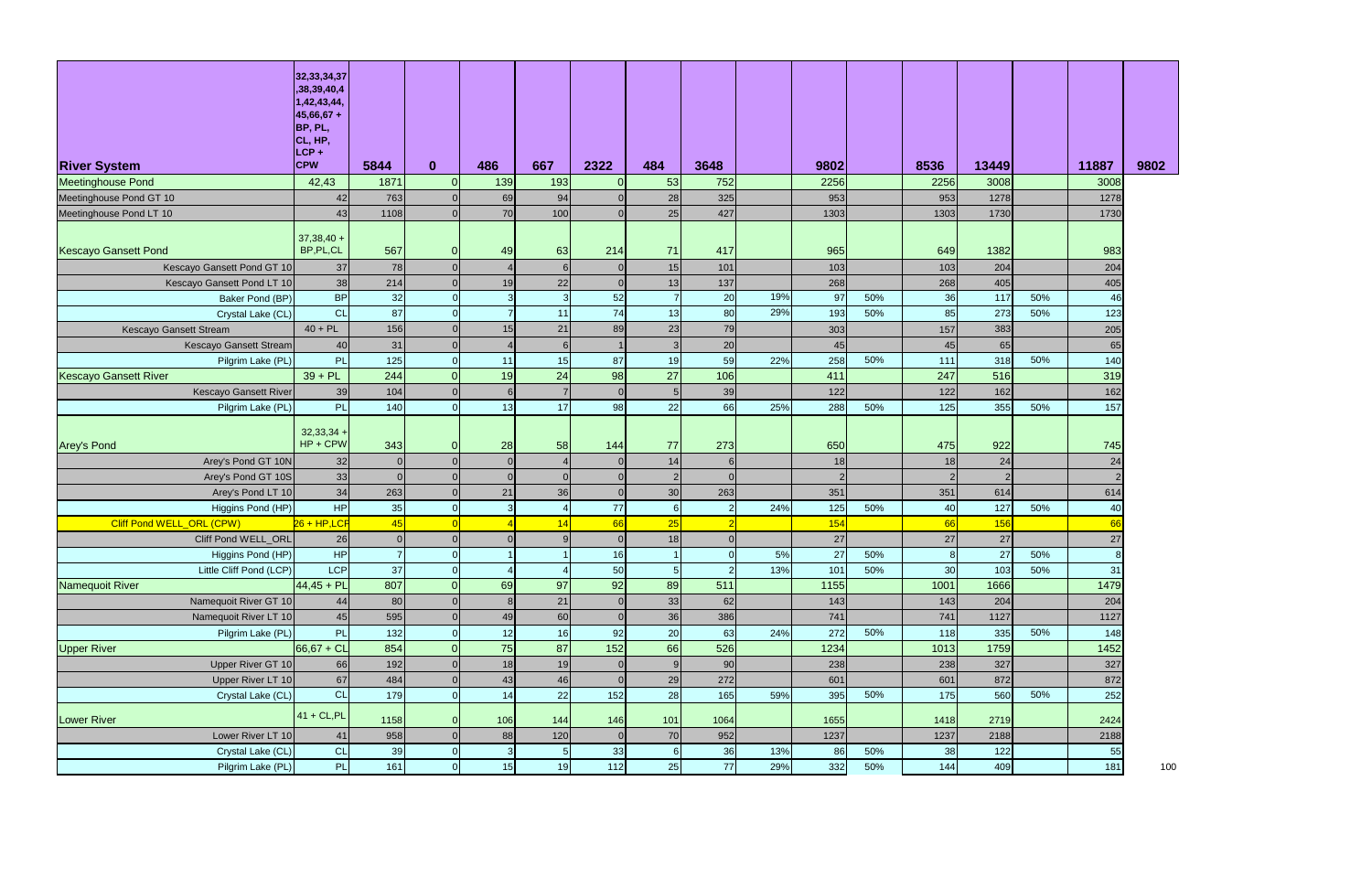| Meetinghouse Pond Estuary surface deposition        |                          |                 |              |      |                 | 213             |     |      |      | 213  |     | 213        | 213             |     | 213            |
|-----------------------------------------------------|--------------------------|-----------------|--------------|------|-----------------|-----------------|-----|------|------|------|-----|------------|-----------------|-----|----------------|
| Kescayo Gansett Pond Estuary surface deposition     |                          |                 |              |      |                 | 73              |     |      |      | 73   |     | 73         | 73              |     | -73            |
| Kescayo Gansett River Estuary surface deposition    |                          |                 |              |      |                 |                 |     |      |      |      |     |            | 9               |     |                |
| Arey's Pond Estuary surface deposition              |                          |                 |              |      |                 | 66              |     |      |      | 66   |     | 66         | 66              |     | 66             |
| Namequoit River Estuary surface deposition          |                          |                 |              |      |                 | 191             |     |      |      | 191  |     | 191        | 191             |     | 191            |
| <b>Upper River Estuary surface deposition</b>       |                          |                 |              |      |                 | 105             |     |      |      | 105  |     | 105        | 105             |     | 105            |
| Lower River Estuary surface deposition              |                          |                 |              |      |                 | 818             |     |      |      | 818  |     | 818        | 818             |     | 818            |
| <b>Pah Wah Pond</b>                                 | 46,47,48                 | 551             | $\mathbf{0}$ | 45   | 50              | 30 <sup>l</sup> | 33  | 344  |      | 709  |     | 709        | 1053            |     | 1053           |
| Pah Wah Pond Bog                                    | 46                       | 35              |              |      |                 |                 |     |      |      | 48   |     | 48         | 56              |     | 56             |
| Pah Wah Pond GT 10                                  | 47                       | 325             |              | 24   | 27              |                 | 10  | 98   |      | 386  |     | 386        | 484             |     | 484            |
| Pah Wah Pond LT 10                                  | 48                       | 191             |              | 17   | 21              |                 | 16  | 238  |      | 246  |     | 246        | 483             |     | 483            |
| Pah Wah Pond Estuary surface deposition             |                          |                 |              |      |                 | 30 <sup>1</sup> |     |      |      | 30   |     | 30         | 30 <sub>1</sub> |     | 30             |
|                                                     | $59,60 +$                |                 |              |      |                 |                 |     |      |      |      |     |            |                 |     |                |
|                                                     | RFP, SHP,                |                 |              |      |                 |                 |     |      |      |      |     |            |                 |     |                |
| <b>Quanset Pond</b>                                 | TP, QPB                  | 652             |              | 46   | 71              | 121             | 36  | 276  |      | 927  |     | 713        | 1203            |     | 936            |
| Quanset Pond GT 10                                  | 59                       |                 |              |      |                 |                 |     |      |      |      |     | 6          |                 |     | 6              |
| Quanset Pond LT 10                                  | 60                       | 370             |              | 17   | 28              |                 | 12  | 165  |      | 427  |     | 427        | 592             |     | 592            |
| Rafe Pond (RFP)                                     | <b>RFP</b>               | 10 <sup>1</sup> |              |      |                 | 16              |     |      | 41%  | 32   | 50% | 16         | 36              | 50% | 18             |
| Shoal Pond (SHP)                                    | <b>SHP</b>               | 110             |              | 10   | 12              | 17              |     | 33   | 38%  | 154  | 50% | 77         | 186             | 50% | 93             |
| Twinings Pond (TP)                                  | <b>TP</b>                | 141             |              | 16   | 23              | 22              | 10  | 61   | 56%  | 211  | 50% | 105        | 272             | 50% | 136            |
| Quanset Pond Bog (QPB)                              | QPB                      | 23              |              |      |                 |                 |     | 14   | 19%  | 35   |     | 19         | 48              |     | 29             |
| Quanset Pond Estuary surface deposition             |                          |                 |              |      |                 | 62              |     |      |      | 62   |     | 62         | 62              |     | 62             |
| <b>Tar Kiln Stream</b>                              | 63,34                    | 655             | 0            | 1485 | 52              | $\overline{24}$ | 43  | 316  |      | 2259 |     | 2259       | 2575            |     | 2575           |
| Tar Kiln Stream GT 10                               | 63                       | 95              |              | 1285 | 11              |                 | 23  | 50   |      | 1413 |     | 1413       | 1464            |     | 1464           |
| Tar Kiln Stream LT 10                               | 64                       | 560             |              | 200  | 42              |                 | 21  | 266  |      | 822  |     | 822        | 1088            |     | 1088           |
| <b>Tar Kiln Estuary surface deposition</b>          |                          |                 |              |      |                 | 24              |     |      |      | 24   |     | 24         | 24              |     | 24             |
| <b>Round Cove</b>                                   | $61,62 + MP$             | 1157            |              | 175  | 154             | 77              | 54  | 347  |      | 1616 |     | 1607       | 1963            |     | 1954           |
| Round Cove GT 10                                    | 61                       | 600             |              | 78   | 74              |                 | 20  | 129  |      | 772  |     | 772        | 900             |     | 900            |
| Round Cove LT 10                                    | 62                       | 557             |              | 97   | 79              |                 | 33  | 218  |      | 766  |     | 766        | 984             |     | 984            |
| Mud Pond (MP)                                       | <b>MP</b>                |                 |              |      |                 | 15              |     |      | 24%  | 17   | 50% | 7          | 17              | 50% | 8 <sup>8</sup> |
| <b>Round Cove Estuary surface deposition</b>        |                          |                 |              |      |                 | 62              |     |      |      | -62  |     | 62         | 62              |     | 62             |
| <b>The Horseshoe</b>                                | $65 + SP$                | 322             | 0            | 24   | 33 <sup>1</sup> | 52              | 24  | 224  |      | 454  |     | <b>256</b> | 678             |     | 385            |
| The Horseshoe                                       | 65                       | 24              |              |      |                 |                 |     | 34   |      | 35   |     | 35         | 68              |     | 68             |
| Sarahs Pond (SP)                                    | <b>SP</b>                | 298             |              | 23   | 29              | 29              | 18  | 190  | 100% | 397  | 50% | 198        | 587             | 50% | 293            |
| The Horseshoe Estuary surface deposition            |                          |                 |              |      |                 | 23              |     |      |      | 23   |     | 23         | 23              |     | 23             |
|                                                     | 77, 78, 79,              |                 |              |      |                 |                 |     |      |      |      |     |            |                 |     |                |
|                                                     | 80, 81, 82,              |                 |              |      |                 |                 |     |      |      |      |     |            |                 |     |                |
|                                                     | $83 + MPF$<br><b>GOP</b> |                 |              |      |                 |                 |     |      |      |      |     |            |                 |     |                |
| <b>Muddy Creek</b>                                  | HWP, TTP                 | 5275            |              | 612  | 776             | 400             | 332 | 1946 |      | 7395 |     | 7027       | 9341            |     | 8946           |
|                                                     |                          |                 |              |      |                 |                 |     |      |      |      |     |            |                 |     |                |
|                                                     | $81,82,83+$              |                 |              |      |                 |                 |     |      |      |      |     |            |                 |     |                |
|                                                     | MPF, GOP,<br><b>HWP</b>  |                 |              |      |                 |                 |     |      |      |      |     |            |                 |     |                |
| <b>Upper Muddy Creek</b>                            |                          | 2839            | $\Omega$     | 344  | 395             | 247             | 189 | 1322 |      | 4014 |     | 3860       | 5336            |     | 5156           |
| <b>Upper Muddy Crk</b>                              | 81                       | 1997            |              | 267  | 286             | 13              | 88  | 529  |      | 2651 |     | 2651       | 3180            |     | 3180           |
| Upper Muddy Crk 10E                                 | 82                       | 93              |              | 10   | 16              |                 |     | 34   |      | 123  |     | 123        | 157             |     | 157            |
| <b>Upper Muddy Crk 10W</b>                          | 83                       | 614             |              | 48   | 70              | 63              | 84  | 710  |      | 881  |     | 881        | 1591            |     | 1591           |
| Mill Pond Fresh (MPF)                               | <b>MPF</b>               | 88              |              | 13   | 16              | 28              |     | 44   | 23%  | 154  | 50% | 76         | 197             | 50% | 98             |
| Goose Pond (GOP)                                    | <b>GOP</b>               | 47              |              |      |                 | 59              |     |      | 32%  | 120  | 50% | 57         | 125             | 50% | 59             |
| Hawksnest Pond (HWP)                                | <b>HWP</b>               | 0               | $\Omega$     |      |                 | 24              |     |      | 20%  | 26   | 50% | 13         | 26              | 50% | 13             |
| <b>Upper Muddy Creek Estuary surface deposition</b> |                          |                 |              |      |                 | 59              |     |      |      | 59   |     | 59         | 59              |     | 59             |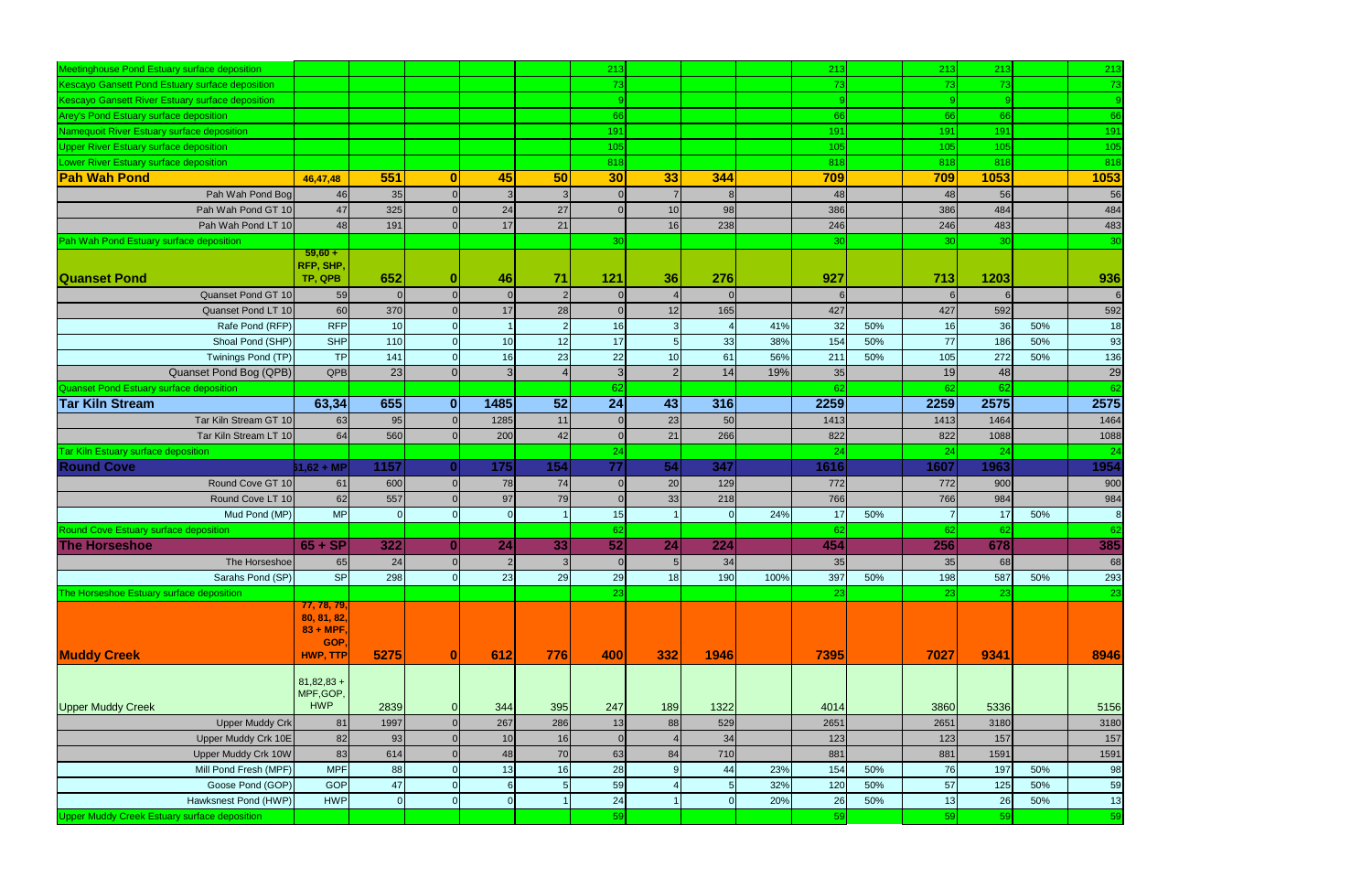|                                                   | 77,78,79,80                         |      |                |                  |     |          |                 |                |      |      |     |      |          |     |      |      |
|---------------------------------------------------|-------------------------------------|------|----------------|------------------|-----|----------|-----------------|----------------|------|------|-----|------|----------|-----|------|------|
| <b>Lower Muddy Creek</b>                          | $+$ TTP                             | 2436 | $\overline{0}$ | 268              | 381 | 153      | 143             | 624            |      | 3381 |     | 3167 | 4006     |     | 3789 |      |
| <b>Muddy Crk WELL</b>                             | 77                                  | 428  |                | 58               | 75  |          | 28              | 146            |      | 589  |     | 589  | 734      |     | 734  |      |
| Lower Muddy Crk                                   | 78                                  | 1026 | $\Omega$       | 109              | 144 |          | 54              | 308            |      | 1334 |     | 1334 | 1641     |     | 1641 |      |
| Lower Muddy Crk 10E                               | 79                                  | 127  | $\Omega$       | 15               | 19  |          |                 | 11             |      | 164  |     | 164  | 175      |     | 175  |      |
| Lower Muddy Crk 10W                               | 80                                  | 621  | $\Omega$       | 61               | 99  |          | 47              | 157            |      | 828  |     | 828  | 984      |     | 984  |      |
| Trout Pond (TTP)                                  | <b>TTP</b>                          | 234  | $\Omega$       | 25               | 45  | 78       | 10              | <sup>3</sup>   | 100% | 393  | 50% | 178  | 396      |     | 179  |      |
| Lower Muddy Creek Estuary surface deposition      |                                     |      |                |                  |     | 75       |                 |                |      | 75   |     | 75   | 75       |     |      |      |
| <b>Ryder Cove System</b>                          |                                     | 5340 |                | 577              | 659 | 1868     | 239             | 923            |      | 8683 |     | 8221 | 9606     |     | 9117 |      |
|                                                   | 84, 85, 86,<br>87 + SCP,<br>LL, EP, |      |                |                  |     |          |                 |                |      |      |     |      |          |     |      |      |
| <b>Ryder Cove</b>                                 | <b>SWP</b>                          | 2808 | 0              | 308              | 357 | 922      | 133             | 505            |      | 4527 |     | 4083 | 5032     |     | 4562 |      |
| <b>Ryder Cove</b>                                 | 84                                  | 1463 | $\overline{0}$ | 139              | 170 |          | 61              | 285            |      | 1833 |     | 1833 | 2118     |     | 2118 | 3325 |
| Ryder Cove 10S                                    | 85                                  | 380  |                | 37               | 54  |          | 13              | 73             |      | 485  |     | 485  | 558      |     | 558  |      |
| Ryder Cove 10E                                    | 86                                  | 139  | $\Omega$       |                  | 15  |          |                 | 61             |      | 167  |     | 167  | 228      |     | 228  |      |
| Ryder Cove 10W                                    | 87                                  | 308  |                | 10               | 36  |          | 13              | 11             |      | 367  |     | 367  | 378      |     | 378  |      |
| Schoolhouse Pond (SCP)                            | <b>SCP</b>                          | 16   | $\Omega$       |                  |     | 29       |                 |                | 26%  | 50   | 50% | 25   | 52       | 50% | 26   |      |
| Lovers Lake (LL)                                  | H                                   |      | $\Omega$       | $\Omega$         |     |          |                 | $\Omega$       | 0%   |      | 50% |      | $\Omega$ | 50% |      |      |
| Emery Pond (EP)                                   | EP                                  | 17   | $\overline{0}$ | 11               |     | 39       |                 |                | 62%  | 71   | 50% | 36   | 78       | 50% | 39   |      |
| Stillwater Pond (SWP)                             | SWP                                 | 484  | $\Omega$       | 101              | 79  | 380      | 38              | 65             | 100% | 1081 | 50% | 697  | 1146     | 50% | 741  |      |
| <b>Ryder Cove Estuary surface deposition</b>      |                                     |      |                |                  |     | 473      |                 |                |      | 473  |     | 473  | 473      |     | 473  |      |
| <b>Crows Pond</b>                                 | 88,89 + SCI                         | 1212 | 0              | 138              | 147 | 512      | 39              | 157            |      | 2049 |     | 2044 | 2206     |     | 2201 |      |
| <b>Crows Pond</b>                                 | 88                                  | 683  | $\Omega$       | 90               | 80  |          | 28              | 123            |      | 882  |     | 882  | 1005     |     | 1005 |      |
| Crows Pond 10                                     | 89                                  | 526  |                | 48               | 67  |          | 10              | 34             |      | 651  |     | 651  | 685      |     | 685  |      |
| Schoolhouse Pond (SCP)                            | <b>SCP</b>                          |      | $\overline{0}$ | $\Omega$         | ∩   | 5        |                 | $\overline{0}$ | 5%   | 9    | 50% |      | 9        | 50% |      |      |
| <b>Crows Pond Estuary surface deposition</b>      |                                     |      |                |                  |     | 507      |                 |                |      | 507  |     | 507  | 507      |     | 507  |      |
| <b>Bassing Harbor</b>                             | 0,91 + BSF                          | 518  | $\mathbf{0}$   | 14               | 51  | 399      | 30 <sup>1</sup> | 110            |      | 1012 |     | 999  | 1123     |     | 1108 |      |
| <b>Bassing Harbor</b>                             | 90                                  | 309  | $\overline{0}$ |                  | 26  |          | 19              | 34             |      | 362  |     | 362  | 395      |     | 395  | 987  |
| Bassing Harbor 10                                 | 91                                  | 194  | $\Omega$       |                  | 23  |          | 10              | 73             |      | 234  |     | 234  | 307      |     | 307  |      |
| Bassing Pond (BSP)                                | <b>BSP</b>                          | 15   | $\Omega$       |                  |     |          |                 |                | 16%  | 26   | 50% | 13   | 29       | 50% | 15   |      |
| Bassing Harbor Estuary surface deposition         |                                     |      |                |                  |     | 391      |                 |                |      | 391  |     | 391  | 391      |     | 39'  |      |
| <b>Frostfish Creek</b>                            | 92,93,94                            | 802  | $\mathbf{0}$   | $\overline{117}$ | 104 | 35       | 37              | 151            |      | 1095 |     | 1095 | 1246     |     | 1246 |      |
| <b>Frostfish Creek</b>                            | 92                                  | 351  | $\overline{0}$ | 30               | 32  |          | 18              | 78             |      | 432  |     | 432  | 510      |     | 510  | 830  |
| Frostfish Creek 10                                | 93                                  | 282  | $\Omega$       | 32               | 40  |          |                 | 34             |      | 363  |     | 363  | 397      |     | 397  |      |
| <b>Upper Frostfish Crk</b>                        | 94                                  | 170  | $\overline{0}$ | 54               | 31  | $\Omega$ |                 | 39             |      | 264  |     | 264  | 304      |     | 304  |      |
| <b>Frostfish Creek Estuary surface deposition</b> |                                     |      |                |                  |     | 35       |                 |                |      | 35   |     | 35   | 35       |     | 35   |      |
|                                                   |                                     |      |                |                  |     |          |                 |                |      |      |     |      |          |     |      |      |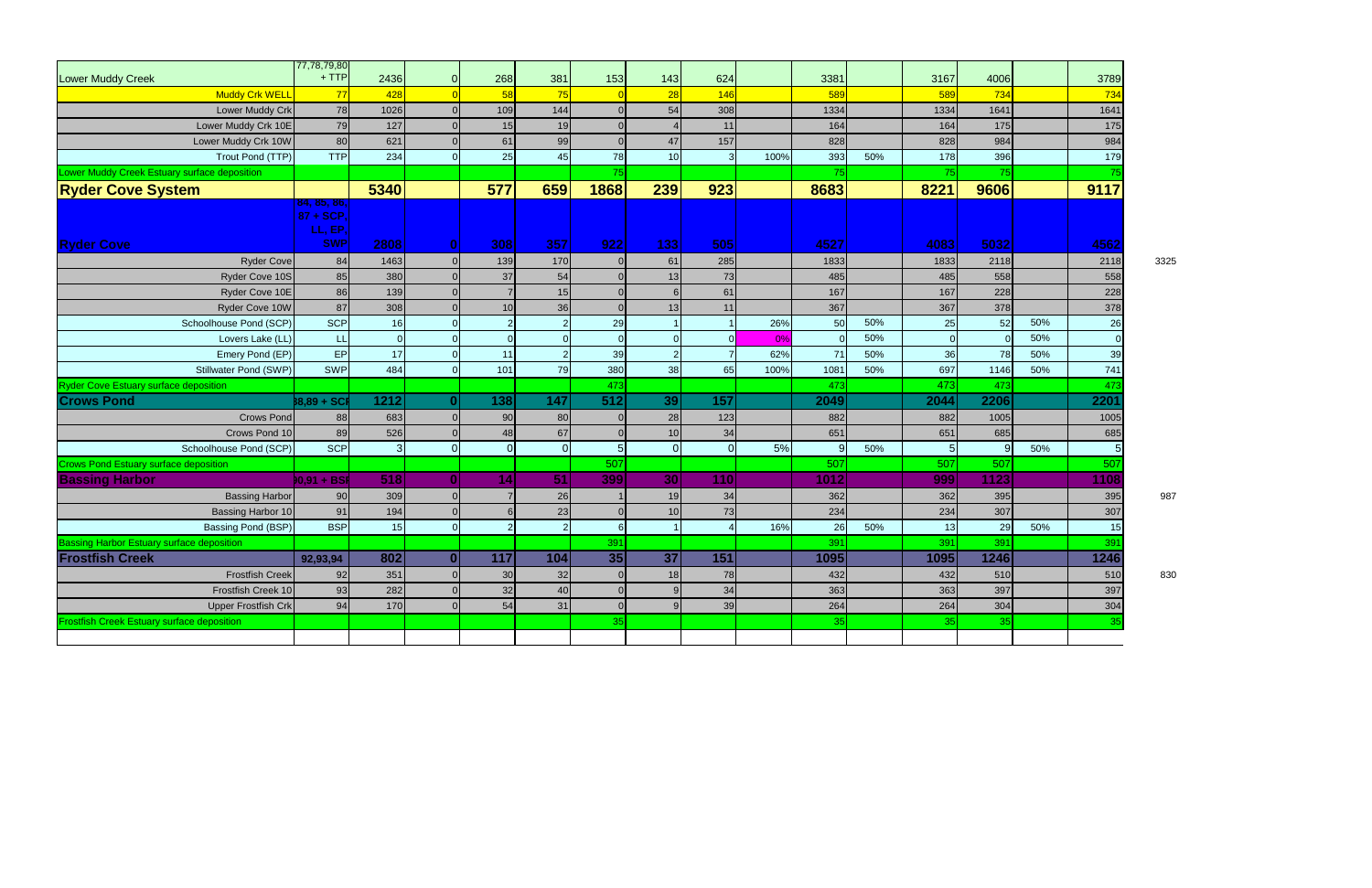| measured<br>atten | n |    |
|-------------------|---|----|
| 65%               |   | 53 |
| 73%               |   | 27 |
| 68%               |   | 41 |
|                   |   |    |
| 72%               |   | 48 |
| 77%               |   | 24 |
| 37%               |   | 21 |

| Baker Pond (BP)            |                | 164            | $\overline{0}$ | 18             | 17             | 268 | 36             | 103 |      | 502  | 50% | 186            | 605  | 50% | 236  | 65% | 53 |
|----------------------------|----------------|----------------|----------------|----------------|----------------|-----|----------------|-----|------|------|-----|----------------|------|-----|------|-----|----|
| Baker Pond GT 10           |                | 19             |                |                |                |     | 11             | 22  |      | 35   |     | 35             | 57   |     | 57   |     |    |
| Baker Pond LT 10           |                | 57             |                |                |                | 127 | 12             | 76  |      | 208  |     | 208            | 284  |     | 284  |     |    |
| Little Cliff Pond (LCP)    | <b>LCP</b>     | 61             |                |                |                | 82  | 8              |     | 21%  | 165  | 50% | 82             | 168  | 50% | 84   |     |    |
| Higgins Pond (HP)          | HP             | 26             |                |                |                | 58  |                |     | 18%  | 95   | 50% | 47             | 96   | 50% | 48   |     |    |
|                            |                |                |                |                |                |     |                |     |      |      |     |                |      |     |      |     |    |
| Cliff Pond (CP)            |                | 1178           | $\Omega$       | 116            | 133            | 938 | 124            | 62  |      | 2490 | 50% | 1178           | 2551 | 50% | 1209 | 73% | 27 |
| Cliff Pond GT 10           |                | 991            |                | 97             | 121            |     | 53             | 62  |      | 1262 |     | 1262           | 1324 |     | 1324 |     |    |
| Cliff Pond LT 10           |                |                |                |                |                | 905 | 56             |     |      | 960  |     | 960            | 960  |     | 960  |     |    |
| <b>Ruth Pond</b>           | <b>RP</b>      | 187            |                | 19             | 12             | 34  | 15             |     | 100% | 267  | 50% | 134            | 267  | 50% | 134  |     |    |
|                            |                |                |                |                |                |     |                |     |      |      |     |                |      |     |      |     |    |
| Crystal Lake (CL)          |                | 305            | $\Omega$       | 24             | 38             | 260 | 47             | 281 |      | 674  | 50% | 298            | 955  | 50% | 430  | 68% | 41 |
| Crystal Lake GT 10         |                | 83             |                |                | 15             |     | 26             | 111 |      | 128  |     | 128            | 239  |     | 239  |     |    |
| Crystal Lake LT 10         | 61             | 171            |                | 14             | 18             | 176 | 10             | 138 |      | 388  |     | 388            | 527  |     | 527  |     |    |
| Baker Pond (BP)            | <b>BP</b>      | 51             |                |                |                | 84  | 11             | 32  | 31%  | 157  | 50% | <b>79</b>      | 189  | 50% | 95   |     |    |
|                            |                |                |                |                |                |     |                |     |      |      |     |                |      |     |      |     |    |
| Deep Pond (DP)             |                | 110            | $\Omega$       | 13             | 17             | 23  | 12             | 221 |      | 174  | 50% | 87             | 395  | 50% | 198  |     |    |
| Deep Pond GT 10            |                |                |                |                |                |     |                | 168 |      |      |     | 5              | 173  |     | 173  |     |    |
| Deep Pond LT 10            |                | 110            |                | 13             | 17             | 23  |                | 53  |      | 170  |     | 170            | 223  |     | 223  |     |    |
|                            |                |                |                |                |                |     |                |     |      |      |     |                |      |     |      |     |    |
| Grassy Pond (GP)           | 9 <sub>l</sub> |                | 0I             |                | $\Omega$       | 168 |                |     |      | 183  | 50% | 92             | 189  | 50% | 94   |     |    |
|                            |                |                |                |                |                |     |                |     |      |      |     |                |      |     |      |     |    |
| Higgins Pond (HP)          |                | 141            | $\Omega$       | 14             | 16             | 317 | 26             |     |      | 514  | 50% | 162            | 521  | 50% | 164  | 72% | 48 |
| <b>Higgins Pond</b>        | 10             |                |                |                |                | 128 |                |     |      | 134  |     | 134            | 134  |     | 134  |     |    |
| Little Cliff Pond (LCP)    | <b>LCP</b>     | 141            |                | 14             | 16             | 189 | 19             |     | 49%  | 379  | 50% | 190            | 387  | 50% | 193  |     |    |
|                            |                |                |                |                |                |     |                |     |      |      |     |                |      |     |      |     |    |
| Little Cliff Pond (LCP)    |                | 286            |                | 28             | 32             | 383 | 39             | 15  |      | 769  | 50% | 233            | 784  | 50% | 237  | 77% | 24 |
| <b>Little Cliff Pond</b>   | 11             |                |                |                | $\Omega$       | 155 | 9 <sub>l</sub> |     |      | 163  |     | 163            | 163  |     | 163  |     |    |
| <b>Cliff Pond</b>          | CP             | 286            |                | 28             | 32             | 228 | 30             | 15  | 24%  | 605  | 50% | 303            | 620  | 50% | 310  |     |    |
|                            |                |                |                |                |                |     |                |     |      |      |     |                |      |     |      |     |    |
| Mud Pond (MP)              |                |                | 0              | <sup>0</sup>   | 3 <sup>l</sup> | 62  | 5 <sup>1</sup> |     |      | 71   | 50% | 31             | 71   | 50% | 31   |     |    |
| Mud Pond (MP)              | 12             | $\overline{0}$ |                |                | 3              | 47  | 5 <sub>1</sub> |     |      | 54   |     | 54             | 54   |     | 54   |     |    |
| Grassy Pond (GP)           | <b>GP</b>      |                |                |                |                | 15  |                |     | 9%   | 17   | 50% | 8 <sup>1</sup> | 17   | 50% |      |     |    |
|                            |                |                |                |                |                |     |                |     |      |      |     |                |      |     |      |     |    |
| Pilgrim Lake (PL)          |                | 557            |                | 51             | 67             | 389 | 86             | 265 |      | 1151 | 50% | 497            | 1416 | 50% | 626  | 37% | 21 |
| Pilgrim Lake               | 13             | 287            |                | 21             | 28             | 200 | 25             | 168 |      | 562  |     | 562            | 730  |     | 730  |     |    |
| Higgins Pond (HP)          | HP             | 74             |                |                |                | 165 | 13             |     | 52%  | 267  | 50% | 134            | 271  | 50% | 136  |     |    |
| Baker Pond (BP)            | <b>BP</b>      | 15             |                |                |                | 25  |                |     | 9%   | 46   | 50% | 23             | 56   | 50% | 28   |     |    |
| <b>Gould Pond WELL_ORL</b> | 28             | 181            |                | 21             | 29             |     | 44             | 84  |      | 276  |     | 276            | 360  |     | 360  |     |    |
|                            |                |                |                |                |                |     |                |     |      |      |     |                |      |     |      |     |    |
| Rafe Pond (RFP)            | 14,30          | 23             | $\Omega$       | 3 <sup>l</sup> |                | 40  | 8              |     |      | 79   | 50% | 40             | 88   | 50% | 44   |     |    |
| Rafe Pond (RFP)            | 14             |                |                |                |                | 40  |                |     |      | 42   |     | 42             | 42   |     | 42   |     |    |
| Silas Rd Well_BRE          | 30             | 23             |                |                |                |     |                |     | 16%  | 37   |     | 37             | 46   |     | 46   |     |    |
|                            |                |                |                |                |                |     |                |     |      |      |     |                |      |     |      |     |    |
|                            |                |                |                |                |                |     |                |     |      |      |     |                |      |     |      |     |    |

| 605             | 50% | 236  |
|-----------------|-----|------|
| 57              |     | 57   |
| 284             |     | 284  |
| 168             | 50% | 84   |
| 96              | 50% | 48   |
|                 |     |      |
| 2551            | 50% | 1209 |
| 1324            |     | 1324 |
| 960             |     | 960  |
| 267             | 50% | 134  |
|                 |     |      |
| 955             | 50% | 430  |
| 239             |     | 239  |
| 527             |     | 527  |
| 189             | 50% | 95   |
|                 |     |      |
| 395             | 50% | 198  |
| 173             |     | 173  |
| 223             |     | 223  |
|                 |     |      |
| 189             | 50% | 94   |
|                 |     |      |
| 521             | 50% | 164  |
| 134             |     | 134  |
| 387             | 50% | 193  |
|                 |     |      |
| 784             | 50% | 237  |
| 163             |     | 163  |
| 620             | 50% | 310  |
|                 |     |      |
| $\overline{71}$ | 50% | 31   |
| 54              |     | 54   |
| 17              | 50% | 9    |
|                 |     |      |
| 1416            | 50% | 626  |
| 730             |     | 730  |
| 271             | 50% | 136  |
| 56              | 50% | 28   |
| 360             |     | 360  |
|                 |     |      |
| 88              | 50% | 44   |
| 42              |     | 42   |
| 46              |     | 46   |
|                 |     |      |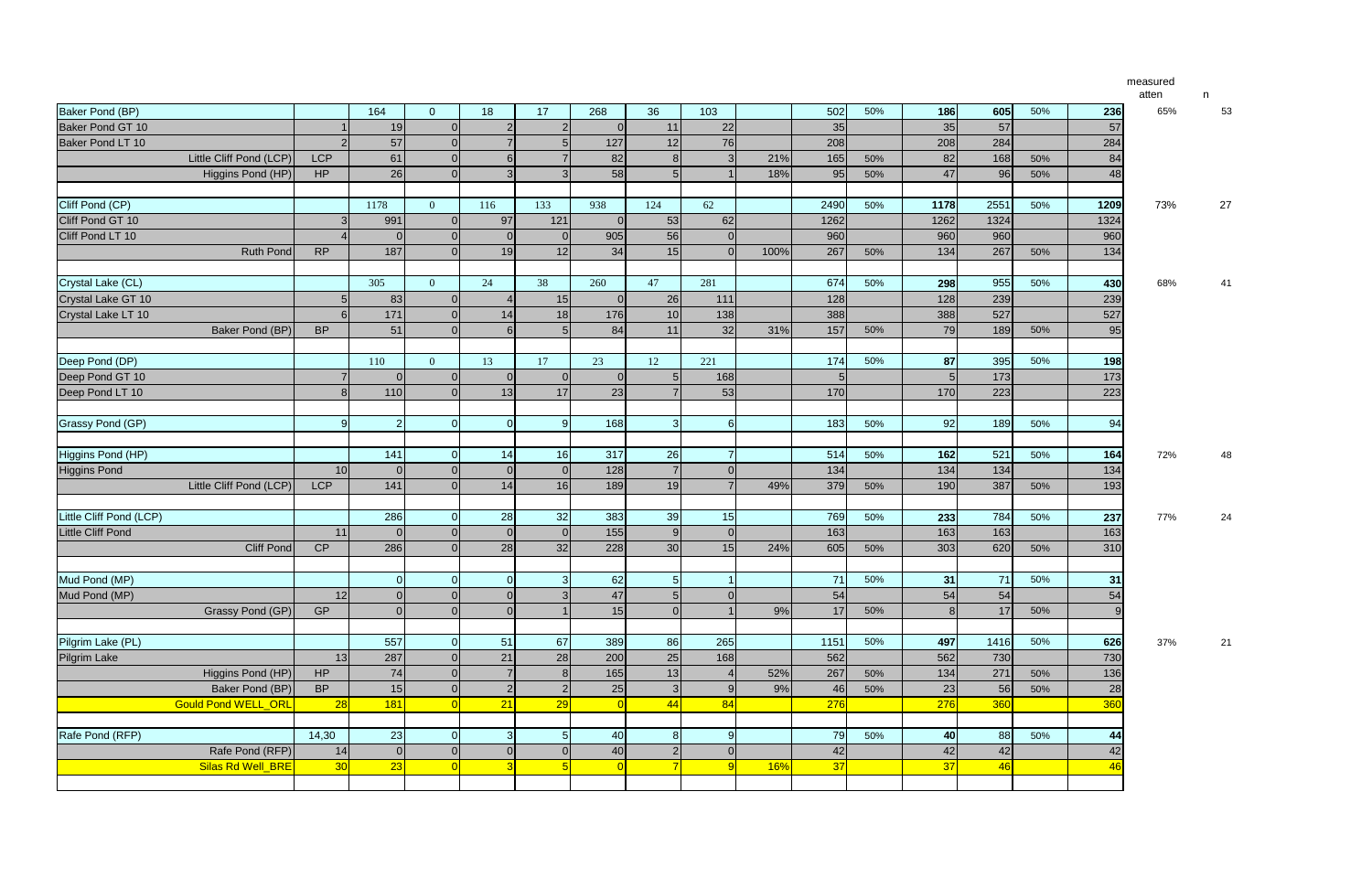| Ruth Pond (RP)             |                 | 187      | $\Omega$       | 19            | 12              | 34       | 15              | $\Omega$       |      | 267  | 50% | 134      | 267    | 50% | 134 |     |    |
|----------------------------|-----------------|----------|----------------|---------------|-----------------|----------|-----------------|----------------|------|------|-----|----------|--------|-----|-----|-----|----|
| Ruth Pond GT 10            | 15              | 187      | $\Omega$       | 19            | 12              |          | 8               |                |      | 226  |     | 226      | 226    |     | 226 |     |    |
| Ruth Pond LT 10            | 16              |          |                |               |                 | 34       |                 |                |      | 41   |     | 41       | 41     |     | 41  |     |    |
|                            |                 |          |                |               |                 |          |                 |                |      |      |     |          |        |     |     |     |    |
| Sarahs Pond (SP)           |                 | 298      | $\Omega$       | 23            | 29              | 29       | 18              | 190            |      | 397  | 50% | 198      | 587    | 50% | 293 |     |    |
| Sarahs Pond GT 10          | 17              | 255      |                | 20            | 24              |          | $\mathbf Q$     | 109            |      | 311  |     | 311      | 420    |     | 420 |     |    |
| Sarahs Pond LT 10          | 18              | 43       |                |               |                 | 25       | 10              | 81             |      | 85   |     | 85       | 166    |     | 166 |     |    |
|                            |                 |          |                |               |                 |          |                 |                |      |      |     |          |        |     |     |     |    |
| Shoal Pond (SHP)           |                 | 291      | $\Omega$       | 26            | 31              | 46       | 14              | 87             |      | 409  | 50% | 204      | 495    | 50% | 248 |     |    |
| Shoal Pond GT 10           | 19              |          | $\Omega$       |               |                 |          |                 |                |      |      |     |          |        |     |     |     |    |
| Shoal Pond LT 10           | 20              | 291      |                | 26            | 31              | 46       | 10              | 87             |      | 405  |     | 405      | 491    |     | 491 |     |    |
|                            |                 |          |                |               |                 |          |                 |                |      |      |     |          |        |     |     |     |    |
| Twinings Pond (TP)         |                 | 252      | $\Omega$       | 28            | 42              | 39       | 18              | 109            |      | 378  | 50% | 189      | 487    | 50% | 244 | 71% | 23 |
| <b>Twinings Pond GT 10</b> | 21              | 55       | $\Omega$       |               | 11              |          | 8               | 45             |      | 80   |     | 80       | 125    |     | 125 |     |    |
| Twinings Pond LT 10        | 22              | 196      |                | 22            | 31              | 39       | 10 <sup>1</sup> | 64             |      | 298  |     | 298      | 362    |     | 362 |     |    |
|                            |                 |          |                |               |                 |          |                 |                |      |      |     |          |        |     |     |     |    |
| Uncle Seths Pond (USP)     |                 | 136      | $\Omega$       | <sup>11</sup> | 16              | 24       | 14              | 53             |      | 202  | 50% | 101      | 255    | 50% | 127 |     |    |
| Uncle Seths Pond GT 10     | 24              |          | $\Omega$       |               |                 |          | 5               |                |      | 6    |     | $6 \mid$ | 6      |     |     |     |    |
| Uncle Seths Pond LT 10     | 25              | 136      | $\Omega$       | 11            | 16              | 24       | $\mathbf{Q}$    | 53             |      | 196  |     | 196      | 249    |     | 249 |     |    |
|                            |                 |          |                |               |                 |          |                 |                |      |      |     |          |        |     |     |     |    |
| Mill Pond Fresh (MPF)      |                 | 382      | $\overline{0}$ | 57            | 69              | 123      | 39              | 190            |      | 669  | 50% | 330      | 859    | 50% | 425 |     |    |
| Mill Pond Fresh (MPF)      | 68              | 382      |                | 57            | 68              | 105      | 38              | 190            |      | 650  |     | 650      | 840    |     | 840 |     |    |
| Hawksnest Pond (HWP)       | <b>HWP</b>      |          |                |               |                 | 18       |                 | $\Omega$       | 14%  | 19   | 50% | 10       | 19     | 50% | 10  |     |    |
|                            |                 |          |                |               |                 |          |                 |                |      |      |     |          |        |     |     |     |    |
| Goose Pond (GOP)           |                 | 148      | 0              | 18            | 17              | 186      | 12              | 16             |      | 381  | 50% | 181      | 397    | 50% | 186 |     |    |
| Goose Pond (GOP)           | 69              | 126      |                | 15            | 13              | 179      | 10              | 6              |      | 343  |     | 343      | 349    |     | 349 |     |    |
| Mill Pond Fresh (MPF)      | <b>MPF</b>      | 21       |                |               |                 |          | $\overline{2}$  | 11             | 6%   | 38   | 50% | 19       | 48     | 50% | 24  |     |    |
|                            |                 |          |                |               |                 |          |                 |                |      |      |     |          |        |     |     |     |    |
| Trout Pond (TTP)           |                 | 234      | $\Omega$       | 25            | 45              | 78       | 10              |                |      | 393  | 50% | 178      | 396    | 50% | 179 |     |    |
| Trout Pond (TTP)           | 70              | 206      |                | 22            | 41              | 43       |                 |                |      | 320  |     | 320      | 320    |     | 320 |     |    |
| Goose Pond (GOP)           | <b>GOP</b>      | 28       | $\overline{O}$ | 3             | 3 <sup>1</sup>  | 35       | $2 \vert$       | 3 <sup>1</sup> | 19%  | 72   | 50% | 36       | 75     | 50% | 38  |     |    |
|                            |                 |          |                |               |                 |          |                 |                |      |      |     |          |        |     |     |     |    |
| Schoolhouse Pond (SCP)     | 71              | 63       | $\overline{O}$ |               | 8               | 112      | 3 <sup>l</sup>  | 6              |      | 195  | 50% | 97       | 200    | 50% | 100 |     |    |
|                            |                 |          |                |               |                 |          |                 |                |      |      |     |          |        |     |     |     |    |
| Stillwater Pond (SWP)      |                 | 484      | $\Omega$       | 101           | 79              | 380      | 38              | 65             |      | 1081 | 5%  | 697      | 1146   | 5%  | 741 |     |    |
| Stillwater Pond (SWP)      | 72              | 197      |                | 24            | 38              | 105      | 23              | 28             |      | 387  |     | 387      | 415    |     | 415 |     |    |
| Schoolhouse Pond (SCP)     | <b>SCP</b>      | 44       |                |               | 5               | 78       | 2               |                | 69%  | 135  | 50% | 68       | 139    | 50% | 70  |     |    |
| Lovers Lake (LL)           | LL.             | 243      | $\Omega$       | 71            | 36              | 197      | 13              | 34             | 100% | 559  | 50% | 279      | 592    | 50% | 296 |     |    |
|                            |                 |          |                |               |                 |          |                 |                |      |      |     |          |        |     |     |     |    |
| Lovers Lake (LL)           | 73              | 243      | $\overline{0}$ | 71            | 36              | 197      | 13              | 34             |      | 559  | 50% | 279      | 592    | 50% | 296 |     |    |
| Emery Pond (EP)            | 74              | 27       |                | 18            | 3               | 63       | 3               | 11             |      | 114  | 50% | 57       | 126    | 50% | 63  |     |    |
| Bassing Pond (BSP)         | 75              | 93       | 0              | 11            | 11              | 41       | 5               | 22             |      | 160  | 50% | 80       | 182    | 50% | 91  |     |    |
| Hawksnest Pond (HWP)       | 76              | $\Omega$ | $\overline{0}$ | $\Omega$      | 5 <sup>1</sup>  | 124      |                 | $\overline{0}$ |      | 133  | 50% | 67       | $133$  | 50% | 67  |     |    |
|                            |                 |          |                |               |                 |          |                 |                |      |      |     |          |        |     |     |     |    |
| Silas Rd Well_BRE          | 30 <sub>o</sub> | 150      | $\overline{0}$ | 18            | 30 <sup>l</sup> | $\Omega$ | 42              | 56             |      | 240  |     | 240      | 296    |     | 296 |     |    |
|                            |                 |          |                |               |                 |          |                 |                |      |      |     |          |        |     |     |     |    |
| Quanset Pond Bog (QPB)     | $58 + TP$       | 124      |                | 14            | 22              | 17       | 12              | 73             |      | 188  |     | 105      | 262    |     | 154 |     |    |
| Quanset Pond Bog           | 58              | 13       |                |               |                 |          |                 | 25             |      | 21   |     | 21       | $47\,$ |     | 47  |     |    |
| Twinings Pond (TP)         | TP              | 111      |                | 12            | 18              | 17       | R               | 48             | 44%  | 167  | 50% | 83       | 215    | 50% | 108 |     |    |
|                            |                 |          |                |               |                 |          |                 |                |      |      |     |          |        |     |     |     |    |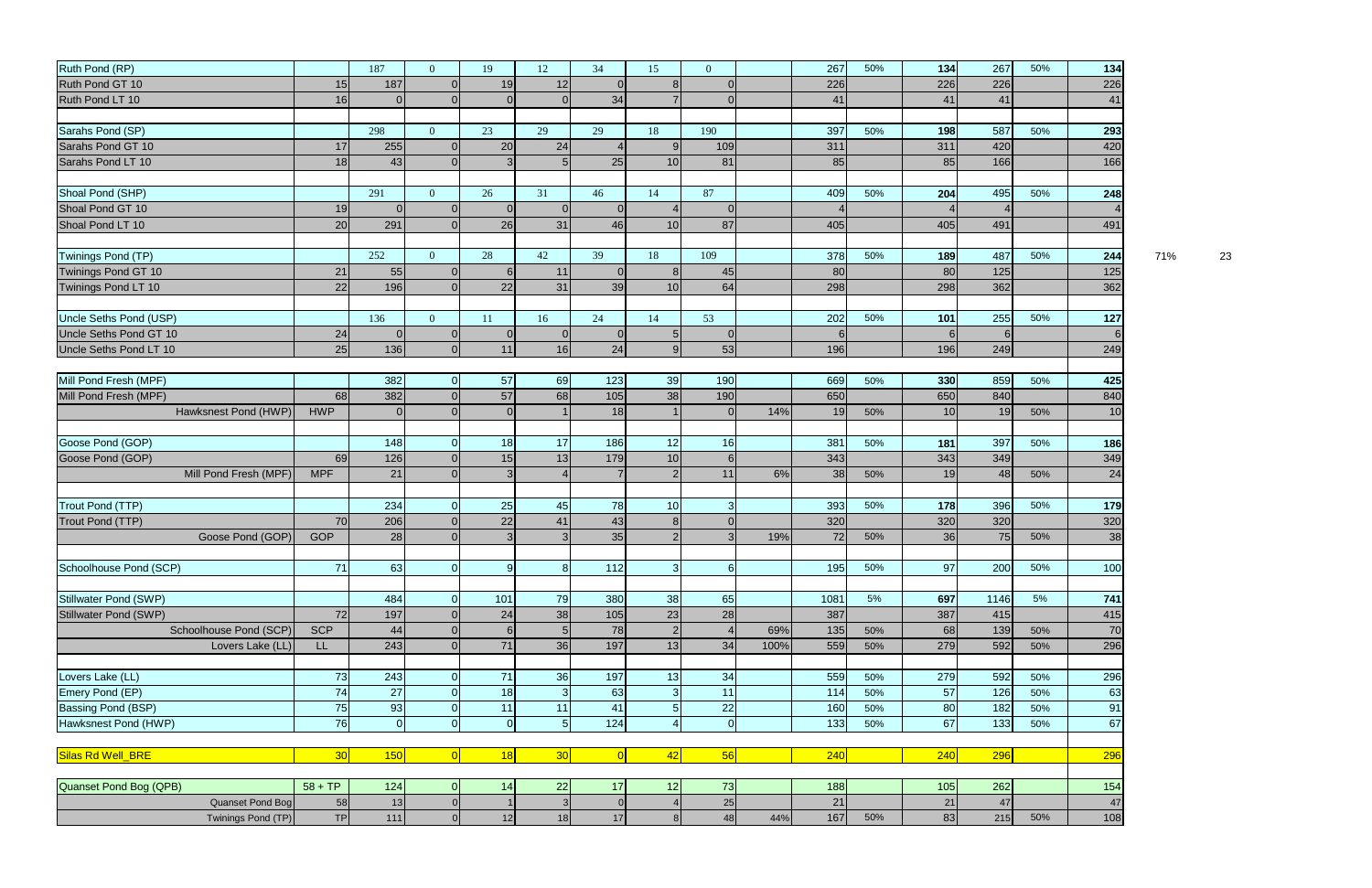|                          |                                       |            |                       |                              | <b>Nauset Marsh N Loads by Input (kg/y):</b> |                                                |                              |                 |                      |                          | <b>Present N Loads</b> |                        |                          | <b>Buildout N Loads</b> |                        |                   |    |                                |
|--------------------------|---------------------------------------|------------|-----------------------|------------------------------|----------------------------------------------|------------------------------------------------|------------------------------|-----------------|----------------------|--------------------------|------------------------|------------------------|--------------------------|-------------------------|------------------------|-------------------|----|--------------------------------|
| <b>Name</b>              | <b>Watershed Wastewate</b><br>ID#     |            |                       | <b>Landfills</b> Fertilizers | <b>Imperviou</b><br>s Surfaces               | Water<br><b>Body</b><br><b>Surface</b><br>Area | 'Natural'<br><b>Surfaces</b> | <b>Buildout</b> | % of Pond<br>Outflow | <b>UnAtten N</b><br>Load | Atten %                | <b>Atten N</b><br>Load | <b>UnAtten N</b><br>Load | Atten %                 | <b>Atten N</b><br>Load |                   |    |                                |
|                          | <b>Nauset Marsh S</b>                 | 16677      | 408                   | 1262                         | 1704                                         | 7064                                           | 775                          | 2305            |                      | 27891                    |                        | 26080                  | 30196                    |                         | 28390                  | 8%                |    |                                |
| uset Marsh               |                                       | 2805       | -OI                   | 293                          | 355                                          | 3                                              | 315                          | 586             |                      | 3770                     |                        | 3770                   | 4356                     |                         | 4356                   |                   |    |                                |
| I Pond Salt              | $\bf{8}$                              | 1468       | $\overline{0}$        | 135                          | 140                                          |                                                | 57                           | 354             |                      | 1800                     |                        | 1800                   | 2154                     |                         | 2154                   |                   |    |                                |
| oods Cove                | 6                                     | 220        | <sup>o</sup>          | 18                           | 21                                           |                                                | 13                           | 34              |                      | 272                      |                        | 272                    | 305                      |                         | 305                    |                   |    |                                |
| luddy Pond               | 12                                    | 174        |                       | 18                           | 22                                           | 49                                             | $6 \overline{6}$             | 39              |                      | 269                      | 70%                    | 81                     | 308                      | 70%                     | 92                     |                   |    |                                |
| Pepot Pond               | 11                                    | 136        | $\Omega$              | 16                           | 15                                           | 88                                             | $\overline{7}$               | 35              | 70%                  | 262                      | 75%                    | 66                     | 298                      | 75%                     | 74                     |                   |    |                                |
|                          | <b>Nauset Marsh Estuary Surface</b>   |            |                       |                              |                                              | 4107                                           |                              |                 |                      | 4107                     |                        | 4107                   | 4107                     |                         | 4107                   |                   |    |                                |
|                          | <b>Mill Pond Salt Estuary Surface</b> |            |                       |                              |                                              | 390                                            |                              |                 |                      | 390                      |                        | 390                    | 390                      |                         | 390                    |                   |    |                                |
| wn Cove Total            | <b>Woods Cove Estuary Surface</b>     | 10198      | 119                   | 641                          | 934                                          | 88 <br>2100                                    | 310                          | 1297            |                      | 88                       |                        | 88<br>13566            | 88                       |                         | 8<br>14780             |                   |    |                                |
| Town Cove                |                                       |            |                       |                              |                                              |                                                |                              |                 |                      | 14301                    |                        |                        | 18942                    |                         |                        |                   |    |                                |
| achel Cove               | 5<br>$\overline{7}$                   | 8724<br>51 | 119<br>$\overline{0}$ | 501                          | 757                                          | $\overline{2}$                                 | 239<br>3                     | 1087            |                      | 10340                    |                        | 10340<br>65            | 11427<br>70              |                         | 11427<br>70            |                   |    |                                |
| bland Pond               | 13                                    | 182        | 0                     |                              | 14                                           | 22                                             | 7 <sup>1</sup>               | 11              |                      | 65<br>232                | 50%                    | 116                    | 243                      | 50%                     | $\overline{122}$       |                   |    |                                |
| Rd Gauge                 | 3                                     | 1065       | $\overline{0}$        | $110$                        | $\boxed{131}$                                | $\Omega$                                       | 38                           | 146             |                      | 1344                     | 35%                    | 874                    | 1490                     | 35%                     | 968                    |                   |    |                                |
| set Stream               | $\vert$ 4                             | $111$      | <sup>o</sup>          | 11                           | 19                                           |                                                | $\overline{8}$               |                 |                      | 150                      |                        | 150                    | 156                      |                         | 156                    |                   |    |                                |
| <b>Baker Pond</b>        | <b>BP</b>                             | 66         | $\Omega$              | $\overline{7}$               |                                              | 108                                            | 15                           | 41              | 40%                  | 202                      | 65%                    | 53                     | 243                      | 65%                     | 67                     |                   |    |                                |
|                          | <b>Town Cove Estuary Surface</b>      |            |                       |                              |                                              | 1909                                           |                              |                 |                      | 1909                     |                        | 1909                   | 1909                     |                         | 190                    |                   |    |                                |
|                          | <b>Rachel Cove Estuary Surface</b>    |            |                       |                              |                                              | 59                                             |                              |                 |                      | 59                       |                        | 59                     | 59                       |                         | 59                     |                   |    |                                |
|                          | <b>Nauset Stream Estuary Surface</b>  |            |                       |                              |                                              |                                                |                              |                 |                      |                          |                        |                        |                          |                         |                        |                   |    |                                |
| Salt Pond                |                                       | 1677       | 290                   | 142                          | 217                                          | 238                                            | 67                           | $-40$           |                      | 2631                     |                        | 1940                   | 2591                     |                         | 2043                   |                   |    | a. Nauset Marsh Estuary System |
| Salt Pond                | 2                                     | 1130       | 0                     | 99                           | 161                                          |                                                | 44                           | 191             |                      | 1435                     |                        | 1435                   | 1626                     |                         | 1626                   |                   |    |                                |
| hister Pond              | <b>MP</b>                             | 412        | 247                   | 30                           | 41                                           | 52                                             | 16                           | $-209$          | 67%                  | 799                      | 65%                    | 280                    | 590                      | 65%                     | 206                    |                   |    |                                |
| <b>Pond Total</b>        | SP                                    | 76         | 43                    | $6 \mid$                     |                                              | 39                                             | $\overline{4}$               | $-36$           |                      | 175                      | 50%                    | 88                     | 139                      | 50%                     | 70                     |                   |    |                                |
| <b>Depot Pond</b>        | 11                                    | 58         | 0 <sup>l</sup>        | $\overline{7}$               |                                              | 38                                             | 3                            | 15              | 30%                  | $112$                    | 75%                    | 28                     | 127                      | 75%                     | 32                     |                   |    |                                |
|                          | <b>Salt Pond Estuary Surface</b>      |            |                       |                              |                                              | 109                                            |                              |                 |                      | 109                      |                        | 109                    | 109                      |                         | 109                    |                   |    |                                |
|                          |                                       |            |                       |                              |                                              |                                                |                              |                 |                      |                          |                        |                        |                          |                         |                        |                   |    |                                |
| Ponds                    |                                       |            |                       |                              |                                              |                                                |                              |                 |                      |                          |                        |                        |                          |                         |                        |                   |    |                                |
| Pepot Pond               | 11                                    | 194        | 0                     | 23                           | 22                                           | 126                                            | 10                           | 51              |                      | 374                      | 75%                    | 94                     | 425                      | 75%                     | 106                    |                   |    |                                |
|                          |                                       |            |                       |                              |                                              |                                                |                              |                 |                      |                          |                        |                        |                          |                         |                        |                   |    |                                |
| nister Pond              | 9 <sub>l</sub>                        | 617        | 369                   | 45                           | 62                                           | 78                                             | 24                           | $-313$          |                      | 1195                     | 65%                    | 418                    | 882                      | 65%                     | 309                    |                   |    |                                |
|                          |                                       |            |                       |                              |                                              |                                                |                              |                 |                      |                          |                        |                        |                          |                         |                        |                   |    |                                |
| house Total              | SP                                    | 76         | 43                    |                              |                                              | 39                                             |                              | $-36$           |                      | 175                      | 50%                    | 88                     | 139                      | 50%                     | 70                     |                   |    |                                |
| ouse Pond                | 10                                    |            |                       | $\Omega$                     |                                              | 30                                             |                              |                 |                      | 37                       |                        | 37                     | 37                       |                         | 37                     |                   |    |                                |
| hister Pond MP           |                                       | 71         | 43                    | 5 <sub>5</sub>               |                                              | $\mathbf Q$                                    | 3                            | $-36$           | 33%                  | 139                      |                        | 139                    | 102                      |                         | 102                    |                   |    |                                |
|                          |                                       |            |                       |                              |                                              |                                                |                              |                 |                      |                          |                        | 139                    |                          |                         |                        |                   |    |                                |
|                          |                                       |            |                       |                              |                                              |                                                |                              |                 | 138.5128             | $-27753$                 |                        | $-25941$               |                          |                         |                        |                   |    |                                |
|                          |                                       |            |                       |                              |                                              |                                                |                              |                 |                      | 28127                    |                        | 26035                  |                          |                         |                        |                   |    |                                |
|                          | from PleasantBay_summDEP031606.xls    |            |                       |                              |                                              |                                                |                              |                 |                      |                          |                        |                        |                          |                         |                        | measured<br>atten | n  |                                |
|                          | Baker Pond (BP) TOTA                  | 164        |                       | 18                           | 17                                           | 268                                            | 36                           | 103             |                      | 502                      | 65%                    | 132                    | 605                      | 65%                     | 168                    | 65%               | 53 |                                |
| <b>Baker Pond</b>        |                                       | 19         |                       |                              |                                              |                                                | 11                           | 22              |                      | 35                       |                        | 35                     | 57                       |                         | 57                     |                   |    |                                |
| <b>Baker Pond</b>        |                                       | 57         |                       |                              |                                              | 127                                            | 12                           | 76              |                      | 208                      |                        | 208                    | 284                      |                         | 284                    |                   |    |                                |
| Little Cliff PLCP        |                                       | 61         |                       | 6                            |                                              | 82                                             | 8                            |                 | 21%                  | 165                      | 50%                    | 82                     | 168                      | 50%                     | 84                     |                   |    |                                |
| Higgins Po <sub>HP</sub> |                                       | 26         |                       | 3                            |                                              | 58                                             | 5                            |                 | 18%                  | 95                       | 50%                    | 47                     | 96                       | 50%                     | 48                     |                   |    | b. Town Cove Estuary System    |
|                          |                                       |            |                       |                              |                                              |                                                |                              |                 |                      |                          |                        |                        |                          |                         |                        |                   |    |                                |

a. Nauset Marsh Estuary System

c. Salt Pond Estuary System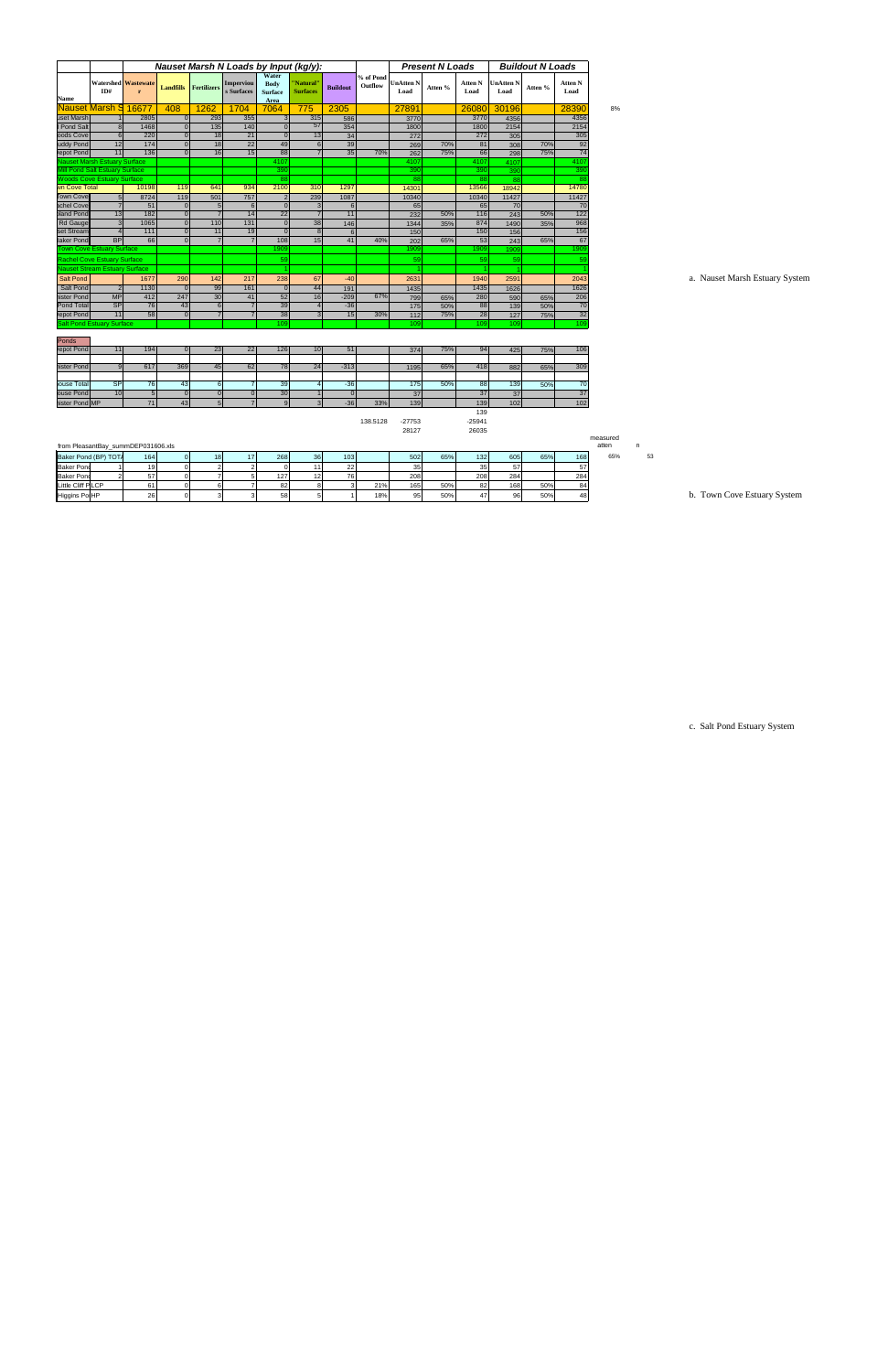|                                               |                        |                                            |                            |             | Rock Harbor N Loads by Input (kg/y): |                                                       |                              |                 |                      | <b>Present N Loads</b>   |         |                        | <b>Buildout N Loads</b>  |         |                        |      |
|-----------------------------------------------|------------------------|--------------------------------------------|----------------------------|-------------|--------------------------------------|-------------------------------------------------------|------------------------------|-----------------|----------------------|--------------------------|---------|------------------------|--------------------------|---------|------------------------|------|
| <b>Name</b>                                   | ID#                    | <b>Watershed Wastewate</b><br>$\mathbf{r}$ | <b>From</b><br><b>WWTF</b> | Fertilizers | <b>Imperviou</b><br>s Surfaces       | Water<br><b>Body</b><br><b>Surface</b><br><b>Area</b> | "Natural"<br><b>Surfaces</b> | <b>Buildout</b> | % of Pond<br>Outflow | <b>UnAtten N</b><br>Load | Atten % | <b>Atten N</b><br>Load | <b>UnAtten N</b><br>Load | Atten % | <b>Atten N</b><br>Load |      |
|                                               | <b>Rock Harbor Sy!</b> | 3278                                       | 24                         | 208         | 178                                  | 129                                                   | 109                          | 3973            |                      | 3926                     |         | 3299                   | 7899                     |         | 5325                   | 101% |
| <b>Rock Harbo</b>                             |                        | 2476                                       | 24                         | 182         | 136                                  | 29                                                    | <b>86</b>                    | 984             |                      | 2933                     |         | 2933                   | 3916                     |         | 3916                   |      |
| larbor Main                                   | $\mathcal{R}$          | 1224                                       | 24                         | 149         | 102                                  |                                                       | 64                           | 271             |                      | 1563                     |         | 1563                   | 1833                     |         | 1833                   |      |
| nd Wetland                                    | $1a + 1c$              | 1252                                       |                            | 33          | 34                                   |                                                       | 22                           | 713             |                      | 1341                     |         | 1341                   | 2054                     |         | 2054                   |      |
| <b>Rock Harbor Estuary surface deposition</b> |                        |                                            |                            |             |                                      | 29                                                    |                              |                 |                      | <b>29</b>                |         | 29                     | 29                       |         | $\overline{29}$        |      |
| <b>Rock Harbo</b>                             | $1+CP$                 | 802                                        |                            | 27          | 42                                   | <b>70</b>                                             | 24                           | 2989            |                      | 965                      | 17%     | 337                    | 3954                     | 17%     | 1380                   |      |
| bor Stream                                    |                        |                                            |                            |             |                                      |                                                       |                              | 23              |                      |                          |         |                        | 31                       |         | 31                     |      |
| ar Pond TOTAL                                 |                        | 801                                        |                            | 26          | 38                                   | 70                                                    | 22                           | 2966            |                      | 957                      | 58%     | 398                    | 3923                     | 58%     | 1632                   |      |
| Cedar Pond                                    | CP                     | 801                                        |                            | 26          | 38                                   |                                                       | 22                           | 2966            |                      | 886                      |         | 886                    | 3853                     |         | 3853                   |      |
| Cedar Pond Estuary surface deposition         |                        |                                            |                            |             |                                      | 70                                                    |                              |                 |                      | 70                       |         | 70                     | 70                       |         |                        |      |

a. Rock Harbor System Overall